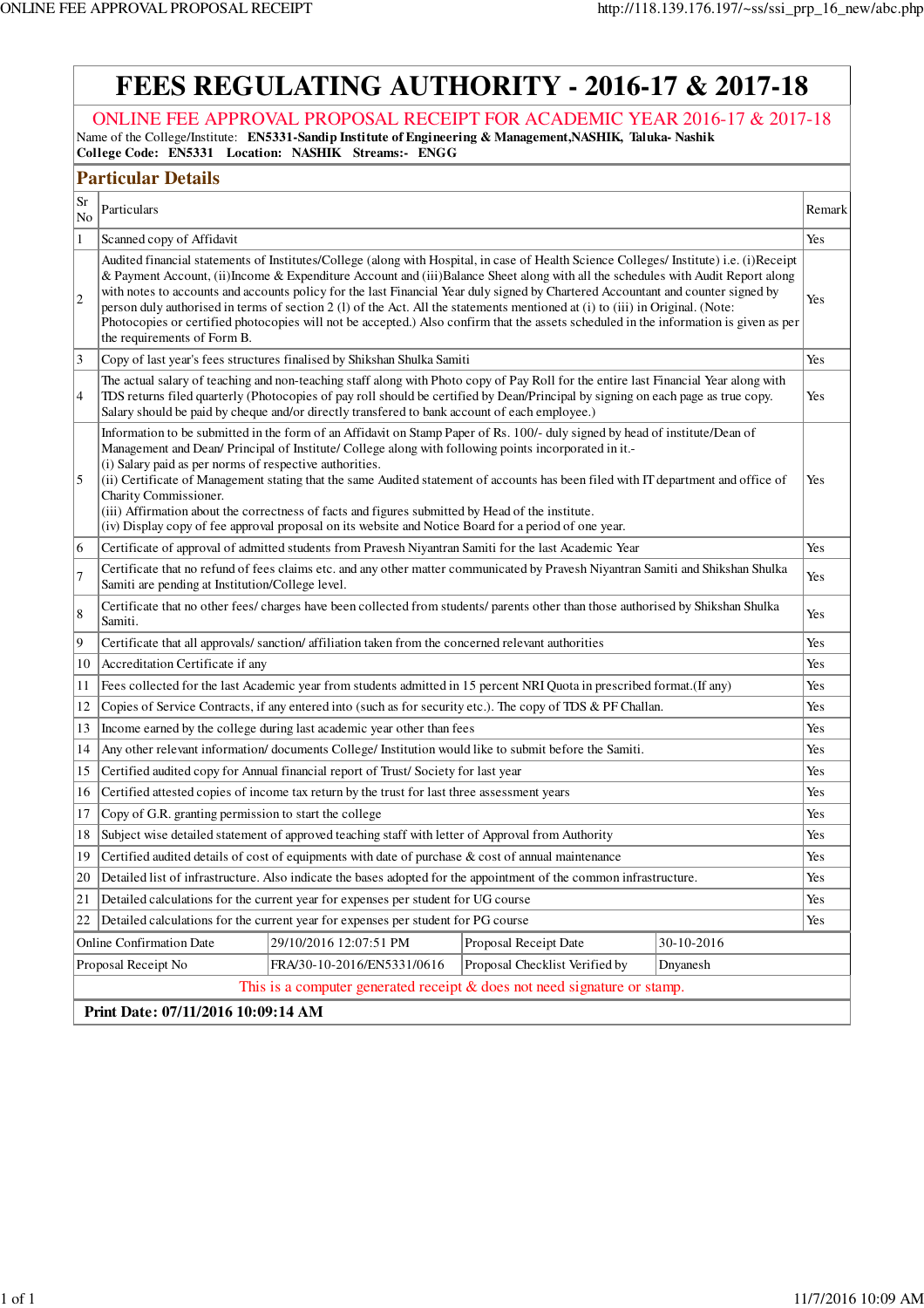305, Govt. Polytechnic Building, Ali Yawar Jung Marg, Bandra (E), Mumbai - 400 051 (M.S.), INDIA

|                | <b>APPROVED FORMAT FOR COMPUTATION OF FEES FOR YEAR 2016-17 AND STREAM</b>                                                                                                                                                                                             |                                              |                                       |  |  |  |  |  |
|----------------|------------------------------------------------------------------------------------------------------------------------------------------------------------------------------------------------------------------------------------------------------------------------|----------------------------------------------|---------------------------------------|--|--|--|--|--|
| <b>ENGG</b>    |                                                                                                                                                                                                                                                                        |                                              |                                       |  |  |  |  |  |
| 1              | Name of the College/Institute: Sandip Institute of Engineering & Management<br><b>Code: EN5331</b><br>Stream: ENGG<br>Year: $2016-17$<br>Location: AT POST MAHIRAVANI, TRIMBAK ROAD, TAL & DIST. NASHIK                                                                |                                              |                                       |  |  |  |  |  |
|                | Approved fee for Academic Year 2015-16 NA                                                                                                                                                                                                                              |                                              |                                       |  |  |  |  |  |
|                | A) Approved fee for Academic Year 2015-16 Rs.                                                                                                                                                                                                                          | 77890                                        |                                       |  |  |  |  |  |
|                | Approved Interim Fees for AY 2016-17 (5% More than the fee approved by Samiti for 2015-16) Rs.                                                                                                                                                                         | NA                                           |                                       |  |  |  |  |  |
| $ 2\rangle$    |                                                                                                                                                                                                                                                                        | <b>Proposal Status-No</b>                    |                                       |  |  |  |  |  |
|                | Is the institute desirous of upward revision of fees for the AY 2016-17 and intends not to retain/reduce fees duly<br>approved either by FRA / Shikshan Shulka samiti for the AY 2015-16?                                                                              | <b>Proposed fee for</b><br>2016-17 77890 Rs. |                                       |  |  |  |  |  |
|                | B) Collected fee as per affidavit Rs.                                                                                                                                                                                                                                  | 77890                                        |                                       |  |  |  |  |  |
|                | C) Year of recognition by respective council/Government :                                                                                                                                                                                                              | 2010                                         |                                       |  |  |  |  |  |
| 2.1            | In case the Institute has not submitted its fee approval proposal for 2015-16, the fees collected by it per student<br>Rs.                                                                                                                                             | <b>NOT APPL</b>                              |                                       |  |  |  |  |  |
|                |                                                                                                                                                                                                                                                                        |                                              |                                       |  |  |  |  |  |
| $\overline{4}$ | Computation of final tuition fee and development fee:                                                                                                                                                                                                                  | Total                                        | Per<br>Student<br>(divided by<br>4.8) |  |  |  |  |  |
| 4.1.1          | Salary expenditure for 2015-16 to approved teaching /non teaching staff. as per DTE / AICTE / PCI / COA /<br>GOVERNMENT / UNIVERSITY norms the figure to be given of Professors/Associates Professors/Assistant<br>Professors as per the norms required and actual No. | 59126042                                     | 23241                                 |  |  |  |  |  |
| 4.1.2          | Salary/Honorarium paid to visiting Faculties and their numbers                                                                                                                                                                                                         | 5017609                                      | 1972                                  |  |  |  |  |  |
| 4.1.3          | Total Salary Expenditure (4.1.1+4.1.2)                                                                                                                                                                                                                                 | 64143651                                     | 25214                                 |  |  |  |  |  |
| 4.2            | Non salary revenue expenditure (Rent, Interest on loan, Penalties if any legal charges and unrelated expenditure<br>to be excluded, except interest paid on TEQUIP loan ) for 2015-16 (See Norm 2.2)                                                                   | 81124991                                     | 31889                                 |  |  |  |  |  |
| 4.2.1          | a) Less income derived by using college property (See norm 2.14)                                                                                                                                                                                                       | $\overline{0}$                               |                                       |  |  |  |  |  |
|                | b) Hostel expenses, if any (See norm 2.2.2)                                                                                                                                                                                                                            | $\Omega$                                     |                                       |  |  |  |  |  |
| 4.2.2          | Total $(4.1.3 + 4.2) - (4.2.1)$                                                                                                                                                                                                                                        | 145268642 57102                              |                                       |  |  |  |  |  |
| 4.2.3          | 10% of 4.2.2 for increase in cost for 2015-16 (See norm 1.5)                                                                                                                                                                                                           | 14526864                                     | 5710                                  |  |  |  |  |  |
| 4.3            | Usage charge for building (See norm 2.4.1) - Regular / First Shift<br>Rs. 3500 per student for total sanctioned intake                                                                                                                                                 | 8904000                                      | 3500                                  |  |  |  |  |  |
|                | Usage charge for building (See norm 2.4.1) - Second Shift<br>Rs. 1750 per student for total sanctioned intake                                                                                                                                                          | $\boldsymbol{0}$                             |                                       |  |  |  |  |  |
| 4.4            | Depreciation on other assets at approved rates as on 31.03.2016 (See norm 2.4) - Regular / First Shift                                                                                                                                                                 | 14017572                                     | 5510                                  |  |  |  |  |  |
| 4.5            | Total of (4.2.2 to 4.4)+ 4.11.1                                                                                                                                                                                                                                        | 182717078 71823                              |                                       |  |  |  |  |  |
| 4.6            | Sanctioned strength in the course run in Academic Year 2015-16 (No.) - Regular / First Shift<br>(This is to exclude the Tution Waiver Scheme (TWS) students)                                                                                                           | 2544                                         |                                       |  |  |  |  |  |
|                | Sanctioned strength in the course run in Academic Year 2015-16 (No.) - Second Shift<br>(This is to exclude the Tution Waiver Scheme (TWS) students)                                                                                                                    | $\boldsymbol{0}$                             |                                       |  |  |  |  |  |
| 4.7            | Actual strength in the course run in Academic Year 2015-16 (No.) - Regular / First Shift                                                                                                                                                                               | 2193                                         |                                       |  |  |  |  |  |
|                | Actual strength in the course run in Academic Year 2015-16 (No.) - Second Shift                                                                                                                                                                                        | 0                                            |                                       |  |  |  |  |  |
| 4.8            | Controlling strength (No.)(Higher of $4.6 \& 4.7$ ) - Regular / First Shift                                                                                                                                                                                            | 2544                                         |                                       |  |  |  |  |  |
|                | Controlling strength (No.)(Higher of 4.6 $\&$ 4.7) - Second Shift                                                                                                                                                                                                      | $\overline{0}$                               |                                       |  |  |  |  |  |
| 4.9            | Tuition Fee (4.5 / 4.8)                                                                                                                                                                                                                                                | 71823                                        |                                       |  |  |  |  |  |
| 4.10           | Development fee (10% of 4.9)                                                                                                                                                                                                                                           | 7182                                         |                                       |  |  |  |  |  |
| 4.10.1         | Total fee $(4.9 + 4.10)$                                                                                                                                                                                                                                               | 79005                                        |                                       |  |  |  |  |  |
| 4.10.2         | Credit for accreditation<br>NAAC Grade - N<br>NBA Courses - 0%                                                                                                                                                                                                         | 0<br>$(NAAC = 0 + NBA = 0)$                  |                                       |  |  |  |  |  |
| 4.10.3         | Total Fee (4.10.1 to 4.10.2)                                                                                                                                                                                                                                           | 79005                                        |                                       |  |  |  |  |  |
| 4.11           | Additional Expenditure of 6th pay commission if actually paid and not included in 4.1.1 (See norm 2.1.4)                                                                                                                                                               | 4.11.1 - Total -<br>4.11.2 - per Student -   |                                       |  |  |  |  |  |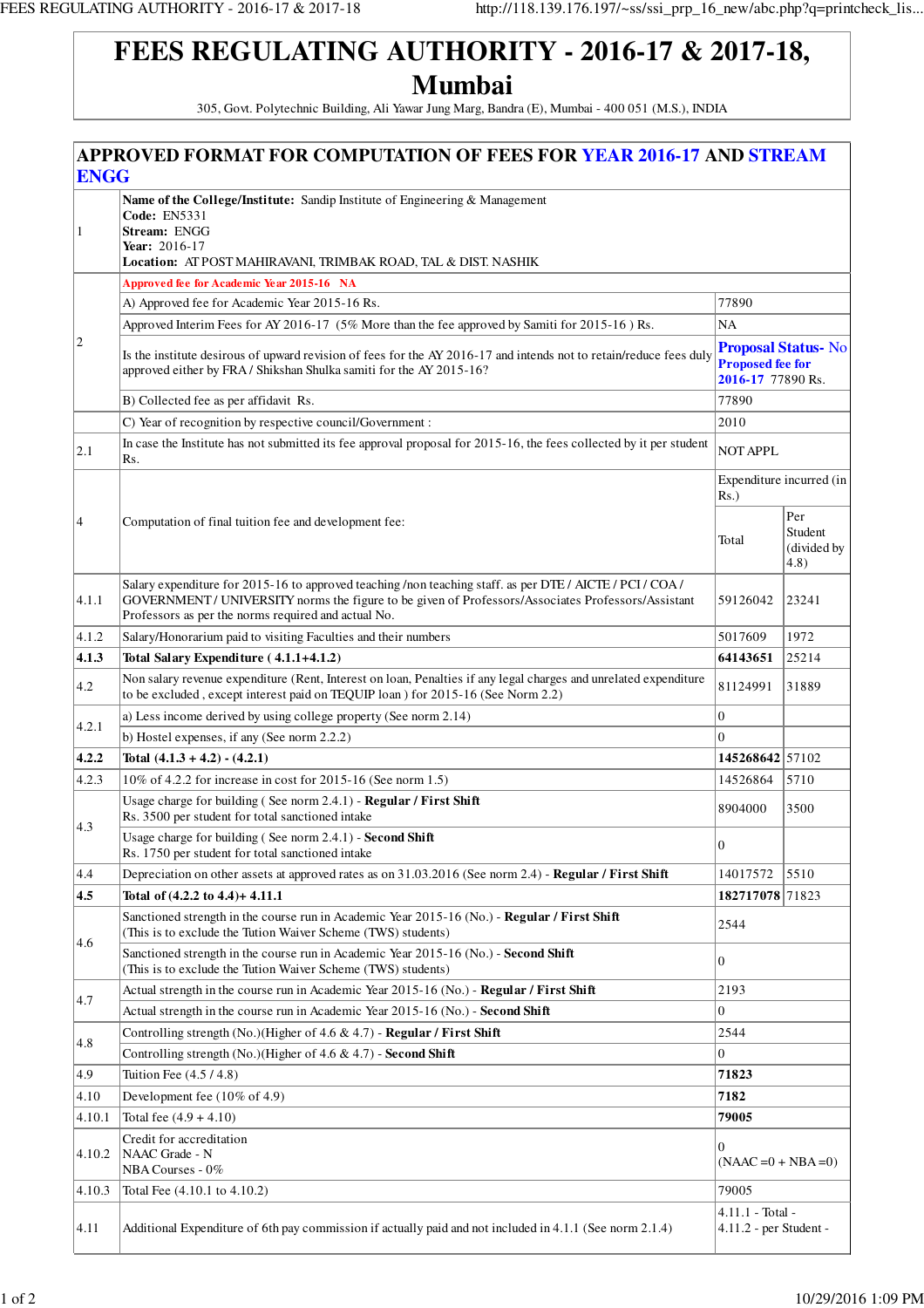| Date                                                                                                                                                                                                                                                                                                                                                                                                         |  |
|--------------------------------------------------------------------------------------------------------------------------------------------------------------------------------------------------------------------------------------------------------------------------------------------------------------------------------------------------------------------------------------------------------------|--|
| Place                                                                                                                                                                                                                                                                                                                                                                                                        |  |
|                                                                                                                                                                                                                                                                                                                                                                                                              |  |
|                                                                                                                                                                                                                                                                                                                                                                                                              |  |
|                                                                                                                                                                                                                                                                                                                                                                                                              |  |
| The amount in 4.11.2 is to be collected from all the students in the Institution. However for the students admitted in 2016-17 it is already included<br>in their Tuition Fee (See 4.5)<br>Signature and Seal of person authorised in terms of section 2 (1) of the Act with Code No.<br>FOR OFFICE USE ONLY<br>Date<br>Disallowance:-<br>1)<br>$\begin{pmatrix} 2 \\ 3 \end{pmatrix}$<br>4)<br>Prepared by: |  |
|                                                                                                                                                                                                                                                                                                                                                                                                              |  |
|                                                                                                                                                                                                                                                                                                                                                                                                              |  |
|                                                                                                                                                                                                                                                                                                                                                                                                              |  |
|                                                                                                                                                                                                                                                                                                                                                                                                              |  |
|                                                                                                                                                                                                                                                                                                                                                                                                              |  |
|                                                                                                                                                                                                                                                                                                                                                                                                              |  |
|                                                                                                                                                                                                                                                                                                                                                                                                              |  |
|                                                                                                                                                                                                                                                                                                                                                                                                              |  |
|                                                                                                                                                                                                                                                                                                                                                                                                              |  |
|                                                                                                                                                                                                                                                                                                                                                                                                              |  |
| <b>Checked by (Chartered Accountant)</b>                                                                                                                                                                                                                                                                                                                                                                     |  |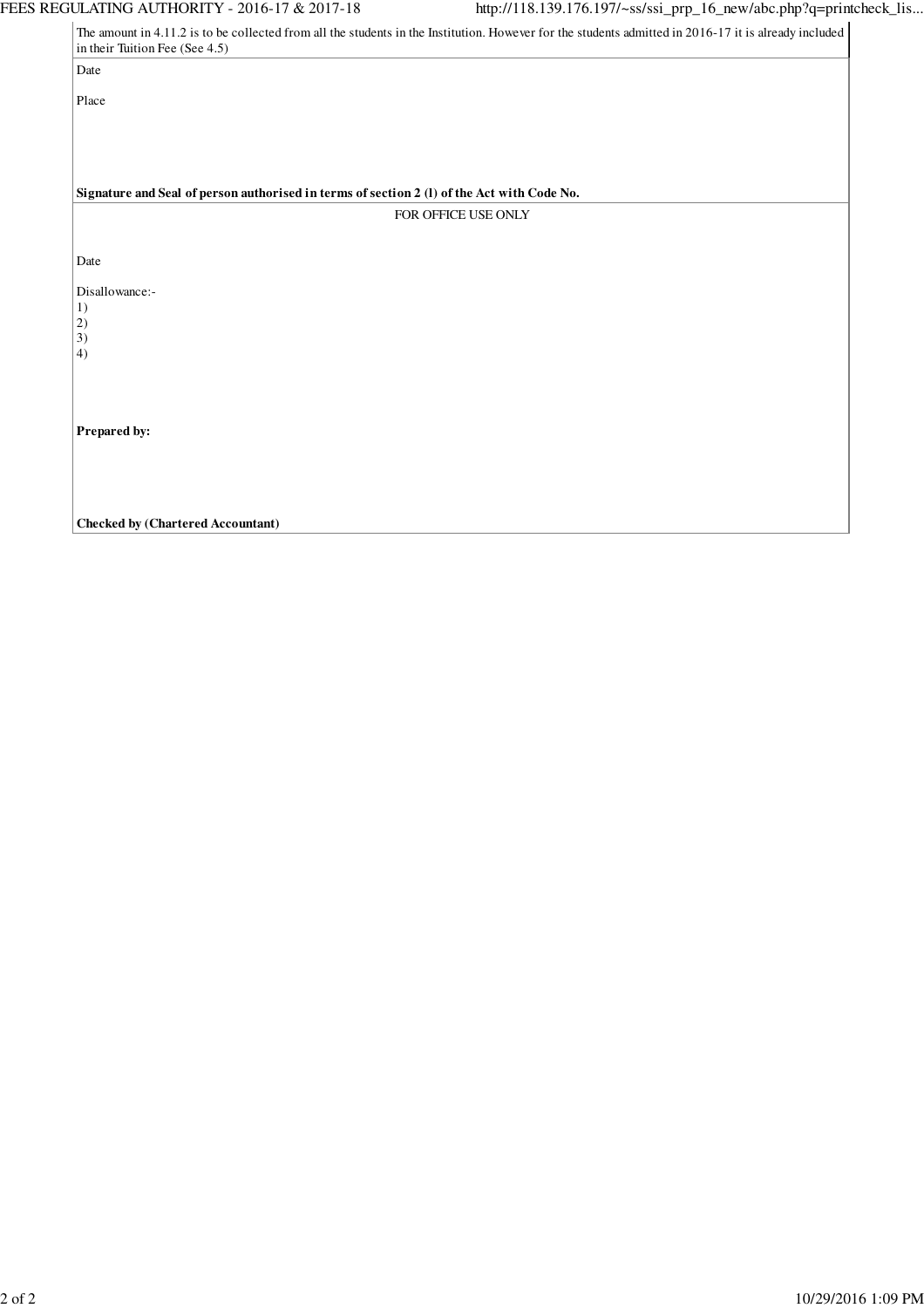305, Govt. Polytechnic Building, Ali Yawar Jung Marg, Bandra (E), Mumbai - 400 051 (M.S.), INDIA

|               | <b>APPROVED FORMAT FOR COMPUTATION OF FEES FOR YEAR 2017-18 AND STREAM</b>                                                                                                                                                                                             |                                                                                |                                       |  |  |
|---------------|------------------------------------------------------------------------------------------------------------------------------------------------------------------------------------------------------------------------------------------------------------------------|--------------------------------------------------------------------------------|---------------------------------------|--|--|
| <b>ENGG</b>   |                                                                                                                                                                                                                                                                        |                                                                                |                                       |  |  |
| 1             | Name of the College/Institute: Sandip Institute of Engineering & Management<br><b>Code: EN5331</b><br>Stream: ENGG<br>Year: 2017-18<br>Location: AT POST MAHIRAVANI, TRIMBAK ROAD, TAL & DIST. NASHIK                                                                  |                                                                                |                                       |  |  |
|               | Approved fee for Academic Year 2015-16 NA                                                                                                                                                                                                                              |                                                                                |                                       |  |  |
|               | A) Approved fee for Academic Year 2015-16 Rs.                                                                                                                                                                                                                          | 77890                                                                          |                                       |  |  |
|               |                                                                                                                                                                                                                                                                        |                                                                                |                                       |  |  |
| $ 2\rangle$   | Indicate whether institute desirous of upward revision of fees for the AY 2017-18 and intends not to retain fees<br>whatever approved by FRA for 2016-17.                                                                                                              | <b>Proposal Status-</b><br>Yes<br><b>Proposed fee for</b><br>2017-18 85286 Rs. |                                       |  |  |
|               | B) Collected fee as per affidavit Rs.                                                                                                                                                                                                                                  | 77890                                                                          |                                       |  |  |
|               | C) Year of recognition by respective council/Government :                                                                                                                                                                                                              | 2010                                                                           |                                       |  |  |
| $ 2.1\rangle$ | In case the Institute has not submitted its fee approval proposal for 2015-16, the fees collected by it per student<br>Rs.                                                                                                                                             | <b>NOT APPL</b>                                                                |                                       |  |  |
|               |                                                                                                                                                                                                                                                                        | $Rs.$ )                                                                        | Expenditure incurred (in              |  |  |
| 4             | Computation of final tuition fee and development fee:                                                                                                                                                                                                                  | Total                                                                          | Per<br>Student<br>(divided by<br>4.8) |  |  |
| 4.1.1         | Salary expenditure for 2015-16 to approved teaching /non teaching staff. as per DTE / AICTE / PCI / COA /<br>GOVERNMENT / UNIVERSITY norms the figure to be given of Professors/Associates Professors/Assistant<br>Professors as per the norms required and actual No. | 59126042                                                                       | 23241                                 |  |  |
| 4.1.2         | Salary/Honorarium paid to visiting Faculties and their numbers                                                                                                                                                                                                         | 5017609                                                                        | 1972                                  |  |  |
| 4.1.3         | Total Salary Expenditure (4.1.1+4.1.2)                                                                                                                                                                                                                                 | 64143651                                                                       | 25214                                 |  |  |
| 4.2           | Non salary revenue expenditure (Rent, Interest on loan, Penalties if any legal charges and unrelated expenditure<br>to be excluded, except interest paid on TEQUIP loan) for 2015-16 (See Norm 2.2)                                                                    | 81124991                                                                       | 31889                                 |  |  |
| 4.2.1         | a) Less income derived by using college property (See norm 2.14)                                                                                                                                                                                                       | $\overline{0}$                                                                 |                                       |  |  |
|               | b) Hostel expenses, if any (See norm 2.2.2)                                                                                                                                                                                                                            | $\Omega$                                                                       |                                       |  |  |
| 4.2.2         | Total $(4.1.3 + 4.2) - (4.2.1)$                                                                                                                                                                                                                                        | 145268642 57102                                                                |                                       |  |  |
| 4.2.3         | 20% of 4.2.2 for increase in cost for 2015-16 (See norm 1.5)                                                                                                                                                                                                           | 29053728                                                                       | 11420                                 |  |  |
| 4.3           | Usage charge for building (See norm 2.4.1) - Regular / First Shift<br>Rs. 3500 per student for total sanctioned intake                                                                                                                                                 | 8904000                                                                        | 3500                                  |  |  |
|               | Usage charge for building (See norm 2.4.1) - Second Shift<br>Rs. 1750 per student for total sanctioned intake                                                                                                                                                          | $\boldsymbol{0}$                                                               |                                       |  |  |
| 4.4           | Depreciation on other assets at approved rates as on 31.03.2016 (See norm 2.4) - Regular / First Shift                                                                                                                                                                 | 14017572                                                                       | 5510                                  |  |  |
| 4.5           | Total of (4.2.2 to 4.4)+ 4.11.1                                                                                                                                                                                                                                        | 197243942 77533                                                                |                                       |  |  |
| 4.6           | Sanctioned strength in the course run in Academic Year 2015-16 (No.) - Regular / First Shift<br>(This is to exclude the Tution Waiver Scheme (TWS) students)                                                                                                           | 2544                                                                           |                                       |  |  |
|               | Sanctioned strength in the course run in Academic Year 2015-16 (No.) - Second Shift<br>(This is to exclude the Tution Waiver Scheme (TWS) students)                                                                                                                    | $\overline{0}$                                                                 |                                       |  |  |
| 4.7           | Actual strength in the course run in Academic Year 2015-16 (No.) - Regular / First Shift                                                                                                                                                                               | 2193                                                                           |                                       |  |  |
|               | Actual strength in the course run in Academic Year 2015-16 (No.) - Second Shift                                                                                                                                                                                        | $\Omega$                                                                       |                                       |  |  |
| 4.8           | Controlling strength (No.)(Higher of $4.6 \& 4.7$ ) - Regular / First Shift                                                                                                                                                                                            | 2544                                                                           |                                       |  |  |
|               | Controlling strength (No.)(Higher of $4.6 \& 4.7$ ) - Second Shift                                                                                                                                                                                                     | $\mathbf{0}$                                                                   |                                       |  |  |
| 4.9           | Tuition Fee (4.5/4.8)                                                                                                                                                                                                                                                  | 77533                                                                          |                                       |  |  |
| 4.10          | Development fee $(10\% \text{ of } 4.9)$                                                                                                                                                                                                                               | 7753                                                                           |                                       |  |  |
| 4.10.1        | Total fee $(4.9 + 4.10)$                                                                                                                                                                                                                                               | 85286                                                                          |                                       |  |  |
| 4.10.2        | Credit for accreditation<br>NAAC Grade - N<br>NBA Courses - 0%                                                                                                                                                                                                         | $\overline{0}$<br>$(NAAC = 0 + NBA = 0)$                                       |                                       |  |  |
| 4.10.3        | Total Fee (4.10.1 to 4.10.2)                                                                                                                                                                                                                                           | 85286                                                                          |                                       |  |  |
| 4.11          | Additional Expenditure of 6th pay commission if actually paid and not included in 4.1.1 (See norm 2.1.4)                                                                                                                                                               | 4.11.1 - Total -<br>4.11.2 - per Student -                                     |                                       |  |  |
|               |                                                                                                                                                                                                                                                                        |                                                                                |                                       |  |  |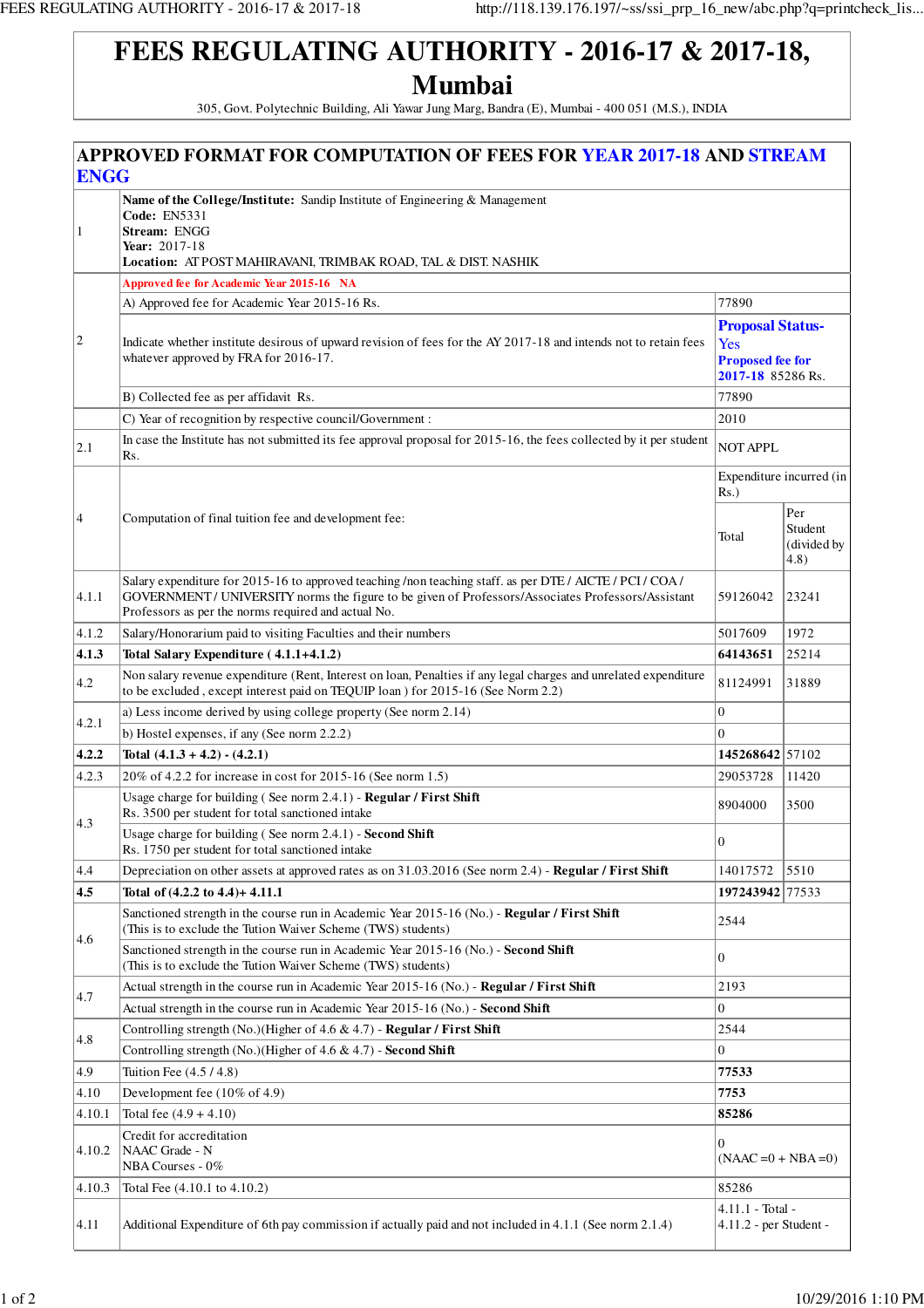| The amount in 4.11.2 is to be collected from all the students in the Institution. However for the students admitted in 2017-18 it is already included |
|-------------------------------------------------------------------------------------------------------------------------------------------------------|
| in their Tuition Fee (See 4.5)<br>Date                                                                                                                |
|                                                                                                                                                       |
| Place                                                                                                                                                 |
|                                                                                                                                                       |
|                                                                                                                                                       |
|                                                                                                                                                       |
| Signature and Seal of person authorised in terms of section 2 (1) of the Act with Code No.                                                            |
| FOR OFFICE USE ONLY                                                                                                                                   |
|                                                                                                                                                       |
| Date                                                                                                                                                  |
| Disallowance:-                                                                                                                                        |
| 1)<br>2)                                                                                                                                              |
| $\overline{3}$                                                                                                                                        |
| 4)                                                                                                                                                    |
|                                                                                                                                                       |
|                                                                                                                                                       |
| Prepared by:                                                                                                                                          |
|                                                                                                                                                       |
|                                                                                                                                                       |
|                                                                                                                                                       |
| <b>Checked by (Chartered Accountant)</b>                                                                                                              |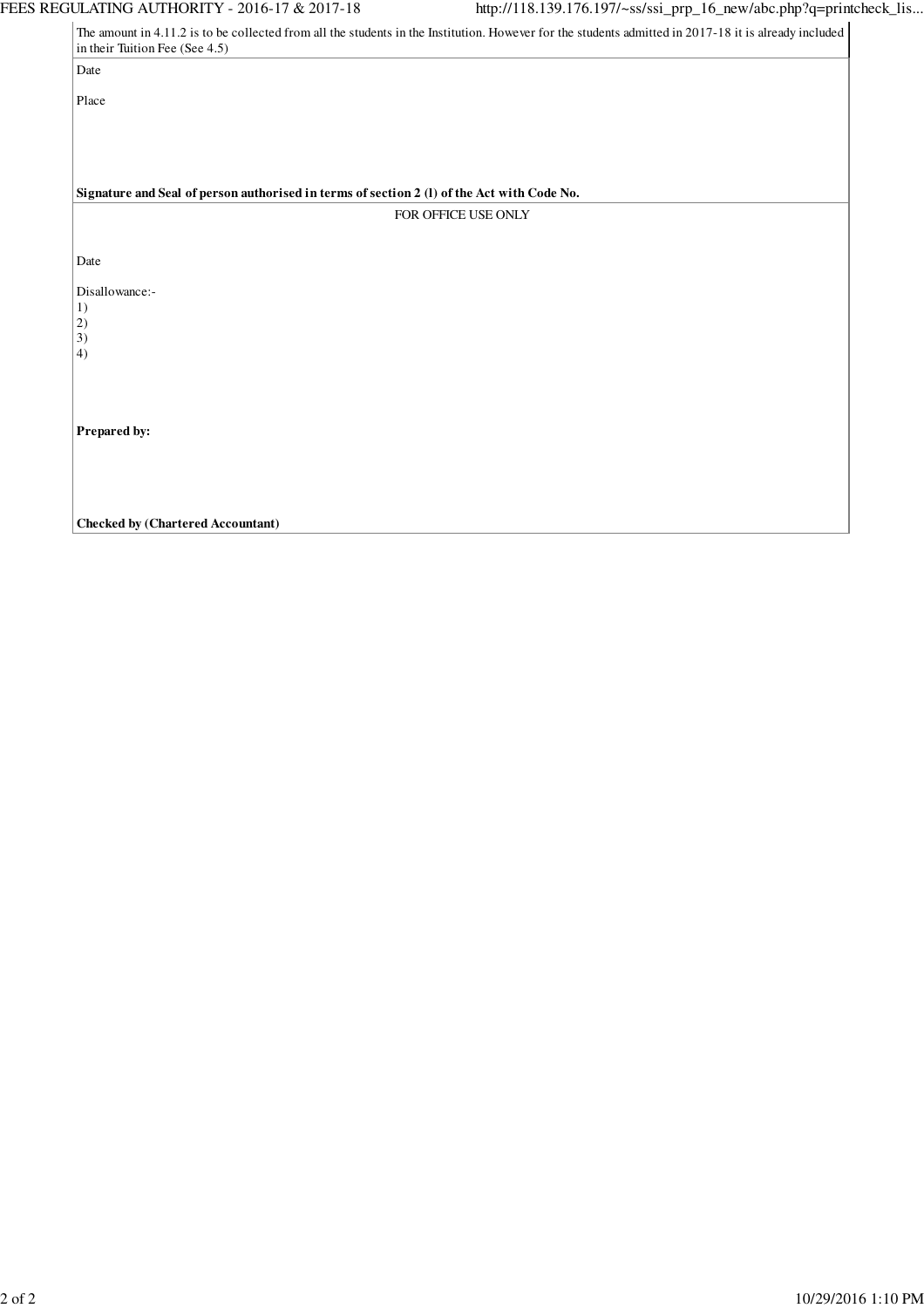### **FEES REGULATING AUTHORITY - 2016-17 & 2017-18, Mumbai** 305, Govt. Polytechnic Building, Ali Yawar Jung Marg, Bandra (E), Mumbai - 400 051 (M.S.), INDIA

### **Online Fee Approval Proposal for Academic Year 2016-17 & 2017-18**

| Nama of the Callage /Institute |  |
|--------------------------------|--|
| Mumbai - 400 051               |  |
| Maharashtra State,             |  |
| Fees Regulating Authority,     |  |
| The Hon'ble Chairman,          |  |
| To.                            |  |

### **Name of the College /Institute** EN5331 - Sandip Institute of Engineering & Management **Address** AT POST MAHIRAVANI, TRIMBAK ROAD, TAL & DIST. NASHIK

### **Check-list for online fee approval proposal receipt for academic year 2016-17 & 2017-18**

### **The Institutes/ Colleges have to submit the proposal along with the following relevant documents/information IN PERSON in chronological order. The proposal sent by Post/RPAD/Courier will not be accepted on any count.**

| Sr<br>N <sub>0</sub> | Particulars                                                                                                                                                                                                                                                                                                                                                                                                                                                                                                                                                                                                                                                                                                                             | <b>Status</b> | Page<br>No | For<br>office<br>use |
|----------------------|-----------------------------------------------------------------------------------------------------------------------------------------------------------------------------------------------------------------------------------------------------------------------------------------------------------------------------------------------------------------------------------------------------------------------------------------------------------------------------------------------------------------------------------------------------------------------------------------------------------------------------------------------------------------------------------------------------------------------------------------|---------------|------------|----------------------|
| $\mathbf{1}$         | Scanned copy of Affidavit                                                                                                                                                                                                                                                                                                                                                                                                                                                                                                                                                                                                                                                                                                               | <b>Yes</b>    |            |                      |
| $\overline{2}$       | Audited financial statements of Institutes/College (along with Hospital, in case of Health Science Colleges/ Institute) i.e. (i)Receipt & Payment<br>Account, (ii) Income & Expenditure Account and (iii) Balance Sheet along with all the schedules with Audit Report along with notes to accounts<br>and accounts policy for the last Financial Year duly signed by Chartered Accountant and counter signed by person duly authorised in terms of<br>section 2 (1) of the Act. All the statements mentioned at (i) to (iii) in Original. (Note: Photocopies or certified photocopies will not be<br>accepted.) Also confirm that the assets scheduled in the information is given as per the requirements of Form B. i.e. for 2015-16 | <b>Yes</b>    |            |                      |
| $\vert$ 3            | Copy of last year's fees structures finalised by Shikshan Shulka Samiti i.e. for 2015-16                                                                                                                                                                                                                                                                                                                                                                                                                                                                                                                                                                                                                                                | <b>Yes</b>    |            |                      |
| $\vert 4$            | The actual salary of teaching and non-teaching staff along with Photo copy of Pay Roll for the entire last Financial Year along with TDS returns<br>filed quarterly (Photocopies of pay roll should be certified by Dean/Principal by signing on each page as true copy. Salary should be paid by<br>cheque and/or directly transfered to bank account of each employee.) i.e. for 2015-16                                                                                                                                                                                                                                                                                                                                              | <b>Yes</b>    |            |                      |
| 5                    | Information to be submitted in the form of an Affidavit on Stamp Paper of Rs. 100/- duly signed by head of institute/Dean of Management and<br>Dean/Principal of Institute/College along with following points incorporated in it.-<br>(i) Salary paid as per norms of respective authorities.<br>(ii) Certificate of Management stating that the same Audited statement of accounts has been filed with IT department and office of Charity<br>Commissioner.<br>(iii) Affirmation about the correctness of facts and figures submitted by Head of the institute.<br>(iv) Display copy of fee approval proposal on its website and Notice Board for a period of one year.                                                               | <b>Yes</b>    |            |                      |
| 6                    | Certificate of approval of admitted students from Pravesh Niyantran Samiti for the last Academic Year i.e. for 2015-16                                                                                                                                                                                                                                                                                                                                                                                                                                                                                                                                                                                                                  | <b>Yes</b>    |            |                      |
| $\overline{7}$       | Certificate that no refund of fees claims etc. and any other matter communicated by Pravesh Niyantran Samiti and Shikshan Shulka Samiti are<br>pending at Institution/College level.                                                                                                                                                                                                                                                                                                                                                                                                                                                                                                                                                    | <b>Yes</b>    |            |                      |
| $\overline{8}$       | Certificate that no other fees/ charges have been collected from students/ parents other than those authorised by Shikshan Shulka Samiti.                                                                                                                                                                                                                                                                                                                                                                                                                                                                                                                                                                                               | <b>Yes</b>    |            |                      |
| 9                    | Certificate that all approvals/sanction/affiliation taken from the concerned relevant authorities - H&T - AICTE/DTE/COA/PCI Government<br>and University.                                                                                                                                                                                                                                                                                                                                                                                                                                                                                                                                                                               | <b>Yes</b>    |            |                      |
| 10                   | Accreditation Certificate if any                                                                                                                                                                                                                                                                                                                                                                                                                                                                                                                                                                                                                                                                                                        | <b>Yes</b>    |            |                      |
| 11                   | Fees collected for the last Academic year from students admitted in 15 percent NRI Quota in prescribed format. (If any) i.e. for 2015-16                                                                                                                                                                                                                                                                                                                                                                                                                                                                                                                                                                                                | <b>Yes</b>    |            |                      |
| 12                   | Copies of Service Contracts, if any entered into (such as for security etc.). The copy of TDS & PF Challan.                                                                                                                                                                                                                                                                                                                                                                                                                                                                                                                                                                                                                             | <b>Yes</b>    |            |                      |
| 13                   | Income earned by the college during last academic year other than fees i.e. for 2015-16                                                                                                                                                                                                                                                                                                                                                                                                                                                                                                                                                                                                                                                 | <b>Yes</b>    |            |                      |
| 14                   | Any other relevant information/documents College/Institution would like to submit before the Samiti.                                                                                                                                                                                                                                                                                                                                                                                                                                                                                                                                                                                                                                    | <b>Yes</b>    |            |                      |
| 15                   | Certified audited copy for Annual financial report of Trust/Society for last year i.e. for 2015-16                                                                                                                                                                                                                                                                                                                                                                                                                                                                                                                                                                                                                                      | <b>Yes</b>    |            |                      |
| 16                   | Certified attested copies of income tax return by the trust for last three assessment years                                                                                                                                                                                                                                                                                                                                                                                                                                                                                                                                                                                                                                             | <b>Yes</b>    |            |                      |
| 17                   | Copy of G.R. granting permission to start the college                                                                                                                                                                                                                                                                                                                                                                                                                                                                                                                                                                                                                                                                                   | <b>Yes</b>    |            |                      |
| 18                   | Subject wise detailed statement of approved teaching staff with letter of Approval from Authority                                                                                                                                                                                                                                                                                                                                                                                                                                                                                                                                                                                                                                       | <b>Yes</b>    |            |                      |
| 19                   | Certified audited details of cost of equipments with date of purchase & cost of annual maintenance                                                                                                                                                                                                                                                                                                                                                                                                                                                                                                                                                                                                                                      | <b>Yes</b>    |            |                      |
| 20                   | Detailed list of infrastructure. Also indicate the bases adopted for the appointment of the common infrastructure.                                                                                                                                                                                                                                                                                                                                                                                                                                                                                                                                                                                                                      | <b>Yes</b>    |            |                      |
| 21                   | Detailed calculations for the current year for expenses per student for UG course i.e. for 2016-17 & 2017-18                                                                                                                                                                                                                                                                                                                                                                                                                                                                                                                                                                                                                            | <b>Yes</b>    |            |                      |
| 22                   | Detailed calculations for the current year for expenses per student for PG course i.e. for 2016-17 & 2017-18                                                                                                                                                                                                                                                                                                                                                                                                                                                                                                                                                                                                                            | <b>Yes</b>    |            |                      |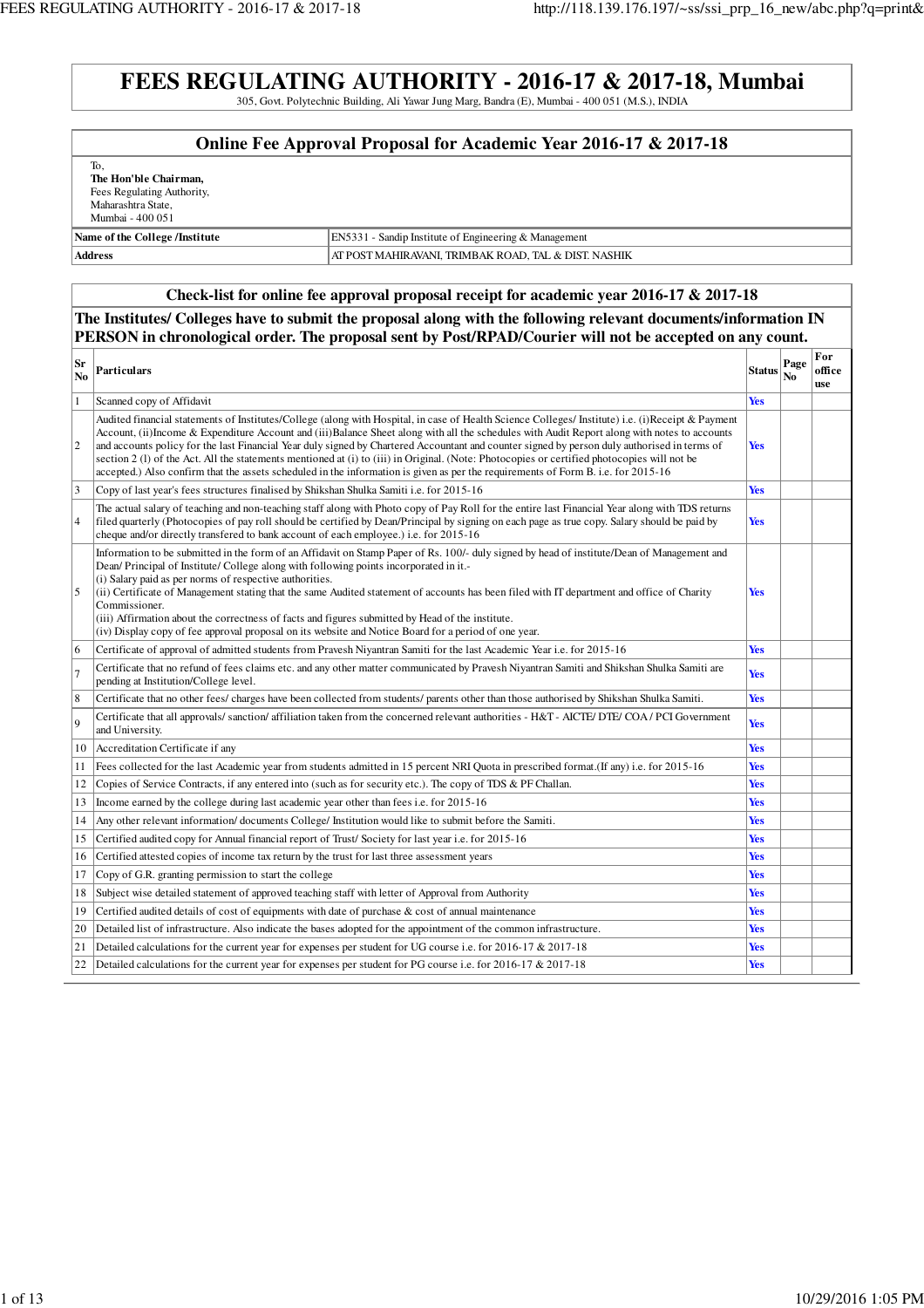|                       | Calculation of Depreciation on other assets for AY 2016-17 & 2017-18 - For Regular Shift |                                   |                                      |                                  |                               |                       |                             |                                                                        |                                                                                                                                                                                 |             |                              |                |                |          |
|-----------------------|------------------------------------------------------------------------------------------|-----------------------------------|--------------------------------------|----------------------------------|-------------------------------|-----------------------|-----------------------------|------------------------------------------------------------------------|---------------------------------------------------------------------------------------------------------------------------------------------------------------------------------|-------------|------------------------------|----------------|----------------|----------|
| Sr.<br>N <sub>0</sub> | Item                                                                                     | Rate of<br>Depreciation on<br>(A) | Opening<br>WDV as<br>1.4.2015<br>(B) | Aditions<br>upto $30$<br>Sept(C) | Aditions<br>From 01<br>Oct(C) | Less<br>Deductions(D) | Net<br>Value<br>$(B+C-D)=E$ | Depreciation<br>(F)<br>$F=(B+C1)xA$ (Closing<br>$ C2 x (A/2) -$<br>DxA | $WDV)G=E-F$                                                                                                                                                                     | <b>ENGG</b> | Non<br><b>FRA</b><br>Courses | Hostel         | Hosp<br>ital   | Trust    |
|                       | Computer                                                                                 | 60                                | 10531889                             |                                  | 2580532 7618585 0             |                       | 20731006                    | 10153028.1                                                             | 10577977.9                                                                                                                                                                      |             | 1741774 1155760 0            |                | 0              | 7255494  |
| 2                     | <b>Books</b>                                                                             | 60                                | 1258967                              |                                  | 1093877 2500833               | 10                    | 4853677                     | 2161956.3                                                              | 2691720.7                                                                                                                                                                       | 569896      | 535781                       | $\overline{0}$ | 10             | 1056279  |
| 3                     | <b>FURNITURE</b>                                                                         | 10                                | 243224148 436181                     |                                  | 1183820                       | 10                    |                             | 244844149 24425223.9                                                   | 220418925.1                                                                                                                                                                     |             | 6934702 1023132 0            |                | $\overline{0}$ | 16467390 |
| 4                     | MACHINERY 15                                                                             |                                   | 121952084 8056169 14009972 0         |                                  |                               |                       |                             |                                                                        | 144018225 20551985.85 123466239.15 4771200 2012922 0                                                                                                                            |             |                              |                | 10             | 13767864 |
| rules.                |                                                                                          |                                   |                                      |                                  |                               |                       |                             |                                                                        | <b>Important Note</b> : A) Basis of computation of depreciation should be Written Down Value (WDV) method. B) Calculation of depreciation shall be as per applicable income tax |             |                              |                |                |          |
| Date                  |                                                                                          |                                   |                                      |                                  |                               |                       |                             |                                                                        | Signature and Seal of person authorised in terms of section 2 (1) of the                                                                                                        |             |                              |                |                |          |
|                       | Signature and Seal of the certifying Chartered Accountant and Auditors                   |                                   |                                      |                                  |                               |                       |                             | Act with Code No.                                                      |                                                                                                                                                                                 |             |                              |                |                |          |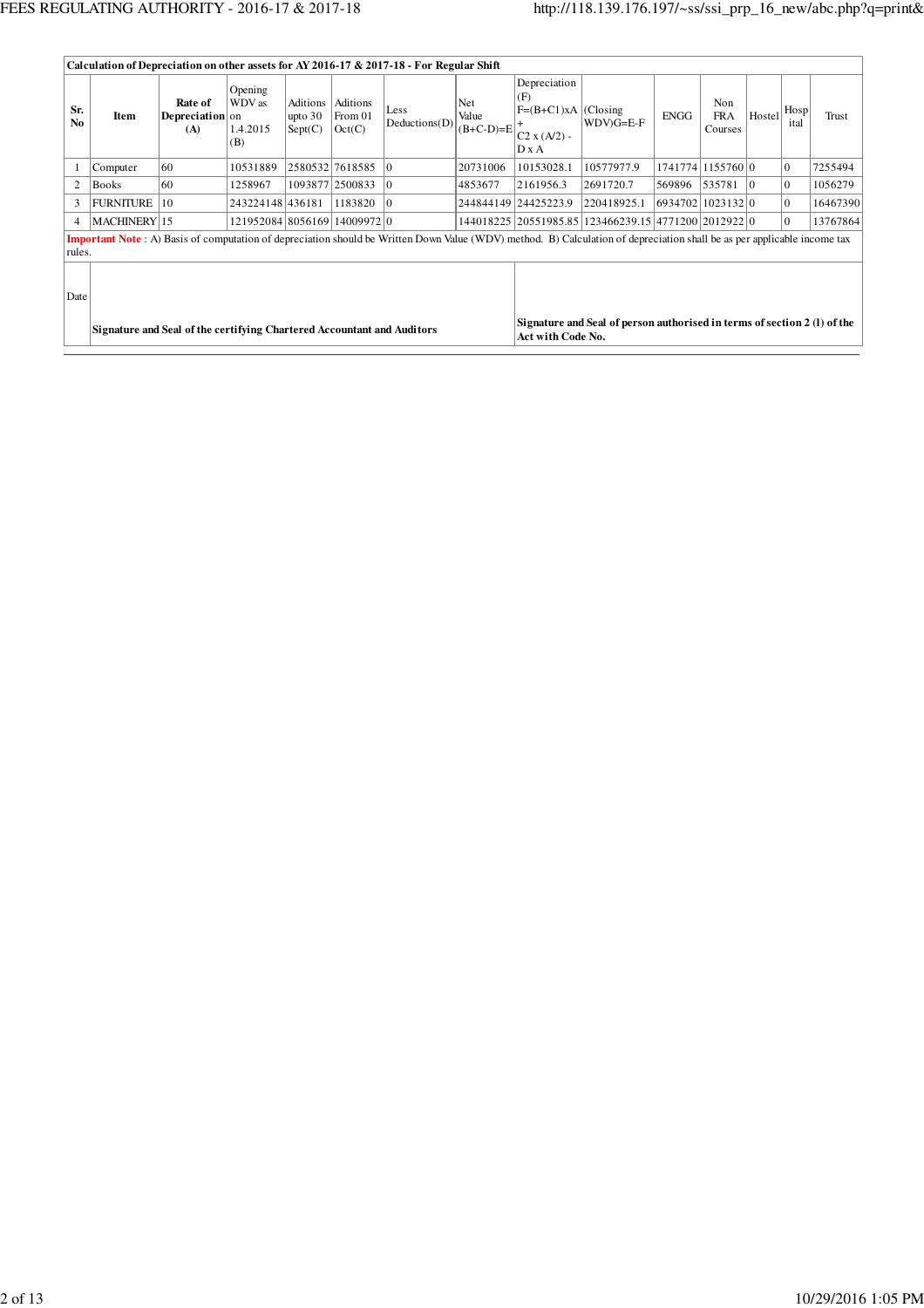|                                                                           | <b>FORM-A</b>                                            |                                                                                     |                                                                                                                   |                                    |                                                                              |                                                                                                                                                                                                         |                                                                                                                                                                                        |                                                                      |                              |                |                |  |  |  |
|---------------------------------------------------------------------------|----------------------------------------------------------|-------------------------------------------------------------------------------------|-------------------------------------------------------------------------------------------------------------------|------------------------------------|------------------------------------------------------------------------------|---------------------------------------------------------------------------------------------------------------------------------------------------------------------------------------------------------|----------------------------------------------------------------------------------------------------------------------------------------------------------------------------------------|----------------------------------------------------------------------|------------------------------|----------------|----------------|--|--|--|
|                                                                           |                                                          |                                                                                     | Proforma for common information of organization promotion various colleges / institutes for the year 2016-17 $\&$ | 2017-18 (Information of the Trust) |                                                                              |                                                                                                                                                                                                         |                                                                                                                                                                                        |                                                                      |                              |                |                |  |  |  |
|                                                                           | Name of the Trust/Society                                |                                                                                     | SANDIP FOUNDATION                                                                                                 |                                    |                                                                              |                                                                                                                                                                                                         |                                                                                                                                                                                        |                                                                      |                              |                |                |  |  |  |
|                                                                           | Address (With Pin Code)                                  |                                                                                     |                                                                                                                   |                                    | 2ND FLOOR, KOTESHWAR PLAZA, JAWAHARLAL NEHRU ROAD, MULUND (W), MUMBAI 400080 |                                                                                                                                                                                                         |                                                                                                                                                                                        |                                                                      |                              |                |                |  |  |  |
|                                                                           | District - Taluka                                        |                                                                                     | Mumbai-City-Mumbai                                                                                                |                                    |                                                                              |                                                                                                                                                                                                         |                                                                                                                                                                                        |                                                                      |                              |                |                |  |  |  |
|                                                                           | Telephone No. with STD Code                              |                                                                                     | 02225921598                                                                                                       |                                    |                                                                              |                                                                                                                                                                                                         |                                                                                                                                                                                        |                                                                      |                              |                |                |  |  |  |
|                                                                           | Fax No. with STD Code                                    |                                                                                     | 02225611815                                                                                                       |                                    |                                                                              |                                                                                                                                                                                                         |                                                                                                                                                                                        |                                                                      |                              |                |                |  |  |  |
| E-mail ID                                                                 |                                                          |                                                                                     | sandipfoundation@gmail.com                                                                                        |                                    |                                                                              |                                                                                                                                                                                                         |                                                                                                                                                                                        |                                                                      |                              |                |                |  |  |  |
| Website                                                                   |                                                          |                                                                                     | www.sandipfoundation.org                                                                                          |                                    |                                                                              |                                                                                                                                                                                                         |                                                                                                                                                                                        |                                                                      |                              |                |                |  |  |  |
|                                                                           | Registration No. and date of Trust                       |                                                                                     |                                                                                                                   | E-22800, MUMBAI--09/08/2005        |                                                                              |                                                                                                                                                                                                         |                                                                                                                                                                                        |                                                                      |                              |                |                |  |  |  |
|                                                                           | Year of Establishment of the trust                       |                                                                                     | 2005                                                                                                              |                                    |                                                                              |                                                                                                                                                                                                         |                                                                                                                                                                                        |                                                                      |                              |                |                |  |  |  |
|                                                                           | PAN No - TAN No                                          |                                                                                     | ABEFS2855C--MUMS50076F                                                                                            |                                    |                                                                              |                                                                                                                                                                                                         |                                                                                                                                                                                        |                                                                      |                              |                |                |  |  |  |
|                                                                           | <b>Trustee Details</b>                                   |                                                                                     |                                                                                                                   |                                    |                                                                              |                                                                                                                                                                                                         |                                                                                                                                                                                        |                                                                      |                              |                |                |  |  |  |
|                                                                           | Sr.No.                                                   |                                                                                     | <b>Name of Trustees</b>                                                                                           |                                    | Designation                                                                  |                                                                                                                                                                                                         |                                                                                                                                                                                        |                                                                      | <b>Profession of Trustee</b> |                |                |  |  |  |
|                                                                           | 1                                                        | MS NEELAM JHA                                                                       |                                                                                                                   | <b>MEMBER</b>                      |                                                                              |                                                                                                                                                                                                         |                                                                                                                                                                                        | <b>EDUCATIONALIST</b>                                                |                              |                |                |  |  |  |
|                                                                           | $\overline{2}$                                           | <b>MS SONI JHA</b>                                                                  |                                                                                                                   | <b>MEMBER</b>                      |                                                                              |                                                                                                                                                                                                         |                                                                                                                                                                                        | <b>EDUCATIONALIST</b>                                                |                              |                |                |  |  |  |
|                                                                           | $\overline{3}$                                           | DR SANDIP N JHA                                                                     |                                                                                                                   | <b>CHAIRMAN</b>                    |                                                                              |                                                                                                                                                                                                         |                                                                                                                                                                                        | <b>EDUCATIONALIST</b>                                                |                              |                |                |  |  |  |
|                                                                           |                                                          |                                                                                     | Names of all the educational institution established/funded/operated by the Trust/Society                         |                                    |                                                                              |                                                                                                                                                                                                         |                                                                                                                                                                                        |                                                                      |                              |                |                |  |  |  |
| Sr.No.                                                                    |                                                          | Name of College, School or<br>Activity (e.g Hospital,<br>Industry, Oldage Home etc) | <b>Address</b>                                                                                                    | Code No.                           | Establish<br>Year                                                            |                                                                                                                                                                                                         |                                                                                                                                                                                        |                                                                      | <b>Courses Run</b>           |                |                |  |  |  |
| 1                                                                         | <b>SANDIP INSTIITUTE OF</b><br><b>CENTRE</b>             | TECHNOLOGY & RESEARCH                                                               | A/P MAHIRAVANI,<br>TRIMBAK ROAD, TAL&<br>DIST NASHIK 422213                                                       | EN5109                             | 2008                                                                         | COMPUTER ENGINEERING, E & TC ENGINEERING,<br>INFORMATION TECHNOLOGY, MECHANICAL ENGINEERING,<br>MBA, E & TC 2ND SHIFT ENGINEERING, ME E & TC, ME<br>COMPUTER, CIVIL ENGINEERING, ELECTRICAL ENGINEEIRNG |                                                                                                                                                                                        |                                                                      |                              |                |                |  |  |  |
| SANDIP INSTITUTE OF<br>2<br><b>ENGINEERING &amp;</b><br><b>MANAGEMENT</b> |                                                          |                                                                                     | A/P MAHIRAVANI,<br>TRIMBAK ROAD, TAL&<br>DIST NASHIK 422213                                                       | EN5331                             | 2010                                                                         |                                                                                                                                                                                                         | COMPUTER ENGINEERING, E & TC ENGINEERING,<br>MECHANICAL ENGINEERING, CIVIL ENGINEERING,<br>ELECTRICAL ENGINEERING, DSE CIVIL ENGINEERING, DSE<br>MECHANICAL ENGINEERING                |                                                                      |                              |                |                |  |  |  |
| 3                                                                         | SANDIP POLYTECHNIC                                       |                                                                                     | A/P MAHIRAVANI,<br>TRIMBAK ROAD, TAL&<br>DIST NASHIK 422213                                                       | D5258                              | 2009                                                                         |                                                                                                                                                                                                         | COMPUTER ENGINEERING, E & TC ENGINEERING,<br>INFORMATION TECHNOLOGY, MECHANICAL ENGINEERING,<br>MECHANICAL 1ST AND 2ND SHIFT ENGINEERING, CIVIL<br>ENGINEERING, ELECTRICAL ENGINEERING |                                                                      |                              |                |                |  |  |  |
| $\overline{4}$                                                            | SANDIP INSTITUTE OF<br><b>POLYTECHNIC</b>                |                                                                                     | A/P MAHIRAVANI,<br>TRIMBAK ROAD, TAL&<br>DIST NASHIK 422213                                                       | D5389                              | 2011                                                                         | COMPUTER ENGINEERING, E & TC ENGINEERING,<br>MECHANICAL ENGINEERING, CIVIL ENGINEERING,<br>ELECTRICAL ENGINEERING                                                                                       |                                                                                                                                                                                        |                                                                      |                              |                |                |  |  |  |
| 5                                                                         | SANDIP INSTITUTE OF<br>PHARMACEUTICAL<br><b>SCIENCES</b> |                                                                                     | A/P MAHIRAVANI,<br>TRIMBAK ROAD, TAL&<br>DIST NASHIK 422213                                                       | PH5391                             | 2011                                                                         |                                                                                                                                                                                                         | <b>ASSURANCE)</b>                                                                                                                                                                      | B.PHARM, M.PHARAM(PHARMACEUTICS & QUALITY                            |                              |                |                |  |  |  |
| 6                                                                         |                                                          | SHREE RAM POLYTECHNIC                                                               | NEELAM VIDYA VIHAR,<br>VILLAGE SIJOUL, P.O.<br>MAILAM, MADHUBANI<br>BIHAR-847235                                  | 79                                 | 2013                                                                         |                                                                                                                                                                                                         |                                                                                                                                                                                        | MECHANICAL ENGINEERING, CIVIL ENGINEERING,<br>ELECTRICAL ENGINEERING |                              |                |                |  |  |  |
| $\overline{7}$                                                            | SHRI. NITYANAND JHA                                      | <b>COLLEGE OF EDUCATION</b>                                                         | NEELAM VIDYA VIHAR,<br>VILLAGE SIJOUL, P.O.<br>MAILAM, MADHUBANI,<br>BIHAR-847235                                 | ERCAPP1089                         | 2013                                                                         |                                                                                                                                                                                                         |                                                                                                                                                                                        | <b>BACHELOR OF EDUCATION</b>                                         |                              |                |                |  |  |  |
|                                                                           | <b>Name of the Courses</b>                               |                                                                                     |                                                                                                                   |                                    |                                                                              |                                                                                                                                                                                                         |                                                                                                                                                                                        |                                                                      |                              |                |                |  |  |  |
| Sr.No                                                                     | <b>Stream</b>                                            |                                                                                     | Course                                                                                                            |                                    |                                                                              | Dura<br>tion                                                                                                                                                                                            | SI<br>2015-16                                                                                                                                                                          | SI<br>2014-15                                                        | SI<br>2013-14                | SI<br>2012-13  | SI<br>2011-12  |  |  |  |
| $\mathbf{1}$                                                              | <b>ENGG</b><br><b>COMPUTER ENGINEERING</b>               |                                                                                     |                                                                                                                   |                                    | $\overline{\mathcal{L}}$                                                     | 60                                                                                                                                                                                                      | 60                                                                                                                                                                                     | 60                                                                   | 60                           | $\mathbf{0}$   |                |  |  |  |
| 2<br><b>ENGG</b><br>ELECTRICAL ENGINEERING                                |                                                          |                                                                                     |                                                                                                                   |                                    | $\overline{4}$                                                               | 120                                                                                                                                                                                                     | 120                                                                                                                                                                                    | 120                                                                  | 120                          | $\mathbf{0}$   |                |  |  |  |
| 3                                                                         | <b>ENGG</b>                                              | ELECTRONICS AND TELECOMMUNICATION ENGG                                              |                                                                                                                   | 4                                  | 60                                                                           | 60                                                                                                                                                                                                      | 60                                                                                                                                                                                     | 60                                                                   | $\Omega$                     |                |                |  |  |  |
|                                                                           | <b>ENGG</b>                                              | CIVIL ENGINEERING                                                                   |                                                                                                                   |                                    |                                                                              | $\overline{4}$                                                                                                                                                                                          | 120                                                                                                                                                                                    | 120                                                                  | 120                          | 120            | $\overline{0}$ |  |  |  |
| $\overline{4}$                                                            |                                                          |                                                                                     |                                                                                                                   |                                    |                                                                              | 3<br>60<br>60                                                                                                                                                                                           |                                                                                                                                                                                        |                                                                      | $\overline{0}$               | $\overline{0}$ | $\mathbf{0}$   |  |  |  |
| 5                                                                         | <b>ENGG</b>                                              | <b>CIVIL ENGINEERING</b>                                                            |                                                                                                                   |                                    |                                                                              |                                                                                                                                                                                                         |                                                                                                                                                                                        |                                                                      |                              |                |                |  |  |  |
| 6                                                                         | <b>ENGG</b>                                              |                                                                                     | MECHANICAL ENGINEERING                                                                                            |                                    |                                                                              | $\overline{4}$                                                                                                                                                                                          | 120                                                                                                                                                                                    | 120                                                                  | 120                          | 120            | $\mathbf{0}$   |  |  |  |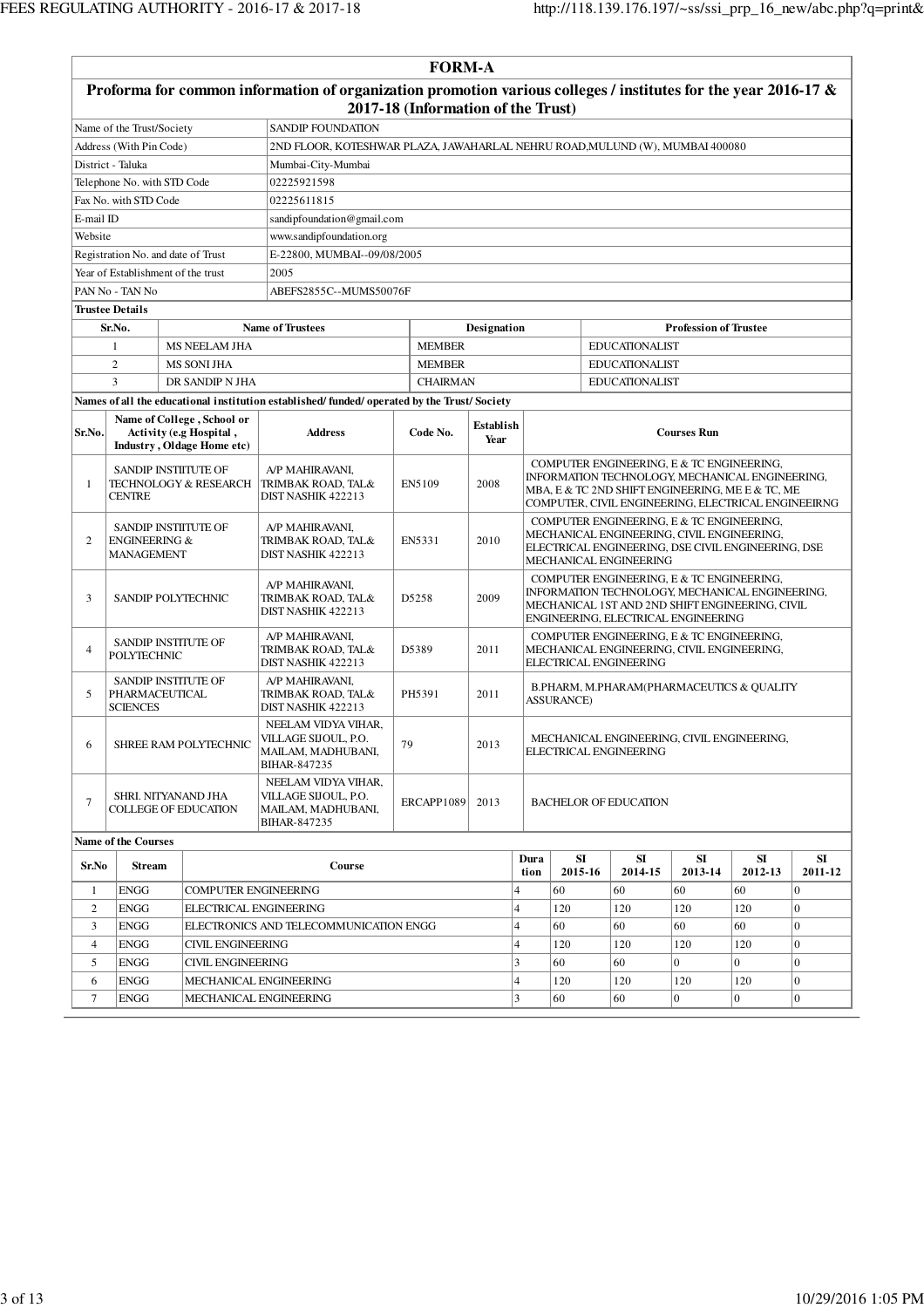| Form A1             |                                                                               |                                                                                                                         |                        |                |                        |                     |                  |                                           |  |
|---------------------|-------------------------------------------------------------------------------|-------------------------------------------------------------------------------------------------------------------------|------------------------|----------------|------------------------|---------------------|------------------|-------------------------------------------|--|
| 8.                  |                                                                               | Annual financial report of Trust/Society for last 2 years                                                               |                        |                |                        |                     |                  |                                           |  |
| 9.                  |                                                                               |                                                                                                                         | <b>Details of Land</b> |                |                        |                     |                  |                                           |  |
| Sr.                 |                                                                               | Area (in Sq.Mtr.)                                                                                                       |                        |                | Cost of                |                     |                  | Extent of                                 |  |
| No.                 | Particulars                                                                   | As Per Norms                                                                                                            | Available              |                | acquisition (Rs Lakhs) |                     |                  | subsidy/<br>concession                    |  |
|                     |                                                                               |                                                                                                                         | College / Institute    |                |                        |                     |                  |                                           |  |
|                     | Land                                                                          |                                                                                                                         |                        |                |                        |                     |                  |                                           |  |
| $\mathbf{1}$        | Free Hold                                                                     |                                                                                                                         |                        |                |                        |                     |                  |                                           |  |
| a                   | $\overline{0}$<br>$\overline{0}$<br>$\overline{0}$<br>$\overline{0}$<br>Govt. |                                                                                                                         |                        |                |                        |                     |                  |                                           |  |
| b                   | Others                                                                        | 40508                                                                                                                   | 66812                  | 83             |                        |                     | $\boldsymbol{0}$ |                                           |  |
|                     |                                                                               | <b>Total 40508</b>                                                                                                      | 66812                  | 83             |                        |                     | $\bf{0}$         |                                           |  |
| $\overline{2}$      | Lease Hold                                                                    |                                                                                                                         |                        |                |                        |                     |                  |                                           |  |
| $\mathbf{a}$        | Govt.                                                                         | $\bf{0}$                                                                                                                | 0                      | 0              |                        |                     | $\overline{0}$   |                                           |  |
| b                   | Others                                                                        | $\overline{0}$                                                                                                          | $\overline{0}$         | $\overline{0}$ |                        |                     | $\overline{0}$   |                                           |  |
|                     | Total                                                                         | $\bf{0}$                                                                                                                | 0                      | $\bf{0}$       |                        |                     | $\bf{0}$         |                                           |  |
|                     | Note: Please give details for each college / Institute separately.            |                                                                                                                         |                        |                |                        |                     |                  |                                           |  |
| year by the trust   | Wether Income Tax return filed every                                          |                                                                                                                         |                        |                |                        | Y                   |                  |                                           |  |
|                     | Status of the Building:                                                       |                                                                                                                         |                        |                |                        |                     |                  |                                           |  |
|                     |                                                                               |                                                                                                                         | College / Institute    | Other          | <b>Total</b>           |                     |                  |                                           |  |
|                     | a) Built up Area (in Sq. Mtr.)                                                |                                                                                                                         | 0                      |                | $\overline{0}$         | $\bf{0}$            |                  |                                           |  |
|                     | Annual Rent (Amt. in Rs.)                                                     |                                                                                                                         | 0                      |                | $\overline{0}$         | $\bf{0}$            |                  |                                           |  |
|                     |                                                                               | If Owned                                                                                                                |                        |                |                        | College / Institute | Other            | <b>Total</b>                              |  |
|                     | b) Built up Area (in Sq. Mtr.)                                                |                                                                                                                         |                        |                | 21641                  |                     | $\boldsymbol{0}$ | 21641                                     |  |
|                     | Cost(Amt. in Rs.)                                                             |                                                                                                                         |                        |                | 559055637              |                     | $\overline{0}$   | 559055637                                 |  |
|                     | Built up Area required Available as per AICTE/PCI/COA                         |                                                                                                                         |                        |                |                        |                     |                  |                                           |  |
|                     |                                                                               | <b>If Rented</b>                                                                                                        |                        |                |                        | College / Institute | Other            | <b>Total</b>                              |  |
| a)                  | Built up Area (in Sq. Mtr.)                                                   |                                                                                                                         |                        |                | $\Omega$               |                     | $\Omega$         | $\mathbf{0}$                              |  |
|                     |                                                                               | If Owned                                                                                                                |                        |                |                        | College / Institute | Other            | <b>Total</b>                              |  |
| b)                  | Built up Area (in Sq. Mtr.)                                                   |                                                                                                                         |                        |                | 21641                  |                     | $\overline{0}$   | 21641                                     |  |
| 10<br><b>Bodies</b> |                                                                               | Whether the Institute / Trust is in receipt of any grants from Central Government / State Government / Quasi Government |                        |                |                        | Year - $0$          |                  | If yes, Amount Received for the Financial |  |
| Date                |                                                                               |                                                                                                                         |                        |                |                        |                     |                  |                                           |  |
| Place               |                                                                               |                                                                                                                         |                        |                |                        |                     |                  |                                           |  |
|                     |                                                                               |                                                                                                                         |                        |                |                        |                     |                  |                                           |  |
|                     |                                                                               | Signature and Seal of person authorised in terms of section 2 (1) of the Act with Code No.                              |                        |                |                        |                     |                  |                                           |  |
|                     |                                                                               |                                                                                                                         |                        |                |                        |                     |                  |                                           |  |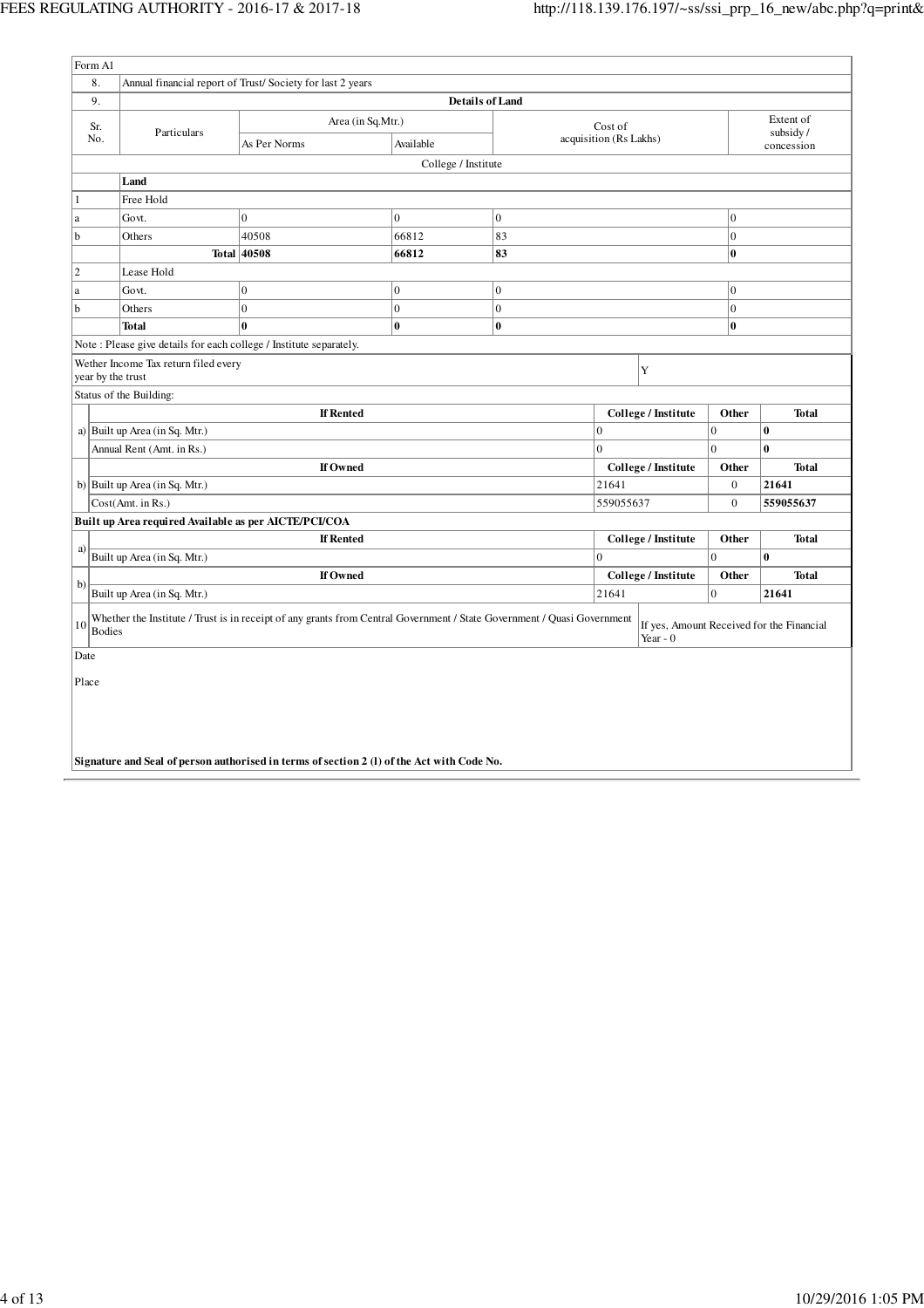|                                                                                                                    |                                                                |                                                          | <b>FORM B Proforma for information of Institutes</b>                                 |                      |                        |                                                           |               |                                                                               |                                                                               |                                                                               |                |                      |  |  |
|--------------------------------------------------------------------------------------------------------------------|----------------------------------------------------------------|----------------------------------------------------------|--------------------------------------------------------------------------------------|----------------------|------------------------|-----------------------------------------------------------|---------------|-------------------------------------------------------------------------------|-------------------------------------------------------------------------------|-------------------------------------------------------------------------------|----------------|----------------------|--|--|
|                                                                                                                    |                                                                |                                                          | <b>Courses Information</b>                                                           |                      |                        |                                                           |               |                                                                               |                                                                               |                                                                               |                |                      |  |  |
| Sr.No                                                                                                              | <b>Stream</b>                                                  |                                                          | Course                                                                               | <b>Start</b><br>Year | Dura                   | SI                                                        | SI<br>2014-15 |                                                                               | SI<br>2013-14                                                                 | SI<br>2012-13                                                                 |                | <b>SI</b><br>2011-12 |  |  |
| -1                                                                                                                 | <b>ENGG</b>                                                    | <b>COMPUTER ENGINEERING</b>                              |                                                                                      | 2010                 | tion<br>$\overline{4}$ | 2015-16<br>60                                             | 60            | 60                                                                            |                                                                               | 60                                                                            | $\mathbf{0}$   |                      |  |  |
| $\overline{2}$                                                                                                     | <b>ENGG</b>                                                    | ELECTRICAL ENGINEERING                                   |                                                                                      | 2010                 | 4                      | 120                                                       | 120           | 120                                                                           |                                                                               | 120                                                                           | $\mathbf{0}$   |                      |  |  |
| 3                                                                                                                  | <b>ENGG</b>                                                    | ELECTRONICS AND TELECOMMUNICATION ENGG                   |                                                                                      | 2010                 | 4                      | 60                                                        | 60            | 60                                                                            |                                                                               | 60                                                                            | $\overline{0}$ |                      |  |  |
| $\overline{4}$                                                                                                     | <b>ENGG</b>                                                    | <b>CIVIL ENGINEERING</b>                                 |                                                                                      | 2010                 | 4                      | 120                                                       | 120           | 120                                                                           |                                                                               | 120                                                                           | $\mathbf{0}$   |                      |  |  |
| 5                                                                                                                  | <b>ENGG</b>                                                    | <b>CIVIL ENGINEERING</b>                                 |                                                                                      | 2014                 | 3                      | 60                                                        | 60            | $\overline{0}$                                                                |                                                                               | $\overline{0}$                                                                | $\mathbf{0}$   |                      |  |  |
| 6                                                                                                                  | <b>ENGG</b>                                                    | MECHANICAL ENGINEERING                                   | 2010                                                                                 | 4                    | 120                    | 120                                                       | 120           |                                                                               | 120<br>$\theta$                                                               | $\mathbf{0}$                                                                  |                |                      |  |  |
| $\overline{7}$                                                                                                     | <b>ENGG</b><br><b>Institute Information</b>                    | MECHANICAL ENGINEERING                                   |                                                                                      | 2014                 | 3                      | 60                                                        | 60            | $\mathbf{0}$                                                                  |                                                                               |                                                                               | $\Omega$       |                      |  |  |
| Address                                                                                                            |                                                                |                                                          | AT POST MAHIRAVANI, TRIMBAK ROAD, TAL & DIST. NASHIK                                 |                      |                        |                                                           |               |                                                                               |                                                                               |                                                                               |                |                      |  |  |
| PIN Code                                                                                                           |                                                                |                                                          | 422213                                                                               |                      |                        |                                                           |               |                                                                               |                                                                               |                                                                               |                |                      |  |  |
| District - Taluka                                                                                                  |                                                                |                                                          | Nashik-Nashik                                                                        |                      |                        |                                                           |               |                                                                               |                                                                               |                                                                               |                |                      |  |  |
|                                                                                                                    | Telephone No. (WIth STD code)                                  |                                                          | 02594-222581                                                                         |                      |                        |                                                           |               |                                                                               |                                                                               |                                                                               |                |                      |  |  |
|                                                                                                                    | Fax No. (WIth STD code)                                        |                                                          | 02594-222555                                                                         |                      |                        |                                                           |               |                                                                               |                                                                               |                                                                               |                |                      |  |  |
| E-Mail ID                                                                                                          |                                                                |                                                          | principal@siem.org.in                                                                |                      |                        |                                                           |               |                                                                               |                                                                               |                                                                               |                |                      |  |  |
| Web Site                                                                                                           |                                                                |                                                          | www.sandipfoundation.org                                                             |                      |                        |                                                           |               |                                                                               |                                                                               |                                                                               |                |                      |  |  |
| Land Type                                                                                                          |                                                                |                                                          | Owned                                                                                |                      |                        |                                                           |               |                                                                               |                                                                               |                                                                               |                |                      |  |  |
|                                                                                                                    | Staff (Teaching and Non Teaching)                              | Whether Biometric Attendance Available for all           | Yes                                                                                  |                      |                        |                                                           |               |                                                                               |                                                                               |                                                                               |                |                      |  |  |
| as on date)                                                                                                        |                                                                | NAAC Accreditation (Accreditation must be valid          | No                                                                                   |                      |                        |                                                           |               |                                                                               |                                                                               |                                                                               |                |                      |  |  |
|                                                                                                                    |                                                                | Name of the Director / Principal of the Institution      | DR. RAJENDRAKUMAR GIRIDHARILAL TATED                                                 |                      |                        |                                                           |               |                                                                               |                                                                               |                                                                               |                |                      |  |  |
| the Act                                                                                                            |                                                                | Person duly authorised in terms of section 2 (1) of      | DR. RAJENDRAKUMAR GIRIDHARILAL TATED PRINCIPAL 9545453250                            |                      |                        |                                                           |               |                                                                               |                                                                               |                                                                               |                |                      |  |  |
|                                                                                                                    | Sanctioned Intake capacity as per<br>AICTE/PCI/COA/ University |                                                          | 600                                                                                  |                      |                        |                                                           |               |                                                                               |                                                                               |                                                                               |                |                      |  |  |
|                                                                                                                    |                                                                | <b>Bank Details of Institute/College</b>                 |                                                                                      |                      |                        |                                                           |               |                                                                               |                                                                               |                                                                               |                |                      |  |  |
| Sr.No                                                                                                              | <b>Bank Name</b>                                               |                                                          |                                                                                      | <b>Account No</b>    |                        |                                                           |               |                                                                               | <b>Branch Name</b>                                                            |                                                                               |                |                      |  |  |
| $\mathbf{1}$                                                                                                       |                                                                | <b>BANK OF INDIA</b>                                     |                                                                                      |                      | 081910110000233        |                                                           |               | AT SANDIP FOUNDATION<br>BRANCH AT POST MAHIRAVANI                             |                                                                               |                                                                               |                |                      |  |  |
|                                                                                                                    |                                                                |                                                          |                                                                                      |                      |                        | TRIMBAK RD.MAHIRAVNI, NASIK<br>VASTUSHRI.03 THATTE NAGAR, |               |                                                                               |                                                                               |                                                                               |                |                      |  |  |
| 2                                                                                                                  |                                                                | <b>HDFC BANK</b>                                         |                                                                                      | 00641450000735       |                        |                                                           |               | GANGAPUR COLLEGE, LINK RD.<br><b>NASIK</b>                                    |                                                                               |                                                                               |                |                      |  |  |
| 3                                                                                                                  |                                                                | <b>BANK OF INDIA</b>                                     |                                                                                      |                      | 080720110000103        |                                                           |               |                                                                               |                                                                               | TRIMBAK ROAD, PLOT NO.GI,<br><b>MIDC SATPUR NASIK</b>                         |                |                      |  |  |
| $\overline{4}$                                                                                                     |                                                                | STATE BANK OF INDIA                                      |                                                                                      |                      | 33051625713            |                                                           |               |                                                                               | P-24, MIDC SATPUR , NASIK                                                     |                                                                               |                |                      |  |  |
| 5                                                                                                                  |                                                                | <b>BANK OF INDIA</b>                                     |                                                                                      |                      | 081910110002109        |                                                           |               |                                                                               | SANDIP FOUNDATION BRANCH<br>AT POST MAHIRAVANI TRIMBAK<br>RD.MAHIRAVNI, NASIK |                                                                               |                |                      |  |  |
| 6                                                                                                                  |                                                                | <b>BANK OF INDIA</b>                                     |                                                                                      | 081920110000013      |                        |                                                           |               | SANDIP FOUNDATION BRANCH<br>AT POST MAHIRAVANI TRIMBAK<br>RD.MAHIRAVNI, NASIK |                                                                               |                                                                               |                |                      |  |  |
| $\tau$                                                                                                             |                                                                | BANK OF INDIA                                            |                                                                                      |                      | 081910210000005        |                                                           |               |                                                                               |                                                                               | SANDIP FOUNDATION BRANCH<br>AT POST MAHIRAVANI TRIMBAK                        |                |                      |  |  |
|                                                                                                                    |                                                                |                                                          |                                                                                      |                      |                        |                                                           |               |                                                                               |                                                                               | RD.MAHIRAVNI, NASIK                                                           |                |                      |  |  |
| 8                                                                                                                  |                                                                | <b>BANK OF INDIA</b>                                     |                                                                                      |                      | 081920110000021        |                                                           |               | SANDIP FOUNDATION BRANCH<br>AT POST MAHIRAVANI TRIMBAK<br>RD.MAHIRAVNI, NASIK |                                                                               |                                                                               |                |                      |  |  |
| 9                                                                                                                  |                                                                | <b>BANK OF INDIA</b>                                     |                                                                                      |                      | 081920110000015        |                                                           |               |                                                                               |                                                                               | SANDIP FOUNDATION BRANCH<br>AT POST MAHIRAVANI TRIMBAK<br>RD.MAHIRAVNI, NASIK |                |                      |  |  |
| 10                                                                                                                 |                                                                | <b>BANK OF MHARASHTRA</b>                                |                                                                                      | 60057050640          |                        |                                                           |               | NASIK                                                                         |                                                                               | PLOT NO.44/13, STREET D,<br>TRIMBAK RD. MIDC SATPUR                           |                |                      |  |  |
|                                                                                                                    |                                                                |                                                          | Form B2                                                                              |                      |                        |                                                           |               | I Year                                                                        | II Year                                                                       | Ш<br>Year                                                                     | IV<br>Year     | V<br>Year            |  |  |
|                                                                                                                    |                                                                |                                                          | (A) Total No. of Students for the Course (Excluding PIO / Foreign National Students) |                      |                        |                                                           |               | 263                                                                           | 667                                                                           | 714                                                                           | 549            | $\boldsymbol{0}$     |  |  |
| $\mathbf{0}$<br>(B) Total No PIO / Foreign National Students for the Course<br>$\overline{0}$<br>$\mathbf{0}$<br>0 |                                                                |                                                          |                                                                                      |                      |                        |                                                           |               |                                                                               | $\overline{0}$                                                                |                                                                               |                |                      |  |  |
|                                                                                                                    |                                                                | Year of recognition by respective council                |                                                                                      |                      |                        |                                                           | 2010          |                                                                               |                                                                               |                                                                               |                |                      |  |  |
| Name of the University/Board/Affiliated Body to which this course is affiliated<br>Pune University                 |                                                                |                                                          |                                                                                      |                      |                        |                                                           |               |                                                                               |                                                                               |                                                                               |                |                      |  |  |
|                                                                                                                    | Whether Permitted by State Govt.                               |                                                          |                                                                                      |                      |                        |                                                           | Yes           |                                                                               |                                                                               |                                                                               |                |                      |  |  |
|                                                                                                                    | <b>Hostel Facility Status</b>                                  |                                                          |                                                                                      |                      |                        |                                                           |               |                                                                               |                                                                               | Yes<br><b>Boys-180</b><br><b>Girls-180</b><br>Total Capacity-360              |                |                      |  |  |
|                                                                                                                    |                                                                | Total No. of laboratories in the Department              |                                                                                      |                      |                        |                                                           | 66            |                                                                               |                                                                               |                                                                               |                |                      |  |  |
|                                                                                                                    |                                                                | Total cost of Equipment in the Department (Rs. in Lakhs) |                                                                                      |                      |                        |                                                           |               |                                                                               | 743.57 Rs. In Lakhs                                                           |                                                                               |                |                      |  |  |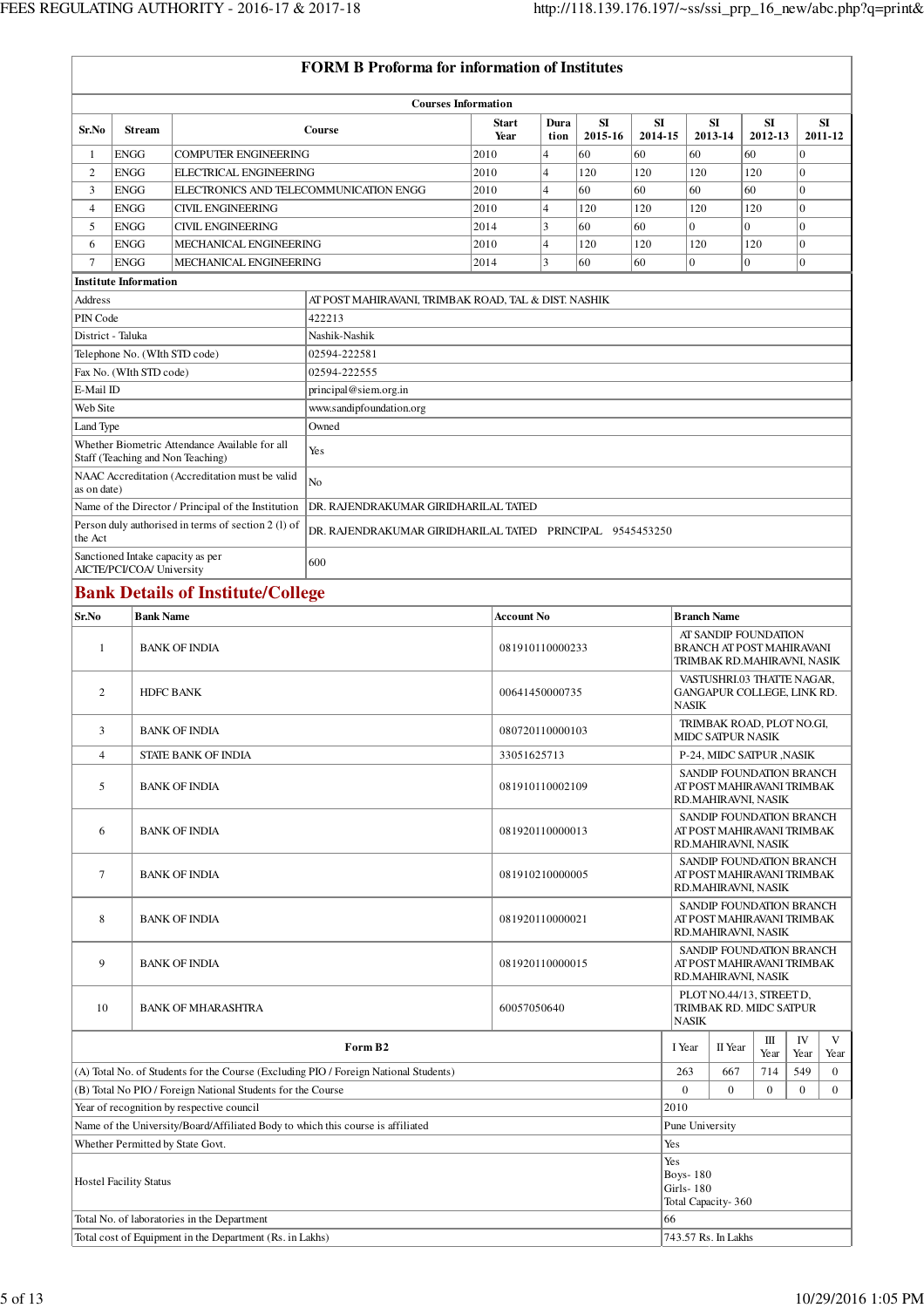| Total Cost of equipment in the Department including software (Rs. in Lakhs) in Working Condition |                                                                                  |                |                                                                                                   |                                                          |                 |                |                                                        |                                  | A) UG<br>743.57 Rs. In Lakhs |                                                  |                                  |              |                |
|--------------------------------------------------------------------------------------------------|----------------------------------------------------------------------------------|----------------|---------------------------------------------------------------------------------------------------|----------------------------------------------------------|-----------------|----------------|--------------------------------------------------------|----------------------------------|------------------------------|--------------------------------------------------|----------------------------------|--------------|----------------|
|                                                                                                  |                                                                                  |                | Total cost of equipments in the Department including software (Rs. In Lakhs) in Working Condition |                                                          |                 |                |                                                        | B) PG<br>0 Rs. In Lakhs          |                              |                                                  |                                  |              |                |
|                                                                                                  | Whether Library facility is available                                            |                | <b>No.of Titles</b>                                                                               |                                                          |                 | $\overline{0}$ |                                                        |                                  |                              |                                                  |                                  |              |                |
|                                                                                                  | (Departmental) Excluding Central                                                 |                |                                                                                                   | No. of Books available                                   |                 |                |                                                        | $\mathbf{0}$                     |                              |                                                  |                                  |              |                |
|                                                                                                  | Library                                                                          |                |                                                                                                   | No. of Journals subscribed<br>$\boldsymbol{0}$           |                 |                |                                                        |                                  |                              |                                                  |                                  |              |                |
|                                                                                                  | if yes give details                                                              |                | In current year                                                                                   |                                                          |                 |                |                                                        |                                  |                              |                                                  |                                  |              |                |
|                                                                                                  | B) Carpet Area in Use for Library<br>(in Sq. Mtr.)                               |                | $\boldsymbol{0}$                                                                                  |                                                          |                 |                |                                                        |                                  |                              |                                                  |                                  |              |                |
|                                                                                                  |                                                                                  |                |                                                                                                   | 1.                                                       |                 | NA             |                                                        |                                  |                              |                                                  |                                  |              |                |
|                                                                                                  | c) Facilities in Department - Library                                            |                |                                                                                                   | 2.                                                       |                 | NA             |                                                        |                                  |                              |                                                  |                                  |              |                |
|                                                                                                  |                                                                                  |                |                                                                                                   | 3.                                                       |                 | NA             |                                                        |                                  |                              |                                                  |                                  |              |                |
|                                                                                                  |                                                                                  |                |                                                                                                   | 4.                                                       |                 | NA             |                                                        |                                  |                              |                                                  |                                  |              |                |
|                                                                                                  | No. of Staff                                                                     |                |                                                                                                   |                                                          |                 |                |                                                        |                                  |                              |                                                  |                                  |              |                |
| <b>Teaching Staff</b>                                                                            |                                                                                  |                |                                                                                                   | As per<br>Council                                        |                 |                |                                                        | Posts filed in                   |                              |                                                  | <b>Total</b><br>Filled           |              | <b>Vacant</b>  |
|                                                                                                  |                                                                                  |                |                                                                                                   | norms                                                    |                 |                | <b>Regular</b>                                         | Adhoc                            | Contract                     |                                                  | in Posts                         |              | Posts          |
|                                                                                                  | a) Professors                                                                    |                | 17                                                                                                |                                                          |                 | $\overline{c}$ |                                                        | $\boldsymbol{0}$                 | $\boldsymbol{0}$             |                                                  | $\mathbf{2}$                     | 15           |                |
|                                                                                                  | 32<br>b) Assistant Professors / HOD                                              |                |                                                                                                   |                                                          |                 | 8              |                                                        | $\mathbf{0}$                     | $\mathbf{0}$                 |                                                  | 8                                | 24           |                |
|                                                                                                  | c) Lecturers                                                                     |                | 96                                                                                                |                                                          |                 | 135            |                                                        | $\overline{0}$                   | $\overline{0}$               |                                                  | 135                              |              |                |
|                                                                                                  | Form B4                                                                          |                |                                                                                                   |                                                          |                 |                |                                                        |                                  |                              |                                                  |                                  |              |                |
|                                                                                                  | Student - Teacher Ratio                                                          |                |                                                                                                   | <b>Total Number of Teachers</b>                          |                 |                |                                                        | <b>Sanctioned Intake: 2160</b>   |                              |                                                  | <b>Student on Roll: 2193</b>     |              |                |
|                                                                                                  | a) With approved staff                                                           |                |                                                                                                   | 41                                                       |                 |                |                                                        | Student - Teacher Ratio = $53:1$ |                              |                                                  | Student - Teacher Ratio = $53:1$ |              |                |
|                                                                                                  | b) With (approved adhoc + contract) staff                                        |                |                                                                                                   | 145                                                      |                 |                |                                                        | Student - Teacher Ratio = 15:1   |                              |                                                  | Student - Teacher Ratio = $15:1$ |              |                |
|                                                                                                  | Non Teaching Staff (in the Department)                                           |                | As per council norms                                                                              |                                                          | Posts Filled in |                |                                                        | <b>Total Filled in Posts</b>     |                              |                                                  |                                  | Vacant Posts |                |
|                                                                                                  |                                                                                  |                |                                                                                                   | Regular                                                  |                 | Adhoc          | Contract                                               |                                  |                              |                                                  |                                  |              |                |
|                                                                                                  | a)Technical                                                                      | 23             |                                                                                                   | 23                                                       |                 | $\overline{0}$ | $\overline{0}$                                         | 23                               |                              |                                                  |                                  |              |                |
|                                                                                                  | b) Non-Technical                                                                 | 15             |                                                                                                   | 15                                                       |                 | $\overline{0}$ | $\mathbf{0}$                                           | 15                               |                              |                                                  |                                  |              |                |
|                                                                                                  | c) Class-IV                                                                      | $\overline{c}$ |                                                                                                   | $\overline{c}$                                           |                 | $\overline{0}$ | $\overline{0}$                                         | $\overline{2}$                   |                              |                                                  |                                  |              |                |
|                                                                                                  |                                                                                  |                | <b>Total</b>                                                                                      | 40                                                       |                 | $\bf{0}$       | $\bf{0}$                                               | 40                               |                              | $\bf{0}$                                         |                                  |              |                |
|                                                                                                  | Ratio of Non - Teaching - Teaching Staff                                         |                |                                                                                                   | 3.6:1                                                    |                 |                |                                                        |                                  |                              |                                                  |                                  |              |                |
|                                                                                                  | Form B5                                                                          |                |                                                                                                   |                                                          |                 |                |                                                        |                                  |                              |                                                  |                                  |              |                |
| 15                                                                                               | Salary given to the staff (Whether it is as per 5th/6th Pay commission/any other |                |                                                                                                   |                                                          | Y               |                |                                                        |                                  |                              |                                                  |                                  |              |                |
|                                                                                                  | norms)                                                                           |                |                                                                                                   |                                                          |                 |                |                                                        |                                  |                              |                                                  |                                  |              | $\overline{O}$ |
|                                                                                                  | Whether Building os owned / Rental by college/ Institute:                        |                |                                                                                                   |                                                          |                 |                |                                                        |                                  |                              | College /                                        |                                  |              |                |
|                                                                                                  |                                                                                  |                |                                                                                                   |                                                          |                 |                |                                                        |                                  | Institute                    |                                                  | Others Total                     |              |                |
|                                                                                                  | b) if owned built-up area in 24363.03 Sq.Mtr.                                    |                | Capital investment (Amount Rs. in Lakhs)                                                          |                                                          |                 |                |                                                        |                                  | 7142.34                      |                                                  | $\boldsymbol{0}$                 | 7142.34      |                |
| 16                                                                                               |                                                                                  |                |                                                                                                   | Recurring annual expenditure (Amount Rs. in              |                 |                |                                                        |                                  | $\overline{0}$               |                                                  | $\overline{0}$                   | $\mathbf{0}$ |                |
|                                                                                                  |                                                                                  |                |                                                                                                   | Lakhs)                                                   |                 |                |                                                        |                                  |                              |                                                  |                                  |              |                |
|                                                                                                  |                                                                                  |                |                                                                                                   |                                                          |                 |                |                                                        |                                  |                              | College /                                        |                                  | Other Total  |                |
|                                                                                                  | b) If Rental Built-up area in 0 Sq.Mtr.                                          |                |                                                                                                   |                                                          |                 |                |                                                        |                                  |                              | Institute<br>$\vert 0 \vert$<br>$\boldsymbol{0}$ |                                  |              | $\overline{0}$ |
|                                                                                                  | 17 Mention relation of the landlord with the College / Institute if Any          |                |                                                                                                   | Annual Expenditure (Amount Rs. in Lakhs)<br>Parent Trust |                 |                |                                                        |                                  |                              |                                                  |                                  |              |                |
|                                                                                                  | <b>Projected Addition</b>                                                        |                |                                                                                                   |                                                          |                 |                |                                                        |                                  |                              |                                                  |                                  |              |                |
|                                                                                                  | Particulars                                                                      |                |                                                                                                   | 2016-17 & 2017-18 (Rs. in Lakhs)                         |                 |                | College / Institute / Hostel<br>2017-18 (Rs. in Lakhs) |                                  |                              | 2018-19 (Rs. in Lakhs)                           |                                  |              |                |
| a.                                                                                               | Land(area)                                                                       | $\overline{0}$ |                                                                                                   |                                                          |                 |                | $\mathbf{0}$                                           |                                  | $\boldsymbol{0}$             |                                                  |                                  |              |                |
| b.                                                                                               | Building (Built-up area in Sq. Mtr.)                                             | $\overline{0}$ |                                                                                                   |                                                          |                 |                | 30                                                     |                                  |                              | 40                                               |                                  |              |                |
| c.                                                                                               | Lab / Work shop                                                                  |                | 23                                                                                                |                                                          |                 |                | 10                                                     |                                  |                              | 15                                               |                                  |              |                |
| d.                                                                                               | Laboratory equipments                                                            |                | 20                                                                                                |                                                          |                 |                | 25                                                     |                                  |                              | 30                                               |                                  |              |                |
| e.                                                                                               | <b>Books</b>                                                                     |                | 13                                                                                                |                                                          |                 |                | 15                                                     |                                  |                              | 25                                               |                                  |              |                |
| f.                                                                                               | Furniture & dead stock                                                           | 6              |                                                                                                   |                                                          |                 |                | 8                                                      |                                  |                              | 9                                                |                                  |              |                |
| g.                                                                                               | Vehicals                                                                         | $\overline{0}$ |                                                                                                   |                                                          |                 |                | $\mathbf{0}$                                           |                                  |                              | $\overline{0}$                                   |                                  |              |                |
| h.                                                                                               | Others                                                                           | 7              |                                                                                                   |                                                          |                 |                | 8                                                      |                                  |                              | 9                                                |                                  |              |                |
|                                                                                                  | <b>Total</b>                                                                     |                | 69                                                                                                |                                                          |                 |                | 96                                                     |                                  |                              | 128                                              |                                  |              |                |
|                                                                                                  | Form B9                                                                          |                |                                                                                                   |                                                          |                 |                |                                                        |                                  |                              |                                                  |                                  |              |                |
|                                                                                                  | Fees collected during last year per student for UG course                        |                |                                                                                                   |                                                          |                 |                |                                                        |                                  |                              |                                                  |                                  |              |                |
|                                                                                                  | Year                                                                             |                |                                                                                                   |                                                          | No of Students  |                |                                                        |                                  |                              |                                                  | fees collected(Rs.)              |              |                |
|                                                                                                  |                                                                                  |                |                                                                                                   | 2015-16                                                  |                 |                |                                                        |                                  |                              |                                                  |                                  |              |                |
|                                                                                                  | 1 <sup>st</sup> Year                                                             |                |                                                                                                   | 263                                                      |                 |                |                                                        |                                  | 20681149                     |                                                  |                                  |              |                |
|                                                                                                  | 2 <sup>nd</sup> Year                                                             |                |                                                                                                   | 667                                                      |                 |                |                                                        |                                  |                              |                                                  |                                  |              |                |
|                                                                                                  |                                                                                  |                | 714                                                                                               |                                                          |                 |                |                                                        | 61121589<br>63856246             |                              |                                                  |                                  |              |                |
|                                                                                                  | 3rd Year                                                                         |                |                                                                                                   |                                                          |                 |                |                                                        |                                  |                              |                                                  |                                  |              |                |
|                                                                                                  | 4 <sup>th</sup> Year                                                             |                | 549                                                                                               |                                                          |                 |                | 46499607                                               |                                  |                              |                                                  |                                  |              |                |
|                                                                                                  | 5 <sup>th</sup> Year                                                             |                | $\overline{0}$                                                                                    |                                                          |                 |                |                                                        | $\boldsymbol{0}$                 |                              |                                                  |                                  |              |                |
|                                                                                                  | Fees collected during last year per student for PG course                        |                |                                                                                                   |                                                          |                 |                |                                                        |                                  |                              |                                                  |                                  |              |                |
|                                                                                                  | Year                                                                             |                |                                                                                                   |                                                          | No of Students  |                |                                                        |                                  |                              |                                                  | fees collected(Rs.)              |              |                |
|                                                                                                  |                                                                                  |                |                                                                                                   | 2015-16                                                  |                 |                |                                                        |                                  |                              |                                                  |                                  |              |                |
|                                                                                                  | 1 <sup>st</sup> Year                                                             |                |                                                                                                   |                                                          |                 |                |                                                        |                                  |                              |                                                  |                                  |              |                |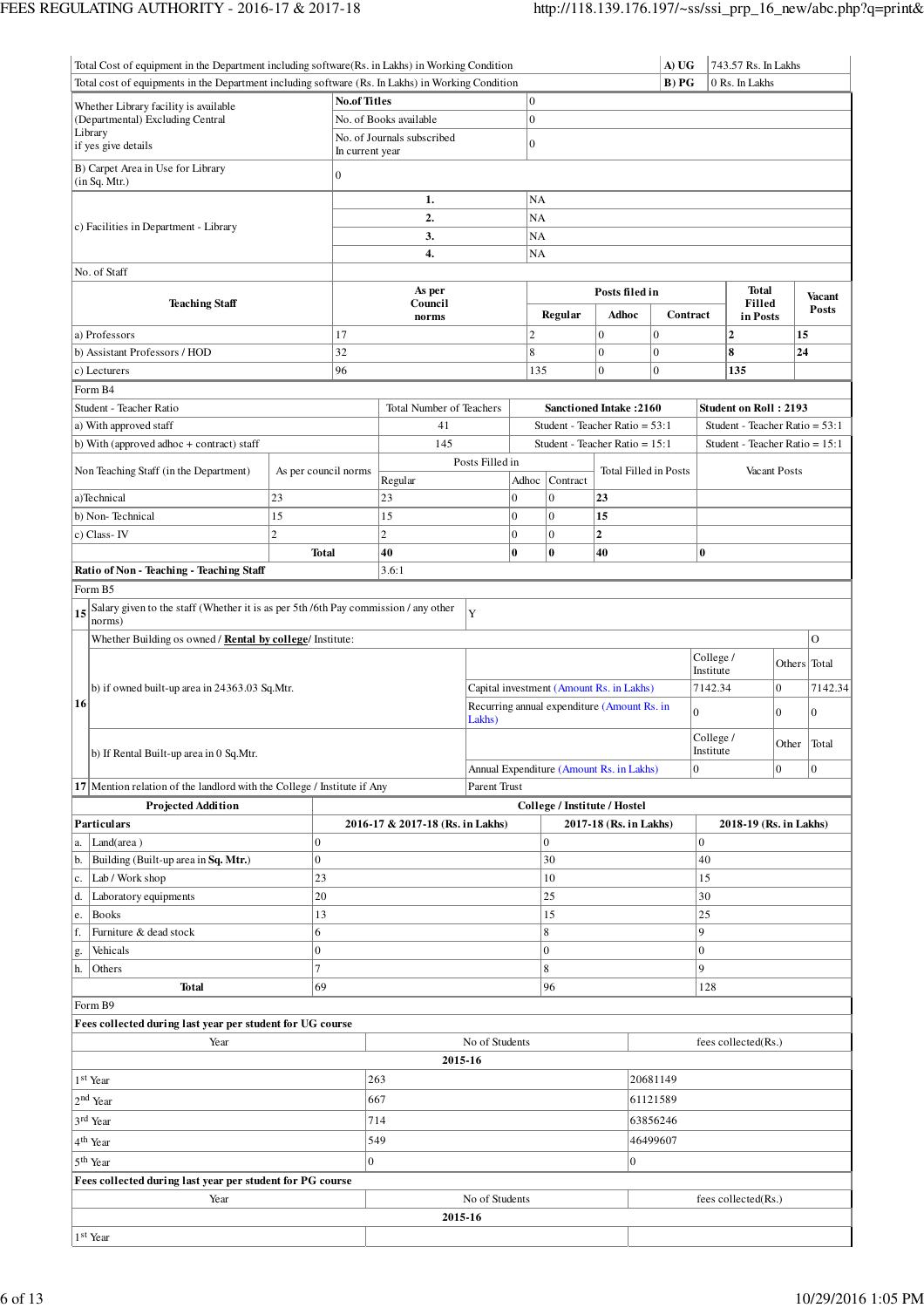| $2nd$ Year     |                                                             |                        |       |                                         |                          |                                                   |                                             |                                            |                |  |
|----------------|-------------------------------------------------------------|------------------------|-------|-----------------------------------------|--------------------------|---------------------------------------------------|---------------------------------------------|--------------------------------------------|----------------|--|
|                |                                                             |                        |       | <b>UG Course - 87624</b>                |                          |                                                   |                                             |                                            |                |  |
|                | Fees collected (2015-16) per student for UG/PG course       |                        |       | PG Course -                             |                          |                                                   |                                             |                                            |                |  |
|                | No of Students of 1st year                                  |                        |       |                                         |                          | Average fees collected per student(Amount in Rs.) |                                             | Total fees collected (Amount Rs. in Lakhs) |                |  |
|                | a) Indian (Govt. Quota + Management)                        |                        | 78635 |                                         |                          |                                                   | 206.81<br>$\boldsymbol{0}$                  |                                            |                |  |
| Form B10       | b) PIO + Foreign National                                   | $\overline{0}$         |       |                                         |                          |                                                   |                                             |                                            |                |  |
| (A)            |                                                             |                        |       |                                         |                          | Administrative Staff in the Institute / College   |                                             |                                            |                |  |
|                | Name of the Principal / Director                            |                        |       |                                         |                          | DR. RAJENDRAKUMAR GIRIDHARILAL TATED              |                                             |                                            |                |  |
| Regular        |                                                             |                        |       |                                         |                          |                                                   |                                             |                                            |                |  |
| incharge       |                                                             |                        |       | Regular                                 |                          |                                                   |                                             |                                            |                |  |
| Pay Scale      |                                                             |                        |       |                                         | 37400-67000+AGP 10000    |                                                   |                                             |                                            |                |  |
|                | Faculty Details (Teaching and Administrator)                |                        |       |                                         |                          |                                                   |                                             |                                            |                |  |
| Sr<br>No.      | <b>Name</b>                                                 | Appoint<br><b>Type</b> |       | Appoint<br>Date                         | Joining<br>Date          | <b>Streams Teach</b>                              | <b>Faculty Type</b>                         | Pay Scale                                  | Grade<br>Pay   |  |
| 1              | ENDAIT VRUSHALI MAHESH                                      | Regular                |       | 03-12-2012                              | 03-12-2012               | <b>ENGG</b>                                       | Administrator 15600                         |                                            | 15600          |  |
| $\sqrt{2}$     | BHAVSAR SARIKA SHAILESH                                     | Regular                |       | 16-07-2014                              | 16-07-2014               | <b>ENGG</b>                                       | Administrator 8350                          |                                            | 8350           |  |
| 3              | DHANDRE MANISHA DILIP                                       | Regular                |       | 01-01-2015                              | 01-01-2015               | <b>ENGG</b>                                       | Administrator 8350                          |                                            | 8350           |  |
| $\overline{4}$ | <b>GAIKWAD SANDEEP NIVRUTTI</b>                             | Regular                |       | 01-07-2010                              | 01-07-2010               | <b>ENGG</b>                                       | Administrator 13500                         |                                            | 13500          |  |
| 5              | SONAWANE YOGESH UDDHAVRAO                                   | Regular                |       | 01-07-2011                              | 01-07-2011               | <b>ENGG</b>                                       | Administrator 15900                         |                                            | 15900          |  |
| 6<br>7         | <b>GHODKE CHETAN SATISH</b><br><b>GAIKWAD SANDIP ASHOK</b>  | Regular                |       | 01-07-2011<br>16-12-2013                | 01-07-2011<br>16-12-2013 | <b>ENGG</b><br><b>ENGG</b>                        | Administrator 11800<br>Administrator 12000  |                                            | 11800<br>12000 |  |
| 8              | LABHANE RUPESH RAMESH                                       | Regular<br>Regular     |       | 20-08-2015                              | 20-08-2015               | <b>ENGG</b>                                       | Administrator                               | 8000                                       | 800            |  |
| 9              | WARE ASHISH PANJABRAO                                       | Regular                |       | 22-01-2016                              | 22-01-2016               | <b>ENGG</b>                                       | Administrator 7000                          |                                            | 7000           |  |
| 10             | MUNDHE DNYANESHWAR VITTHALRAO                               | Regular                |       | 01-07-2013                              | 01-07-2013               | <b>ENGG</b>                                       | Administrator                               | 9850                                       | 9850           |  |
| 11             | RAJULE KIRTI RAMESH                                         | Regular                |       | 11-05-2015                              | 11-05-2015               | <b>ENGG</b>                                       | Administrator 8000                          |                                            | 8000           |  |
| 12             | THOMBARE AMOL JAGANNATH                                     | Regular                |       | 01-08-2011                              | 01-08-2011               | <b>ENGG</b>                                       | Administrator 12400                         |                                            | 12400          |  |
| 13             | GAIKWAD SUSHANK ASHOK                                       | Regular                |       | 11-02-2014                              | 11-02-2014               | <b>ENGG</b>                                       | Administrator 8500                          |                                            | 8500           |  |
| 14             | MADABHAVI SIDDHARTH RAMESH                                  | Regular                |       | 01-09-2014                              | 01-09-2014               | <b>ENGG</b>                                       | Administrator 8350                          |                                            | 8350           |  |
| 15             | ABHANG GORAKH HARIKISAN                                     | Regular                |       | <b>ENGG</b><br>17-09-2010<br>17-09-2010 |                          | Administrator 16050                               |                                             | 16050                                      |                |  |
| 16             | JAWALE LALIT GHANASHYAM                                     | Regular                |       | <b>ENGG</b><br>29-08-2011<br>29-08-2011 |                          | Administrator 13600                               |                                             | 13600                                      |                |  |
| 17             | BHAGAT SAHEBRAO SHANKARRAO                                  | Regular                |       | <b>ENGG</b><br>04-08-2011<br>04-08-2011 |                          | Administrator 13750                               |                                             | 13750                                      |                |  |
| 18<br>19       | RAJGIRE DHIRAJ CHANDRAKANT<br><b>BAKARE HEMANT MADHUKAR</b> | Regular                |       | 07-07-2010<br>01-08-2010                | 07-07-2010<br>01-08-2010 | <b>ENGG</b><br><b>ENGG</b>                        | Administrator 16050<br>Administrator 11820  |                                            | 16050<br>2400  |  |
| 20             | PHAD PANDURANG SUDAM                                        | Regular<br>Regular     |       | 24-07-2010                              | 24-07-2010               | <b>ENGG</b>                                       | Administrator 8050                          |                                            | 2400           |  |
| 21             | <b>JAGZAP SACHIN NIVRUTTI</b>                               | Regular                |       | 02-08-2010                              | 02-08-2010               | <b>ENGG</b>                                       | Administrator 15750                         |                                            | 15750          |  |
| 22             | LOKHANDE DEEPAK LILADHAR                                    | Regular                |       | 28-08-2010                              | 28-08-2010               | <b>ENGG</b>                                       | Administrator 14800                         |                                            | 14800          |  |
| 23             | PRAJAPATI RAHUL RAMKRISHNA                                  | Regular                |       | 04-01-2016                              | 04-01-2016               | <b>ENGG</b>                                       | Administrator 30000                         |                                            | 30000          |  |
| 24             | PRAJAPATI RAHUL RAMKRISHNA                                  | Regular                |       | 20-08-2010                              | 20-08-2010               | <b>ENGG</b>                                       | Administrator 19800                         |                                            | 19800          |  |
| 25             | LAD AKHILESH KRISHNADAS                                     | Regular                |       | 07-09-2010                              | 07-09-2010               | ENGG                                              | Administrator   15100                       |                                            | 15100          |  |
| 26             | <b>GHEWARE YOGESH DILIP</b>                                 | Regular                |       | 16-09-2010                              | 16-09-2010               | ENGG                                              | Administrator 18400                         |                                            | 18400          |  |
| 27             | JOSHI PRASHANT CHANDRAKANT                                  | Regular                |       | 23-07-2012                              | 23-07-2012               | ENGG                                              | Administrator 13100                         |                                            | 13100          |  |
| 28             | PATIL AVINASH BHAGWAN                                       | Regular                |       | 01-07-2013                              | 01-07-2013               | ENGG                                              | Administrator 14350                         |                                            | 14350          |  |
| 29<br>30       | SONAWANE SACHIN BALASAHEB                                   | Regular<br>Regular     |       | 10-03-2014<br>01-09-2014                | 10-03-2014<br>01-09-2014 | <b>ENGG</b><br>ENGG                               | Administrator   12650<br>Administrator 8650 |                                            | 12650<br>8650  |  |
| 31             | CHAVAN VINOD JAGANNATH<br>NANNAWARE MAHENDRA GAMBHIR        | Regular                |       | 05-09-2014                              | 05-09-2014               | ENGG                                              | Administrator   12650                       |                                            | 12650          |  |
| 32             | SHELKE GORAKH BALU                                          | Regular                |       | 23-10-2013                              | 23-10-2013               | ENGG                                              | Administrator 19500                         |                                            | 19500          |  |
| 33             | <b>BASTE SANDIP PANDURANG</b>                               | Regular                |       | 03-03-2014                              | 03-03-2014               | <b>ENGG</b>                                       | Administrator 13500                         |                                            | 13500          |  |
| 34             | PATIL RUPESH SHRIKRISHNA                                    | Regular                |       | 01-02-2014                              | 01-02-2014               | ENGG                                              | Administrator 11880                         |                                            | 11880          |  |
| 35             | DHOBALE SUNIL AMBADAS                                       | Regular                |       | 01-09-2014                              | 01-09-2014               | ENGG                                              | Administrator 12000                         |                                            | 12000          |  |
| 36             | NIKAM MADHUKAR BHAUSINGH                                    | Regular                |       | 19-03-2015                              | 19-03-2015               | ENGG                                              | Administrator 22000                         |                                            | 22000          |  |
| 37             | JADHAV DARSHAN KESHAV                                       | Regular                |       | 12-12-2015                              | 12-12-2015               | ENGG                                              | Administrator 30000                         |                                            | 30000          |  |
| 38             | JADHAV SUDHAKAR PUNDALIK                                    | Regular                |       | 01-09-2015                              | 01-09-2015               | <b>ENGG</b>                                       | Administrator 30510                         |                                            | 8000           |  |
| 39             | MONDHE SOPAN SANTU                                          | Regular                |       | 15-09-2014                              | 15-09-2014               | <b>ENGG</b>                                       | Administrator 7000                          |                                            | 7000           |  |
| 40             | SALVE SATISH PANDURANG                                      | Regular                |       | 15-7-2013                               | 15-07-2013               | ENGG                                              | Administrator 8650                          |                                            | 8650           |  |
| 41<br>42       | RAJGURU SHAILESH RAMESH<br>MAHAJAN YOGITA VASANT            | Regular<br>Regular     |       | 01-07-2012<br>20-05-2013                | 01-07-2012<br>20-05-2013 | ENGG<br>ENGG                                      | Administrator 10300<br>Administrator 8650   |                                            | 10300<br>8650  |  |
| 43             | MAHAJAN AMOL SHIVNATH                                       | Regular                |       | 22-03-2013                              | 22-03-2013               | ENGG                                              | Administrator 8650                          |                                            | 8650           |  |
| 44             | WAGHALE UMESH RAMNATH                                       | Regular                |       | 25-08-2011                              | 25-08-2011               | ENGG                                              | Administrator 11650                         |                                            | 11650          |  |
| 45             | AHER ARUNA ASHOK                                            | Regular                |       | 01-07-2010                              | 01-07-2010               | ENGG                                              | Administrator   17420                       |                                            | 5400           |  |
| 46             | GORALE MANOHAR PARSHURAM                                    | Regular                |       | 20-09-2010                              | 20-09-2010               | ENGG                                              | Administrator   9900                        |                                            | 9900           |  |
| 47             | TATED RAJENDRAKUMAR GIRIDHARILAL                            | Regular                |       | 02-07-2012                              | 02-07-2012               | ENGG                                              | Teaching                                    | 60200                                      | 10000          |  |
| 48             | KADAM DEEPAK PRAKASH                                        | Regular                |       | 30-11-2015                              | 01-10-2015               | ENGG                                              | Teaching                                    | 50340                                      | 10000          |  |
| 49             | SALUNKE KETAN ARUNKUMAR                                     | Regular                |       | 15-07-2010                              | 15-07-2010               | ENGG                                              | Teaching                                    | 19050                                      | 6000           |  |
| 50             | KANKARIYA CHETAN SURESH                                     | Regular                |       | 16-08-2011                              | 16-08-2011               | <b>ENGG</b>                                       | Teaching                                    | 33000                                      | $\overline{0}$ |  |
| 51             | PHALAK KAILAS TUKARAM                                       | Regular                |       | 03-01-2012                              | 03-01-2012               | ENGG                                              | Teaching                                    | 44760                                      | 9000           |  |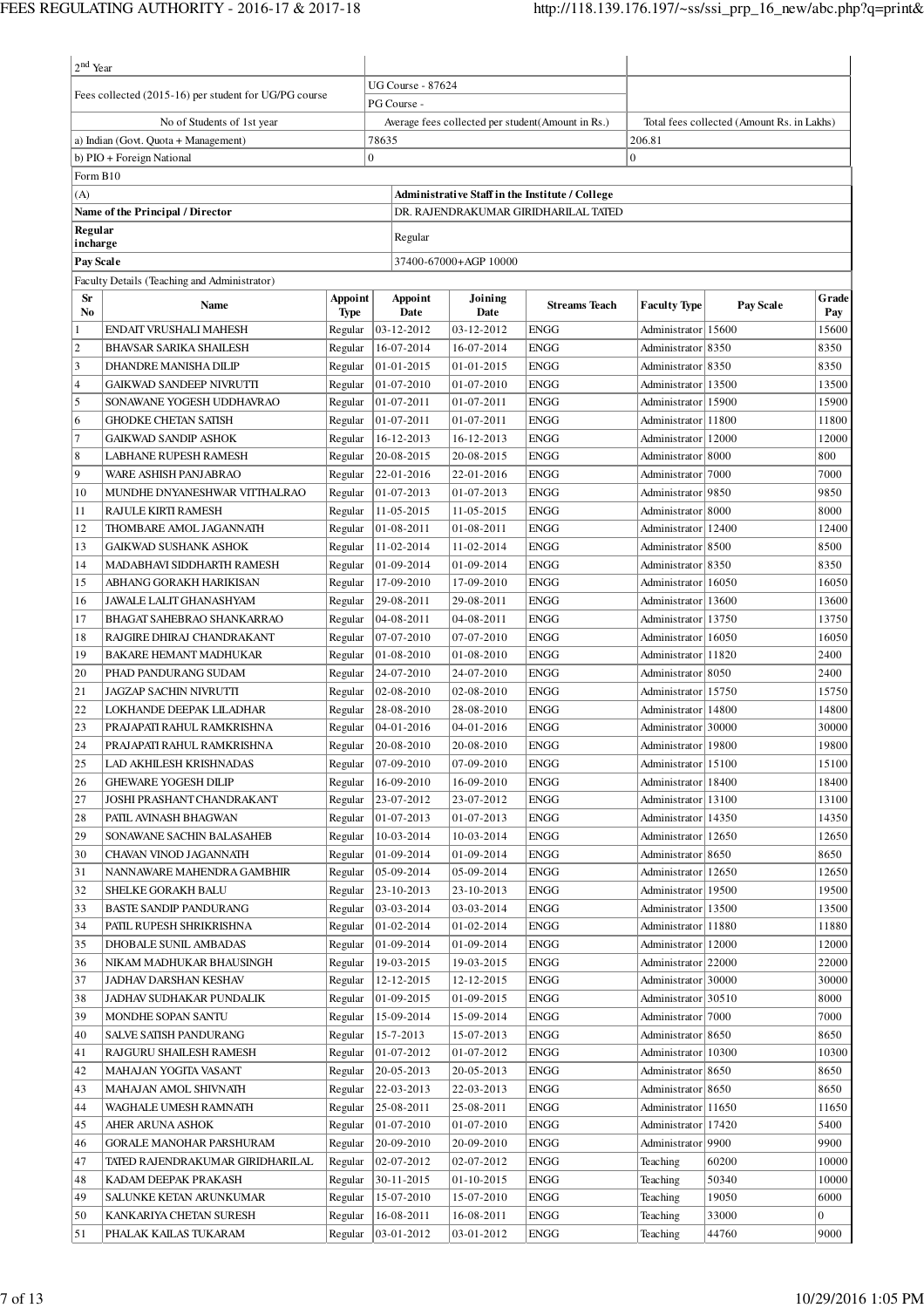| 52  | <b>BIDKAR KISAN LAXMAN</b>     | Regular | 03-01-2012 | 03-01-2012 | <b>ENGG</b> | Teaching | 44760 | 9000  |
|-----|--------------------------------|---------|------------|------------|-------------|----------|-------|-------|
| 53  | ENDAIT VRUSHALI MAHESH         | Regular | 01-01-2016 | 01-01-2016 | <b>ENGG</b> | Teaching | 17100 | 17100 |
| 54  | SHINDE VISHAL BABURAO          | Regular | 01-07-2013 | 01-07-2013 | <b>ENGG</b> | Teaching | 24000 | 24000 |
| 55  | PATIL HITESHKUMAR SANTOSH      | Regular | 02-06-2014 | 02-06-2014 | <b>ENGG</b> | Teaching | 1840  | 6000  |
| 56  | PAWAR ABHIJIT CHANDRAKANT      | Regular | 02-06-2014 | 02-06-2014 | ENGG        | Teaching | 25520 | 6000  |
| 57  | PATIL RAVINDRA NARENDRA        | Regular | 17-06-2014 | 17-06-2014 | <b>ENGG</b> | Teaching | 22500 | 22500 |
| 58  | PATIL PRERNA RAGHUNATH         | Regular | 01-07-2014 | 01-07-2014 | <b>ENGG</b> | Teaching | 20000 | 20000 |
| 59  | <b>BARMADE SATISH SHESHRAO</b> | Regular | 18-06-2014 | 18-06-2014 | <b>ENGG</b> | Teaching | 19210 | 6000  |
| 60  | MULE SUMIT KISHOR              | Regular | 18-07-2014 | 18-07-2014 | ENGG        | Teaching | 26000 | 26000 |
| 61  | <b>BALVE PRANITA NARAYAN</b>   | Regular | 26-12-2014 | 26-12-2014 | ENGG        | Teaching | 16250 | 6000  |
| 62  | JADHAV ANANDRAO SHIVAJI        | Regular | 09-09-2014 | 09-09-2014 | <b>ENGG</b> | Teaching | 16250 | 6000  |
| 63  | <b>BHUSAL KUBER SAHEBRAO</b>   | Regular | 17-12-2014 | 17-12-2014 | <b>ENGG</b> | Teaching | 32000 | 32000 |
| 64  | PANDE SHANTANU GANESHRAO       | Regular | 01-01-2015 | 01-01-2015 | <b>ENGG</b> | Teaching | 28870 | 8000  |
| 65  | BAVISKAR SHRIKANT RAMKRISHNA   | Regular | 29-04-2015 | 29-04-2015 | <b>ENGG</b> | Teaching | 21630 | 7000  |
| 66  | TIBDEWAL SAKSHI RAJESH         | Regular | 01-07-2015 | 01-07-2015 | <b>ENGG</b> | Teaching | 18000 | 18000 |
| 67  | VANJARI ANUJA HEMANT           | Regular | 01-07-2015 | 01-07-2015 | <b>ENGG</b> | Teaching | 18000 | 18000 |
| 68  | SATBHAI BHAGYASHREE GORAKH     | Regular | 01-07-2015 | 01-07-2015 | ENGG        | Teaching | 23000 | 23000 |
| 69  | PATIL VRUSHALI RAMESH          | Regular | 01-07-2015 | 01-07-2015 | <b>ENGG</b> | Teaching | 18000 | 18000 |
| 70  | VAKTE KIRAN RAMDAS             | Regular | 01-07-2015 | 01-07-2015 | <b>ENGG</b> | Teaching | 19490 | 6000  |
| 71  | DESAI GAURAV NANDKUMAR         | Regular | 30-12-2015 | 30-12-2015 | <b>ENGG</b> | Teaching | 18000 | 18000 |
| 72  | CHAVAN HARSHA ANANDA           | Regular | 18-01-2016 | 18-01-2016 | <b>ENGG</b> | Teaching | 7000  | 7000  |
| 73  | SHINDE DNYANDEO DATTATRAYA     | Regular | 12-07-2010 | 12-07-2010 | <b>ENGG</b> | Teaching | 47990 | 9000  |
| 74  | <b>CHEDE SACHIN JAGANNATH</b>  | Regular | 04-01-2011 | 04-01-2011 | <b>ENGG</b> | Teaching | 22390 | 6000  |
| 75  | <b>BHIRUD NITEEN LUMDAS</b>    | Regular | 08-06-2011 | 08-06-2011 | <b>ENGG</b> |          | 44820 | 9000  |
|     |                                |         |            |            |             | Teaching |       |       |
| 76  | DUBE ANIL SIDDHNARAYAN         | Regular | 01-07-2015 | 01-07-2015 | <b>ENGG</b> | Teaching | 43250 | 9000  |
| 77  | DUSANE BHUSHAN MADHUKAR        | Regular | 03-01-2012 | 03-01-2012 | ENGG        | Teaching | 33500 | 33500 |
| 78  | SUTAR PRAKASH MADHUKAR         | Regular | 01-08-2013 | 01-08-2013 | <b>ENGG</b> | Teaching | 25500 | 25500 |
| 79  | <b>MHASKE MAYURI SANJAY</b>    | Regular | 16-09-2013 | 16-09-2013 | <b>ENGG</b> | Teaching | 22500 | 22500 |
| 80  | <b>BORHADE ASHISH PRAKASH</b>  | Regular | 07-07-2014 | 07-07-2014 | <b>ENGG</b> | Teaching | 23000 | 23000 |
| 81  | POTE SUSHEEL SAMBHAJI          | Regular | 10-12-2014 | 10-12-2014 | <b>ENGG</b> | Teaching | 30000 | 30000 |
| 82  | AMBEKAR SWAPNIL BANDU          | Regular | 29-12-2014 | 29-12-2014 | <b>ENGG</b> | Teaching | 29500 | 29500 |
| 83  | SHINDE KUNAL UDAY              | Regular | 01-07-2015 | 01-07-2015 | <b>ENGG</b> | Teaching | 36000 | 36000 |
| 84  | PATIL TUSHAR DATTATRAY         | Regular | 01-07-2015 | 01-07-2015 | <b>ENGG</b> | Teaching | 15600 | 6000  |
| 85  | SARODE NITIN NARAYAN           | Regular | 01-07-2015 | 01-07-2015 | ENGG        | Teaching | 25000 | 25000 |
| 86  | PATIL CHETAN RAMESH            | Regular | 01-07-2015 | 01-07-2015 | ENGG        | Teaching | 30000 | 30000 |
| 87  | KULKARNI PRASAD PRABHAKAR      | Regular | 16-07-2015 | 16-07-2015 | <b>ENGG</b> | Teaching | 15600 | 6000  |
| 88  | CHAUDHARI ANKITA PRAFULLA      | Regular | 10-08-2015 | 10-08-2015 | <b>ENGG</b> | Teaching | 18000 | 18000 |
| 89  | SHARMA PRAVIN OMPRAKASH        | Regular | 28-12-2015 | 28-12-2015 | <b>ENGG</b> | Teaching | 40000 | 40000 |
| 90  | HALWAR SWATI DNYANDEO          | Regular | 25-01-2016 | 25-01-2016 | ENGG        | Teaching | 7000  | 7000  |
| 91  | SHINDE ASHWINI SOMNATH         | Regular | 30-01-2016 | 30-01-2016 | <b>ENGG</b> | Teaching | 7000  | 7000  |
| 92  | LACHAKE GAYATRI NANDKUMAR      | Regular | 30-01-2016 | 30-01-2016 | ENGG        | Teaching | 7000  | 7000  |
| 93  | M SHARMILA.                    | Regular | 01-01-2012 | 01-01-2012 | ENGG        | Teaching | 33500 | 33500 |
| 94  | KULKARNI HEMANT RAMESH         | Regular | 02-01-2012 | 02-01-2012 | ENGG        | Teaching | 44760 | 9000  |
| 95  | PATEL RAJANKUMAR VIJAYBHAI     | Regular | 01-07-2012 | 01-07-2012 | ENGG        | Teaching | 38000 | 38000 |
| 96  | PATIL ROOPALI SUNILKUMAR       | Regular | 03-12-2012 | 03-12-2012 | ENGG        | Teaching | 25000 | 25000 |
| 97  | SARKAR JOYDEEP JAYANTA         | Regular | 01-07-2013 | 01-07-2013 | ENGG        | Teaching | 23500 | 23500 |
| 98  | HARSHVARDHAN RADHAKRISHNA.     | Regular | 01-07-2013 | 01-07-2013 | ENGG        | Teaching | 22500 | 22500 |
| 99  | DESAI PIYUSH MADHAV            | Regular | 01-07-2013 | 01-07-2013 | ENGG        | Teaching | 23000 | 23000 |
| 100 | VINCHURKAR SHRADDHA RAVI       | Regular | 01-07-2014 | 01-07-2014 | ENGG        | Teaching | 22000 | 22000 |
| 101 | SHINDE SAGAR UTTAM             | Regular | 01-07-2014 | 01-07-2014 | ENGG        | Teaching | 23500 | 23500 |
| 102 | SHARMA MADHURAJ AJAYKUMAR      | Regular | 02-12-2014 | 02-12-2014 | ENGG        | Teaching | 39500 | 39500 |
| 103 | AHIRE DIKSHA MANIKRAO          | Regular | 19-01-2015 | 19-01-2015 | ENGG        | Teaching | 18000 | 18000 |
| 104 | MALKHEDE DINESH VISHNU         | Regular | 21-01-2015 | 21-01-2015 | <b>ENGG</b> | Teaching | 24000 | 24000 |
| 105 | JADHAV PALLAVI SANJAY          | Regular | 01-07-2015 | 01-07-2015 | ENGG        | Teaching | 18000 | 18000 |
| 106 | KUDE MANISHA GUMANRAO          | Regular | 01-07-2015 | 01-07-2015 | ENGG        | Teaching | 7000  | 7000  |
| 107 | MULEY KISHOR CHANDRAKANT       | Regular | 22-12-2015 | 22-12-2015 | <b>ENGG</b> | Teaching | 33450 | 33450 |
| 108 | WALUNJ KIRAN PARSHURAM         | Regular | 30-12-2015 | 30-12-2015 | ENGG        | Teaching | 7000  | 7000  |
| 109 | NAWALE JYOTI BHIMA             | Regular | 16-01-2016 | 16-01-2016 | ENGG        | Teaching | 7000  | 7000  |
| 110 | DEVARE RUPALI RAJENDRA         | Regular | 16-01-2016 | 16-01-2016 | ENGG        | Teaching | 7000  | 7000  |
| 111 | PATIL POOJA DEVENDRA           | Regular | 16-01-2016 | 16-01-2016 | ENGG        | Teaching | 7000  | 7000  |
| 112 | SOMASE GAURAV GAMBHIR          | Regular | 18-01-2016 | 18-01-2016 | ENGG        | Teaching | 7000  | 7000  |
| 113 | PATIL GITANJALI PRAKASH        | Regular | 25-01-2016 | 25-01-2016 | <b>ENGG</b> | Teaching | 7000  | 7000  |
| 114 | SANGOLE MOSAM KAILASH          | Regular | 06-07-2010 | 06-07-2010 | ENGG        | Teaching | 19050 | 6000  |
| 115 | PATIL DIPAK PANDURANG          | Regular | 08-06-2011 | 08-06-2011 | <b>ENGG</b> | Teaching | 44820 | 9000  |
| 116 | DEORE BHARAT DINKAR            | Regular | 19-07-2011 | 19-07-2011 | <b>ENGG</b> | Teaching | 39660 | 39660 |
| 117 | SONAWANE INDRAJIT SANJAY       | Regular | 01-12-2011 | 01-12-2011 | ENGG        | Teaching | 15600 | 6000  |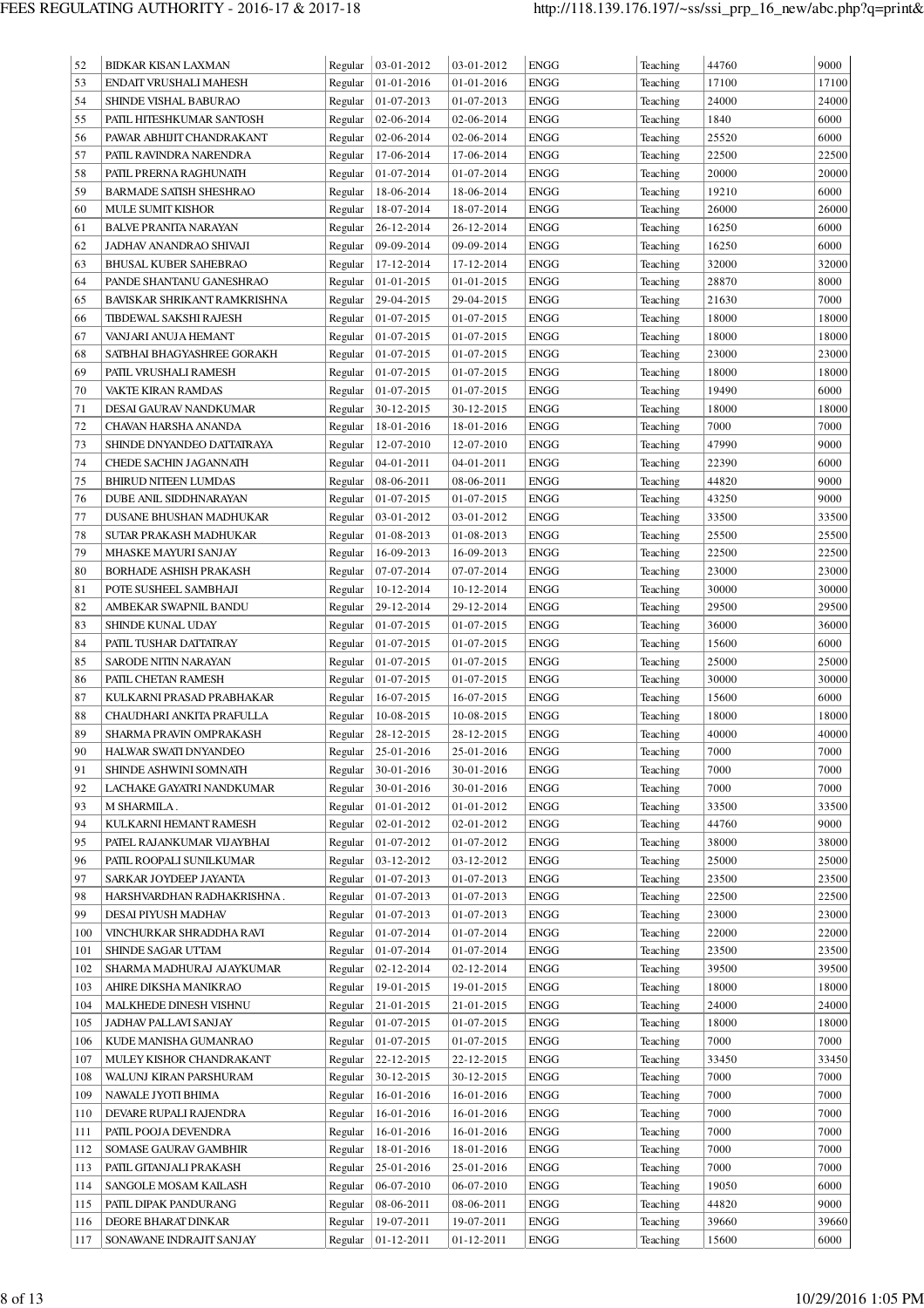| 118 | NIKAM MANGESH TUKARAM            | Regular | 01-07-2012 | 01-07-2012 | <b>ENGG</b> | Teaching | 32773          | 32773 |
|-----|----------------------------------|---------|------------|------------|-------------|----------|----------------|-------|
| 119 | JAGTAP KISHORI BHASKAR           | Regular | 01-07-2013 | 01-07-2013 | <b>ENGG</b> | Teaching | 27500          | 27500 |
| 120 | CHAUDHARI PRAFULLA PRAKASH       | Regular | 21-08-2014 | 21-08-2014 | <b>ENGG</b> | Teaching | 36000          | 36000 |
| 121 | KURKUTE SWAPNIL RAJKUMAR         | Regular | 01-07-2015 | 01-07-2015 | <b>ENGG</b> | Teaching | 28000          | 28000 |
| 122 | MISHRA AMIT KUMAR                | Regular | 01-07-2015 | 01-07-2015 | <b>ENGG</b> | Teaching | 16920          | 6000  |
| 123 | AHIRE PRIYANKA VIKRAM            | Regular | 11-01-2016 | 11-01-2016 | <b>ENGG</b> | Teaching | 7000           | 7000  |
| 124 | SONAR PALLAVI SHRIKRUSHNA        | Regular | 13-01-2016 | 13-01-2016 | <b>ENGG</b> | Teaching | 7000           | 7000  |
| 125 | AHER BHAGYASHREE ARUN            | Regular | 11-01-2016 | 11-01-2016 | <b>ENGG</b> | Teaching | 7000           | 7000  |
| 126 | <b>JADHAV PARIKSHIT SUNIL</b>    | Regular | 04-02-2016 | 04-02-2016 | <b>ENGG</b> | Teaching | 7000           | 7000  |
| 127 | NALAVADE KAMINI CHANDRAKANT      | Regular | 07-09-2010 | 07-09-2010 | <b>ENGG</b> | Teaching | 27050          | 8000  |
| 128 | GAIDHANI ABHAY RAGHUNATH         | Regular | 01-06-2011 | 01-06-2011 | <b>ENGG</b> | Teaching | 20970          | 6000  |
| 129 | <b>GOSAVI HARDIK VIJAY</b>       | Regular | 01-07-2012 | 01-07-2012 | <b>ENGG</b> | Teaching | 27000          | 27000 |
| 130 | PAWAR VIDYA AMIT                 | Regular | 01-07-2012 | 01-07-2012 | <b>ENGG</b> | Teaching | 26500          | 26500 |
| 131 | TASKAR AVINASH CHANGDEV          |         | 01-07-2013 | 01-07-2013 | <b>ENGG</b> |          | 23000          | 23000 |
|     |                                  | Regular |            |            | <b>ENGG</b> | Teaching |                | 35500 |
| 132 | AHIRRAO SUJIT ARUNRAO            | Regular | 01-07-2013 | 01-07-2013 |             | Teaching | 35500<br>23950 | 6000  |
| 133 | PAWAR UMESH BABURAO              | Regular | 11-06-2014 | 11-06-2014 | <b>ENGG</b> | Teaching |                |       |
| 134 | KULKARNI PIYUSH RAMESH           | Regular | 01-07-2014 | 01-07-2014 | <b>ENGG</b> | Teaching | 22500          | 22500 |
| 135 | AMRUTKAR SHWETA VINAYAK          | Regular | 04-08-2014 | 04-08-2014 | <b>ENGG</b> | Teaching | 20000          | 20000 |
| 136 | SURYAWANSHI NIKHIL SANJAY        | Regular | 06-08-2014 | 06-08-2014 | <b>ENGG</b> | Teaching | 25500          | 25500 |
| 137 | FIRKE SAYALI PREMCHAND           | Regular | 01-07-2015 | 01-07-2015 | <b>ENGG</b> | Teaching | 7000           | 7000  |
| 138 | PATIL AMIT GUNGA                 | Regular | 17-12-2015 | 17-12-2015 | <b>ENGG</b> | Teaching | 40000          | 40000 |
| 139 | LOKHANDE PRAJAKTA PADMAKAR       | Regular | 18-01-2016 | 18-01-2016 | <b>ENGG</b> | Teaching | 7000           | 7000  |
| 140 | MUNDE SACHIN MANOHAR             | Regular | 01-07-2010 | 01-07-2010 | <b>ENGG</b> | Teaching | 38500          | 38500 |
| 141 | <b>BHAMARE SANJAY BAPU</b>       | Regular | 06-07-2010 | 06-07-2010 | <b>ENGG</b> | Teaching | 37500          | 37500 |
| 142 | NAYAK RASHMI JYOTIPRAKASH        | Regular | 04-08-2010 | 04-08-2010 | <b>ENGG</b> | Teaching | 19050          | 6000  |
| 143 | SHINDE MAHENDRA DEVIDAS          | Regular | 01-02-2012 | 01-02-2012 | <b>ENGG</b> | Teaching | 18320          | 6000  |
| 144 | SONAWANE MAYURI SAJAN            | Regular | 24-12-2012 | 24-12-2012 | <b>ENGG</b> | Teaching | 30080          | 30080 |
| 145 | SHIRSATH AMOL YUVRAJ             | Regular | 01-07-2012 | 01-07-2012 | <b>ENGG</b> | Teaching | 28500          | 28500 |
| 146 | SHARMA NEETU MURARI              | Regular | 01-07-2015 | 01-07-2015 | <b>ENGG</b> | Teaching | 26210          | 7000  |
| 147 | PATIL LEENA NILESH               | Regular | 01-07-2015 | 01-07-2015 | <b>ENGG</b> | Teaching | 16920          | 6000  |
| 148 | KHAN ASHOO GUPTA                 | Regular | 01-07-2011 | 01-07-2011 | <b>ENGG</b> | Teaching | 29740          | 6000  |
| 149 | KHANDBAHALE JYOTI TUKARAM        | Regular | 01-07-2015 | 01-07-2015 | <b>ENGG</b> | Teaching | 7000           | 7000  |
| 150 | CHAUDHARI PRASHANT HARISHCHANDRA | Regular | 09-06-2014 | 09-06-2014 | <b>ENGG</b> | Teaching | 15600          | 6000  |
| 151 | KOLHE VIKRAM ASHOK               | Regular | 28-09-2010 | 28-09-2010 | <b>ENGG</b> | Teaching | 46380          | 9000  |
| 152 | <b>BORSE YOGESH DINKAR</b>       | Regular | 02-02-2012 | 02-02-2012 | <b>ENGG</b> | Teaching | 33000          | 33000 |
| 153 | DONGARE SUDIP SUBHASH            | Regular | 17-11-2014 | 17-11-2014 | <b>ENGG</b> | Teaching | 20000          | 20000 |
| 154 | VADGE ASHWINI RAVINDRA           | Regular | 09-01-2016 | 09-01-2016 | <b>ENGG</b> | Teaching | 7000           | 7000  |
| 155 | SANAP SUCHETA RAMESH             | Regular | 09-01-2016 | 09-01-2016 | <b>ENGG</b> | Teaching | 7000           | 7000  |
| 156 | CHAURE PRAMOD KASHINATH          | Regular | 12-02-2016 | 12-02-2016 | <b>ENGG</b> | Teaching | 7000           | 7000  |
| 157 | SHAH SHWETA SHIRISH              | Regular | 18-01-2016 | 18-01-2016 | <b>ENGG</b> | Teaching | 7000           | 7000  |
| 158 | CHORDIYA ANKITA RAJESH           | Regular | 25-11-2013 | 25-11-2013 | <b>ENGG</b> | Teaching | 25000          | 25000 |
| 159 | HON GEETANJALI PRAMOD            | Regular | 01-07-2014 | 01-07-2014 | <b>ENGG</b> | Teaching | 18000          | 18000 |
| 160 | LOYA ABHISHEK MANOJKUMAR         | Regular | 01-07-2014 | 01-07-2014 | <b>ENGG</b> | Teaching | 18000          | 18000 |
| 161 | PATIL VIRENDRAKUMAR BHIKAJIRAO   | Regular | 01-07-2014 | 01-07-2014 | <b>ENGG</b> | Teaching | 35800          | 35800 |
| 162 | WAGH SONAM KISHOR                | Regular | 26-10-2015 | 26-10-2015 | <b>ENGG</b> | Teaching | 40000          | 40000 |
| 163 | JIRWANKAR BASWESHWAR SUBHASH     | Regular | 22-04-2015 | 22-04-2015 | <b>ENGG</b> | Teaching | 25000          | 25000 |
| 164 | SHAIKH BISMA MOHAMMAD HANIF      | Regular | 18-11-2014 | 18-11-2014 | <b>ENGG</b> | Teaching | 30000          | 30000 |
| 165 | PAGARE VIJAY PRADEEP             | Regular | 01-07-2013 | 01-07-2013 | <b>ENGG</b> | Teaching | 22500          | 22500 |
| 166 | BIRARI PRASAD SANJAY             | Regular | 08-01-2016 | 08-01-2016 | <b>ENGG</b> | Teaching | 7000           | 7000  |
| 167 |                                  | Regular |            |            | <b>ENGG</b> | Teaching | 7000           | 7000  |
|     | <b>BARE REVANNATH RAJARAM</b>    | Regular | 20-01-2016 | 20-01-2016 |             | Teaching | 7000           | 7000  |
| 168 | MORE TEJASHIRI NIVRUTI           |         | 01-07-2015 | 01-07-2015 | <b>ENGG</b> |          |                |       |
| 169 | KASHYAPE PRASHANT PROMOD         | Regular | 25-11-2013 | 25-11-2013 | <b>ENGG</b> | Teaching | 22500          | 22500 |
| 170 | <b>GHODKE KIRAN TRAMBAK</b>      | Regular | 03-08-2015 | 03-08-2015 | <b>ENGG</b> | Teaching | 7000           | 7000  |
| 171 | <b>GAWANDE NITIN EKNATH</b>      | Regular | 01-07-2015 | 01-07-2015 | <b>ENGG</b> | Teaching | 20000          | 20000 |
| 172 | BAVISKAR PRASAD RAMCHANDRA       | Regular | 16-07-2014 | 16-07-2014 | <b>ENGG</b> | Teaching | 48340          | 10000 |
| 173 | PAWAR RAHUL DILIP                | Regular | 02-02-2015 | 02-02-2015 | <b>ENGG</b> | Teaching | 19000          | 19000 |
| 174 | YADAV JAYAWANT NAMDEV            | Regular | 24-11-2015 | 24-11-2015 | <b>ENGG</b> | Teaching | 23070          | 6000  |
| 175 | <b>MANSURI ARIF KADIR</b>        | Regular | 01-07-2015 | 01-07-2015 | <b>ENGG</b> | Teaching | 46070          | 9000  |
| 176 | RAUT PRASHANT SADASHIVRAO        | Regular | 07-12-2015 | 07-12-2015 | <b>ENGG</b> | Teaching | 27000          | 27000 |
| 177 | NAYAK JYOTIPRAKASH GIRIGHARILAL  | Regular | 02-08-2010 | 02-08-2010 | <b>ENGG</b> | Teaching | 43250          | 9000  |
| 178 | <b>BHUSAL KIRAN SAHEBRAO</b>     | Regular | 05-07-2012 | 05-07-2012 | <b>ENGG</b> | Teaching | 22000          | 22000 |
| 179 | GAIKWAD VAIBHAV SUBHASH          | Regular | 03-07-2014 | 03-07-2014 | <b>ENGG</b> | Teaching | 18000          | 18000 |
| 180 | PATIL KIRAN SOPANDEO             | Regular | 01-07-2014 | 01-07-2014 | <b>ENGG</b> | Teaching | 22500          | 22500 |
| 181 | BEDMUTHA DIMPLE ANIL             | Regular | 01-07-2015 | 01-07-2015 | <b>ENGG</b> | Teaching | 18000          | 18000 |
| 182 | PATIL PRAMOD GORAKH              | Regular | 01-07-2012 | 01-07-2012 | <b>ENGG</b> | Teaching | 29500          | 29500 |
| 183 | <b>GAIKAR SHIVANI VIVEK</b>      | Regular | 18-01-2016 | 18-01-2016 | <b>ENGG</b> | Teaching | 7000           | 7000  |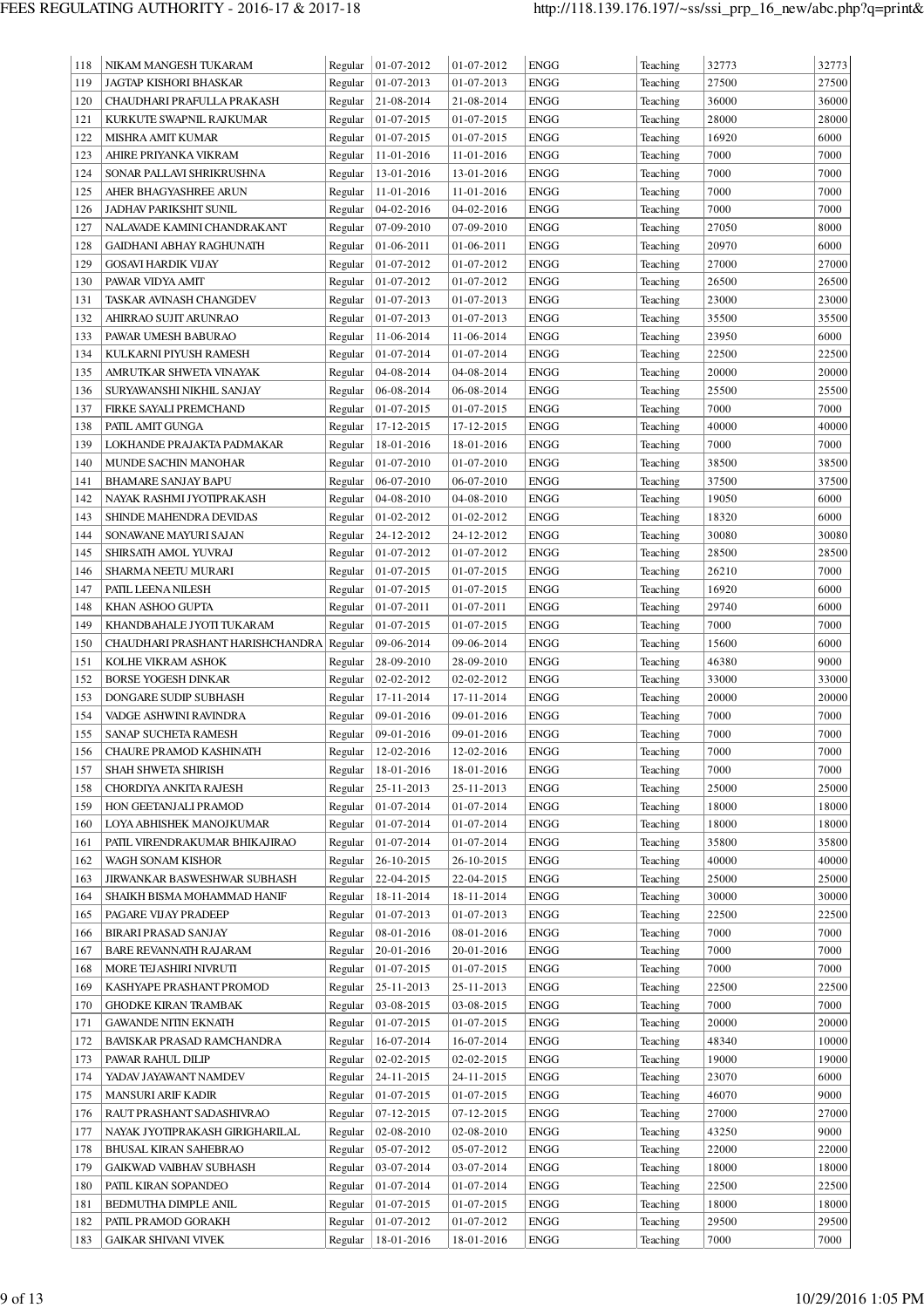| 184                                                                                                       | SHIRSATH RAKESH SUBHASH                                                                                                                                                  | Regular | 15-07-2010       | 15-07-2010                                                | <b>ENGG</b> |         | Teaching                                        | 38000                                                                                                    | 38000 |  |  |
|-----------------------------------------------------------------------------------------------------------|--------------------------------------------------------------------------------------------------------------------------------------------------------------------------|---------|------------------|-----------------------------------------------------------|-------------|---------|-------------------------------------------------|----------------------------------------------------------------------------------------------------------|-------|--|--|
| 185                                                                                                       | MORE SHITAL GULAB                                                                                                                                                        | Regular | $01 - 07 - 2015$ | 01-07-2015                                                | <b>ENGG</b> |         | Teaching                                        | 7000                                                                                                     | 7000  |  |  |
| 186                                                                                                       | PANDEY ANUJ DHARMAINDRA KUMAR                                                                                                                                            | Regular | 01-07-2014       | 01-07-2014                                                | <b>ENGG</b> |         | Teaching                                        | 20500                                                                                                    | 20500 |  |  |
| 187                                                                                                       | HEGGANNAVAR MADHUKESH<br><b>RAMALINGAPPA</b>                                                                                                                             | Regular | 01-07-2014       | 01-07-2014                                                | <b>ENGG</b> |         | Teaching                                        | 26000                                                                                                    | 26000 |  |  |
| 188                                                                                                       | POTHI PRASANNA ANIL                                                                                                                                                      | Regular | 01-07-2015       | 01-07-2015                                                | <b>ENGG</b> |         | Teaching                                        | 31500                                                                                                    | 31500 |  |  |
| 189                                                                                                       | KOTTAPALLI KRISHNARAO CHINNAYA                                                                                                                                           | Regular | 01-07-2015       | 01-07-2015                                                | <b>ENGG</b> |         | Teaching                                        | 30000                                                                                                    | 30000 |  |  |
| 190                                                                                                       | TAMBAT MILIND SAKHARAM                                                                                                                                                   | Regular | 07-08-2012       | 07-08-2012                                                | <b>ENGG</b> |         | Teaching                                        | 27500                                                                                                    | 27500 |  |  |
| 191                                                                                                       | PATIL TEJAS KISHOR                                                                                                                                                       | Regular | 23-12-2013       | 23-12-2013                                                | <b>ENGG</b> |         | Teaching                                        | 18000                                                                                                    | 18000 |  |  |
| 192                                                                                                       | <b>GARUDKAR PRATAP SHIVAJI</b>                                                                                                                                           | Regular | 01-07-2012       | 01-07-2012                                                | <b>ENGG</b> |         | Teaching                                        | 28500                                                                                                    | 28500 |  |  |
| 193                                                                                                       | PATIL AJINKYA RAJU                                                                                                                                                       | Regular | 01-07-2012       | 01-07-2012                                                | <b>ENGG</b> |         | Teaching                                        | 30500                                                                                                    | 30500 |  |  |
| 194                                                                                                       | KERHALKAR SAURABH PURUSHOTTAM                                                                                                                                            | Regular | 01-07-2015       | 01-07-2015                                                | <b>ENGG</b> |         | Teaching                                        | 15600                                                                                                    | 6000  |  |  |
| 195                                                                                                       | RISODKAR YOGESH RAMKEISHNARAO                                                                                                                                            | Regular | 02-01-2012       | 02-01-2012                                                | <b>ENGG</b> |         | Teaching                                        | 23400                                                                                                    | 7000  |  |  |
| 196                                                                                                       | MAHEKAR KOMAL RAVINDRA                                                                                                                                                   | Regular | 01-07-2011       | 01-07-2011                                                | <b>ENGG</b> |         | Teaching                                        | 27500                                                                                                    | 27500 |  |  |
| 197                                                                                                       | DHAKE SWAPNIL GHANSHYAM                                                                                                                                                  | Regular | 06-01-2011       | 06-01-2011                                                | <b>ENGG</b> |         | Teaching                                        | 17610                                                                                                    | 6000  |  |  |
| 198                                                                                                       | <b>BADGUJAR DIPAK SURESH</b>                                                                                                                                             | Regular | 15-02-2016       | 15-02-2016                                                | <b>ENGG</b> |         | Teaching                                        | 15600                                                                                                    | 6000  |  |  |
| 199                                                                                                       | KARKADE HEMANT BAKARAMJI                                                                                                                                                 | Regular | 07-05-2015       | 07-05-2015                                                | <b>ENGG</b> |         | Teaching                                        | 15600                                                                                                    | 6000  |  |  |
| <b>ENGG</b><br>200<br>GAJESHWAR SWATI KANCHAN<br>Regular<br>01-07-2011<br>01-07-2011<br>Teaching<br>16250 |                                                                                                                                                                          |         |                  |                                                           |             |         |                                                 | 6000                                                                                                     |       |  |  |
| (c)                                                                                                       | Student - Teacher Ratio (Total no. students & total no. of staff in the college)                                                                                         |         |                  |                                                           |             |         |                                                 |                                                                                                          |       |  |  |
|                                                                                                           | Ratio                                                                                                                                                                    |         |                  |                                                           |             |         |                                                 |                                                                                                          |       |  |  |
| $\mathbf{1}$                                                                                              | 53:1<br>Regular approved staff                                                                                                                                           |         |                  |                                                           |             |         |                                                 |                                                                                                          |       |  |  |
| $\sqrt{2}$                                                                                                | Regular + Contract + Adhoc                                                                                                                                               |         |                  |                                                           |             | 14.89:1 |                                                 |                                                                                                          |       |  |  |
| (d)                                                                                                       | Ratio of Non-Teaching - Teaching Staff -                                                                                                                                 |         |                  |                                                           |             |         |                                                 |                                                                                                          |       |  |  |
|                                                                                                           |                                                                                                                                                                          |         |                  |                                                           |             | Ratio   | <b>As per Council Norms</b>                     |                                                                                                          |       |  |  |
|                                                                                                           | Inclusive of administrative, ministerial,<br>Teachnical & other unskilled & semi skilled staff                                                                           |         |                  |                                                           |             | 1:3.6   | 1:3.6                                           |                                                                                                          |       |  |  |
|                                                                                                           |                                                                                                                                                                          |         |                  | VERIFICATION                                              |             |         |                                                 |                                                                                                          |       |  |  |
|                                                                                                           | (The person signing the Verification clause must satisfy himself / herself about correctness of the information before affixing his / her signature)                     |         |                  |                                                           |             |         |                                                 |                                                                                                          |       |  |  |
|                                                                                                           |                                                                                                                                                                          |         |                  |                                                           |             |         | (full name in block letters), son / daughter of |                                                                                                          |       |  |  |
|                                                                                                           |                                                                                                                                                                          |         |                  |                                                           |             |         |                                                 | solemnly declare that to the best of my knowledge, the information given in this proforma and statements |       |  |  |
|                                                                                                           | accompanying is correct and complete. I further declare that I am submitting this proforma in my capacity as ______________________ and I am also authorised in terms of |         |                  |                                                           |             |         |                                                 |                                                                                                          |       |  |  |
|                                                                                                           |                                                                                                                                                                          |         |                  | section 2(1) of the Act to submit the same and verify it. |             |         |                                                 |                                                                                                          |       |  |  |
|                                                                                                           |                                                                                                                                                                          |         |                  |                                                           |             |         |                                                 |                                                                                                          |       |  |  |
| Date                                                                                                      |                                                                                                                                                                          |         |                  |                                                           |             |         |                                                 |                                                                                                          |       |  |  |
|                                                                                                           |                                                                                                                                                                          |         |                  |                                                           |             |         |                                                 |                                                                                                          |       |  |  |
|                                                                                                           |                                                                                                                                                                          |         |                  |                                                           |             |         |                                                 |                                                                                                          |       |  |  |
| Place                                                                                                     |                                                                                                                                                                          |         |                  |                                                           |             |         |                                                 |                                                                                                          |       |  |  |
|                                                                                                           |                                                                                                                                                                          |         |                  |                                                           |             |         |                                                 |                                                                                                          |       |  |  |
|                                                                                                           |                                                                                                                                                                          |         |                  |                                                           |             |         |                                                 |                                                                                                          |       |  |  |
|                                                                                                           |                                                                                                                                                                          |         |                  |                                                           |             |         |                                                 |                                                                                                          |       |  |  |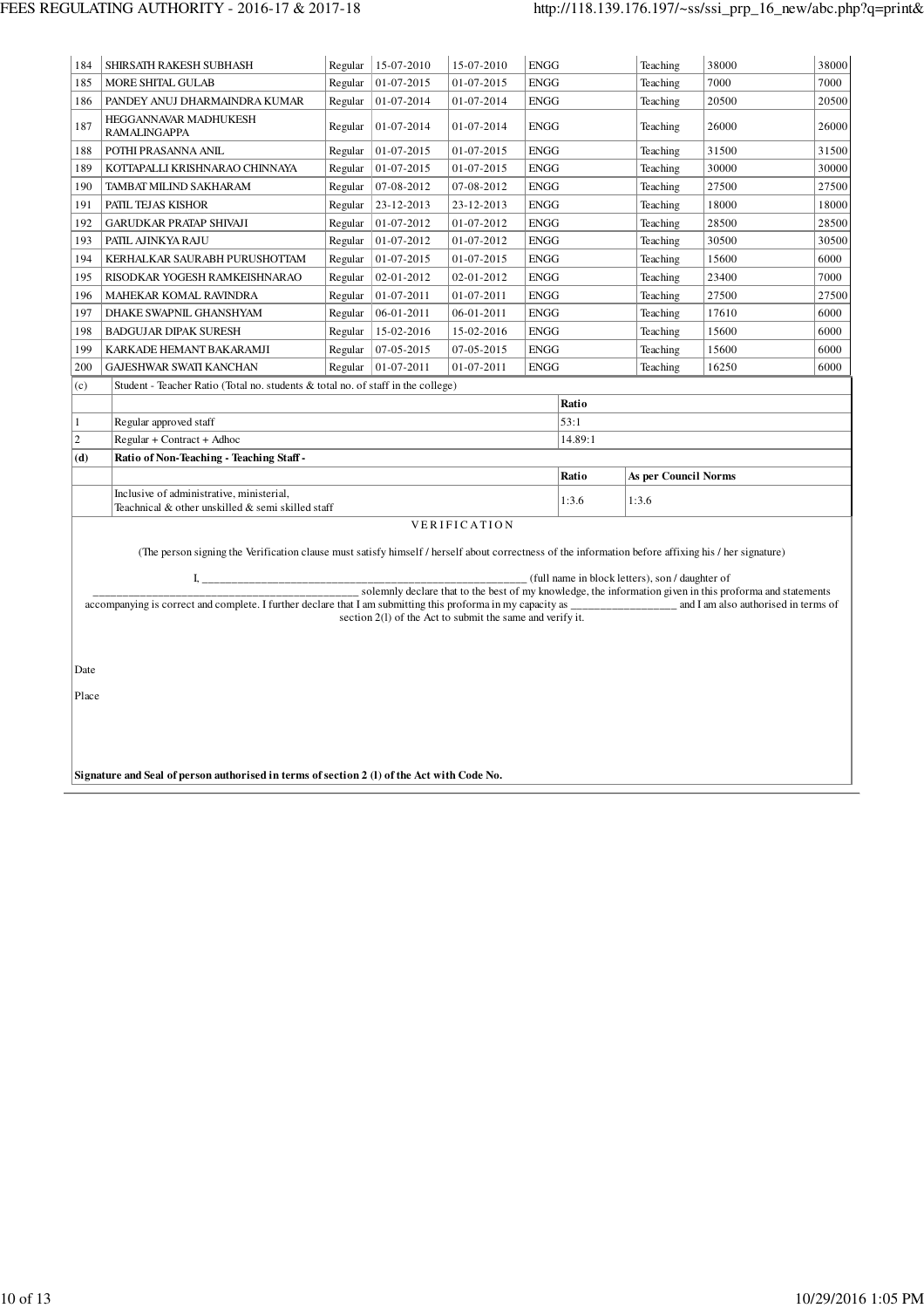|                   |                                                                                                                                                              | <b>FORM-C Central Library Facility</b> |              |  |  |  |  |
|-------------------|--------------------------------------------------------------------------------------------------------------------------------------------------------------|----------------------------------------|--------------|--|--|--|--|
|                   | Total No of student in the institute                                                                                                                         | 2273                                   |              |  |  |  |  |
|                   | Reading hall capacity                                                                                                                                        | 150                                    |              |  |  |  |  |
|                   | Total carpet Area Sq.Mtr.                                                                                                                                    | 757                                    |              |  |  |  |  |
| a)                | No. of Titles                                                                                                                                                | 3236                                   |              |  |  |  |  |
| <sub>b</sub>      | No. of Books                                                                                                                                                 | 18650                                  |              |  |  |  |  |
| c)                | No. of National Journals                                                                                                                                     | 72                                     |              |  |  |  |  |
| $\mathbf{d}$      | No. of International Journals                                                                                                                                | $\theta$                               |              |  |  |  |  |
| $ e\rangle$       | Non-Teaching Journals                                                                                                                                        | 6                                      |              |  |  |  |  |
|                   | <b>Total Cost of</b>                                                                                                                                         |                                        |              |  |  |  |  |
| f)                | a) Books                                                                                                                                                     | 60.81                                  | Lakhs        |  |  |  |  |
|                   | b) Subscription for Journal                                                                                                                                  | 2.3                                    | Lakhs        |  |  |  |  |
| g)                | Cost of Furniture                                                                                                                                            | 16.01                                  | Lakhs        |  |  |  |  |
| h)                | Whether Xerox facility is available                                                                                                                          | Y                                      |              |  |  |  |  |
| $\vert i \rangle$ | Whether Internet facility is available                                                                                                                       | Y                                      |              |  |  |  |  |
|                   |                                                                                                                                                              | <b>Band Width</b>                      | 20mbps       |  |  |  |  |
|                   |                                                                                                                                                              | PIII                                   | $\mathbf{0}$ |  |  |  |  |
| li)               | No. of Computer available in the Library                                                                                                                     | PIV                                    | $\theta$     |  |  |  |  |
|                   |                                                                                                                                                              | PV                                     | 12           |  |  |  |  |
| $\bf k$           | Whether multimedia facility is available                                                                                                                     | Y                                      |              |  |  |  |  |
| D)                | Whether digitization of library is done                                                                                                                      | N                                      |              |  |  |  |  |
| m)                | Any other amenities provided to students in library.<br>Internet & AICTE mandatory ASME, Ebscohost E-Books DELNET E-Package Databases access in E-Library, B |                                        |              |  |  |  |  |
| Date              |                                                                                                                                                              |                                        |              |  |  |  |  |

Place

**Signature and Seal of person authorised in terms of section 2 (l) of the Act with Code No.**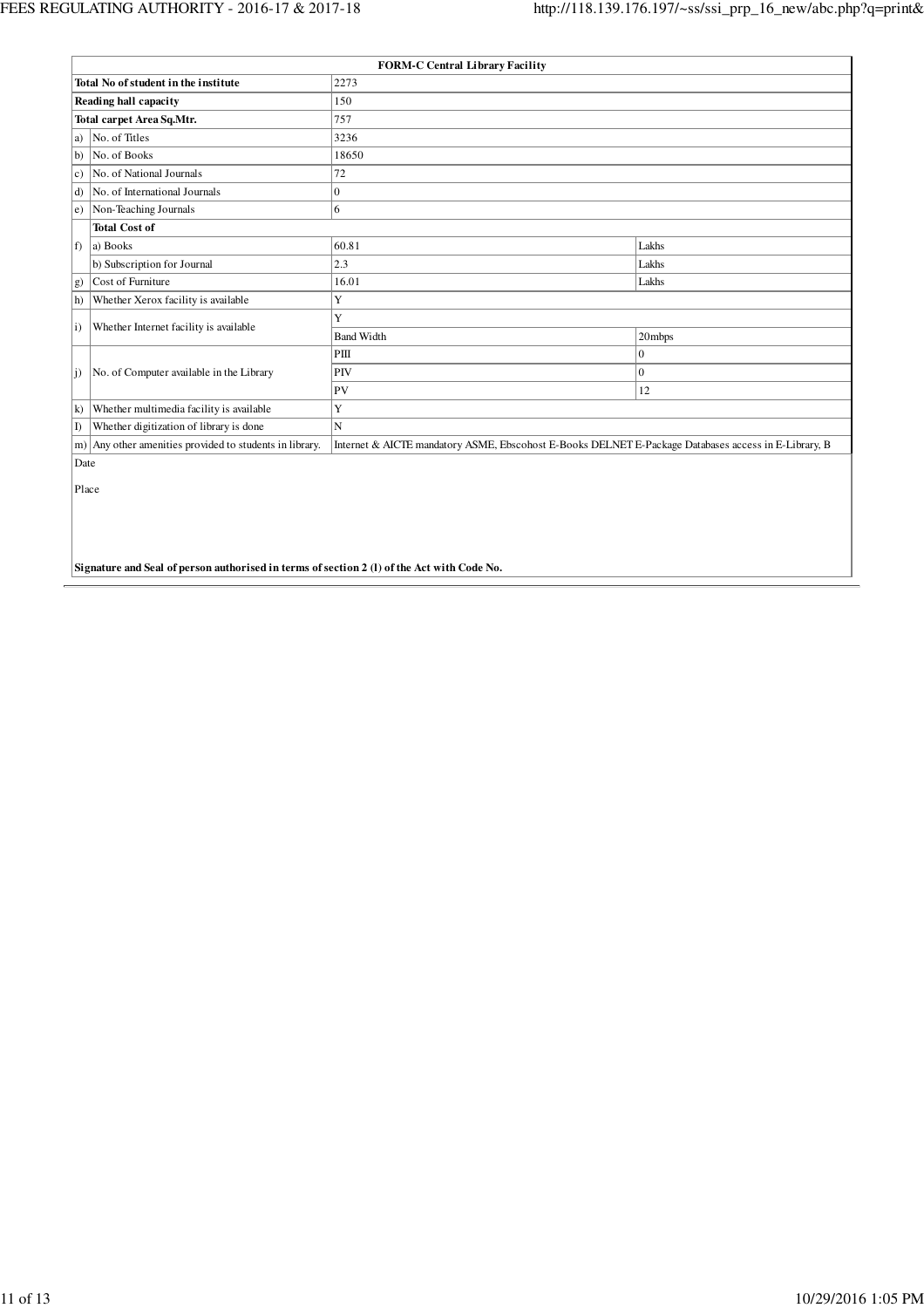|                | FORM-D Information of Central Computing Facilities in the Institute               |           |                           |                |
|----------------|-----------------------------------------------------------------------------------|-----------|---------------------------|----------------|
| $\mathbf{1}$   | Whether the central computing facility is available                               |           |                           | Y              |
| $\overline{2}$ | Number of PIII or equivalent and above PC available                               |           |                           | 541            |
| $\overline{3}$ | Whether legal licenses of System & Application Software available?                |           |                           | Y              |
| $\overline{4}$ | Number of System Software's available                                             |           |                           | 3              |
| 5              | Number of Applications Software's available                                       |           |                           | 34             |
| 6              | Number of Printers available (Type: DMP/ DeskJet /LaserJet)                       |           |                           | 54             |
| $\overline{7}$ | Number of Scaners available                                                       |           |                           | 13             |
| 8              | Total cost of the printers and scanners                                           |           |                           | 1172759        |
| 9              | Whether the Generator / UPS back-up available(back-up period and capacity in KVA) | Y         |                           |                |
| 10             | Whether the Campus is Networked.                                                  |           | Y                         |                |
| 11             | Whether the Laboratories are Networked through LAN                                |           | Y                         |                |
| 12             | Whether is internet connection is available                                       |           | Y                         |                |
| 13             | If yes specify type Dialup/ISDN/DSL/Leased Line/ any other                        |           | BSNL, Vodafone, Broadband |                |
| 14             | Specify Bandwidth available                                                       |           | 150mbps, 10mbps, 20mbps   |                |
| 15             | Specify compression ratio                                                         |           | 1:1.                      |                |
| 16             | Cost of Hardware in Computer Center                                               |           | Rs. Lakhs                 | 27347876       |
| 17             | Cost of Software in Computer Center                                               |           | Rs. Lakhs                 | 4403611        |
| 18             | Cost of Furniture in Computer Center                                              |           | Rs. Lakhs                 | $\overline{0}$ |
| 19             | Annual fee of the Internet Services in                                            |           | Rs. Lakhs                 | 10             |
|                | Staff in Computer Center                                                          |           | Number                    | Pay Scale      |
|                | 1. System Manager                                                                 | ${\bf N}$ | $\mathbf{0}$              | $\Omega$       |
|                | <b>System Analyst</b><br>2.                                                       | Y         | 1                         | 30000          |
| 20             | 3. Computer Programmer                                                            | Ÿ         | 1                         | 12000          |
|                | 4. Computer Operator                                                              | N         | $\mathbf{0}$              | $\mathbf{0}$   |
|                | 5. Non - Teaching Staff                                                           | Y         | $\Omega$                  | $\Omega$       |
|                | 6. Maintenance Staff                                                              | Y         | $\mathbf{1}$              | 10000          |
| Date           |                                                                                   |           |                           |                |
| Place          |                                                                                   |           |                           |                |
|                |                                                                                   |           |                           |                |
|                |                                                                                   |           |                           |                |
|                |                                                                                   |           |                           |                |

**Signature and Seal of person authorised in terms of section 2 (l) of the Act with Code No.**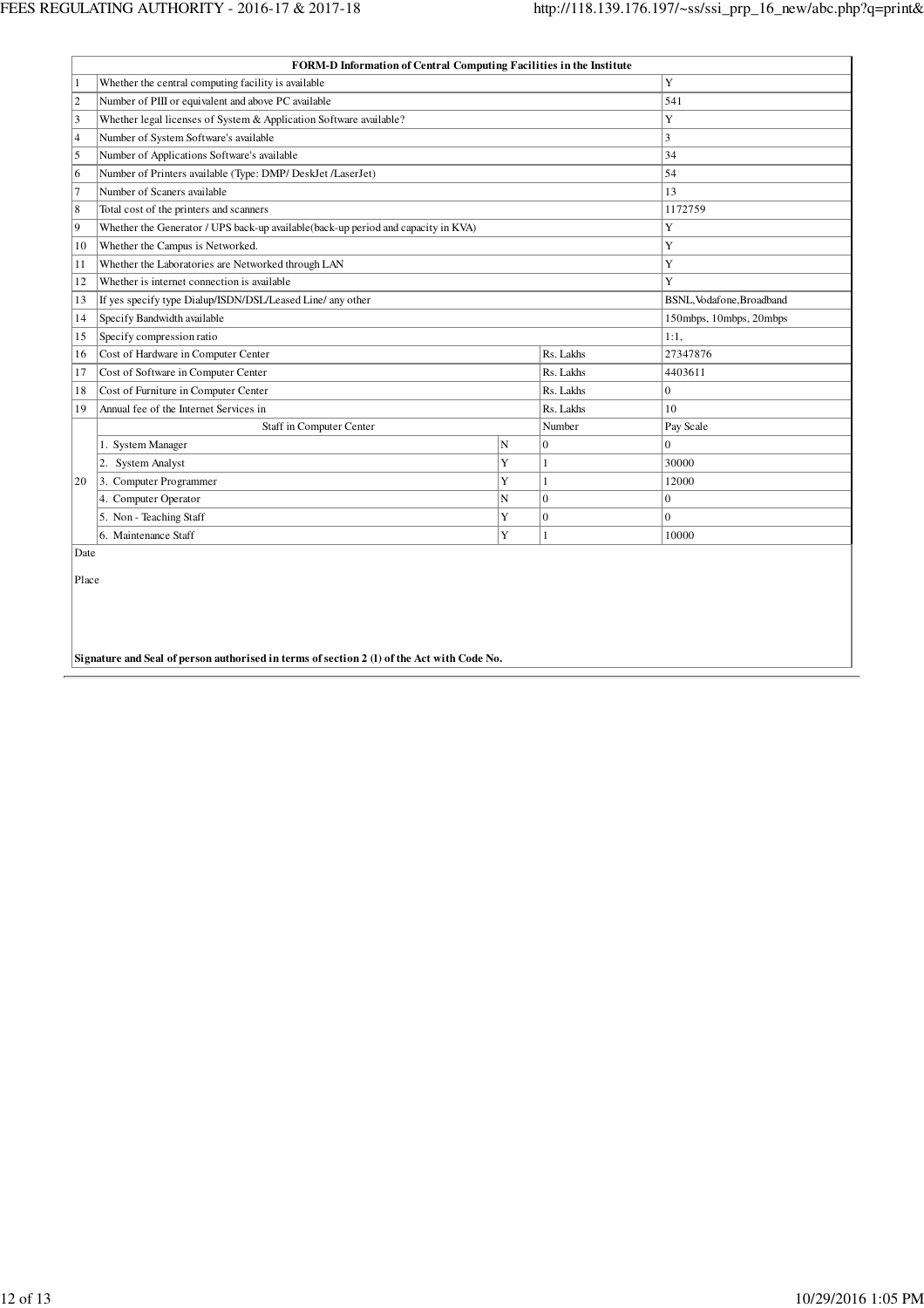$\mathbf{r}$ 

|                |                                                                                | <b>FORM-E</b>                                                                              |                  |
|----------------|--------------------------------------------------------------------------------|--------------------------------------------------------------------------------------------|------------------|
| (A)            | Details of Teaching and Non Teaching staff for the Accounting Year 2015-16     |                                                                                            |                  |
| <b>Sr No</b>   | Particular                                                                     | Actual requirement of Staff as per respective Council norms                                | Actual appointed |
| $\mathbf{1}$   | <b>PRINCIPAL</b>                                                               | $\mathbf{1}$                                                                               | 1                |
| $\overline{2}$ | <b>ACCOUNTANT</b>                                                              | $\mathbf{1}$                                                                               | 1                |
| 3              | JR. ACCOUNTANT                                                                 | $\mathfrak{2}$                                                                             | $\sqrt{2}$       |
| $\overline{4}$ | <b>CLERK</b>                                                                   | $\tau$                                                                                     | $\tau$           |
| 5              | <b>STORE KEEPER</b>                                                            | $\mathbf{1}$                                                                               | 1                |
| 6              | <b>PEON</b>                                                                    | 1                                                                                          | 1                |
| $\tau$         | <b>DRIVER</b>                                                                  | 1                                                                                          | 1                |
| 8              | <b>SECURITY OFFICER</b>                                                        | $\mathbf{1}$                                                                               | 1                |
| 9              | LIBRARIAN                                                                      | $\mathbf{1}$                                                                               | 1                |
| 10             | ASSISTANT LIBRARIAN                                                            | 1                                                                                          | 1                |
| 11             | SYSTEM ANALYST                                                                 | 1                                                                                          | 1                |
| 12             | MAINTENANCE ASSISTANT                                                          | $\mathbf{1}$                                                                               | 1                |
| 13             | WORKSHOP INSTRUCTOR                                                            | 3                                                                                          | 3                |
| 14             | <b>ASSOCIATE PROFESSOR</b>                                                     | 26                                                                                         | $\,$ 8 $\,$      |
| 15             | TECHNICAL ASSISTANT                                                            | 18                                                                                         | 18               |
| 16             | <b>REGISTRAR</b>                                                               | $\mathbf{1}$                                                                               | 1                |
| 17             | INDUSTRIAL RESOURCE PERSON                                                     | 29                                                                                         | 15               |
| 18             | <b>PROFESSOR</b>                                                               | 12                                                                                         | 1                |
| 19             | <b>ASSISTANT PROFESSOR</b>                                                     | $77\,$                                                                                     | 113              |
| Total          |                                                                                | 185                                                                                        | 178              |
|                |                                                                                |                                                                                            |                  |
|                |                                                                                | Signature and Seal of person authorised in terms of section 2 (1) of the Act with Code No. |                  |
|                |                                                                                | FOR OFFICE USE ONLY                                                                        |                  |
|                |                                                                                |                                                                                            |                  |
|                | Received the fee approval proposal for academic year 2016-17 & 2017-18         |                                                                                            |                  |
|                |                                                                                |                                                                                            |                  |
|                | Proposal for Academic Year 2016-17 & 2017-18                                   |                                                                                            |                  |
|                | Accepted                                                                       |                                                                                            |                  |
| or             |                                                                                |                                                                                            |                  |
|                | Returned as Deficient Proposal. Deficiencies mentioned<br>as per the Checklist |                                                                                            |                  |
|                | Sr. No.                                                                        |                                                                                            |                  |
|                |                                                                                |                                                                                            |                  |
|                | Date: / /2016                                                                  | Verified by<br>(Name of the Clerk & its Signature)                                         |                  |
|                |                                                                                |                                                                                            |                  |
|                |                                                                                | Signature of Section Officer<br>FEES REGULATING AUTHORITY - 2016-17 & 2017-18              |                  |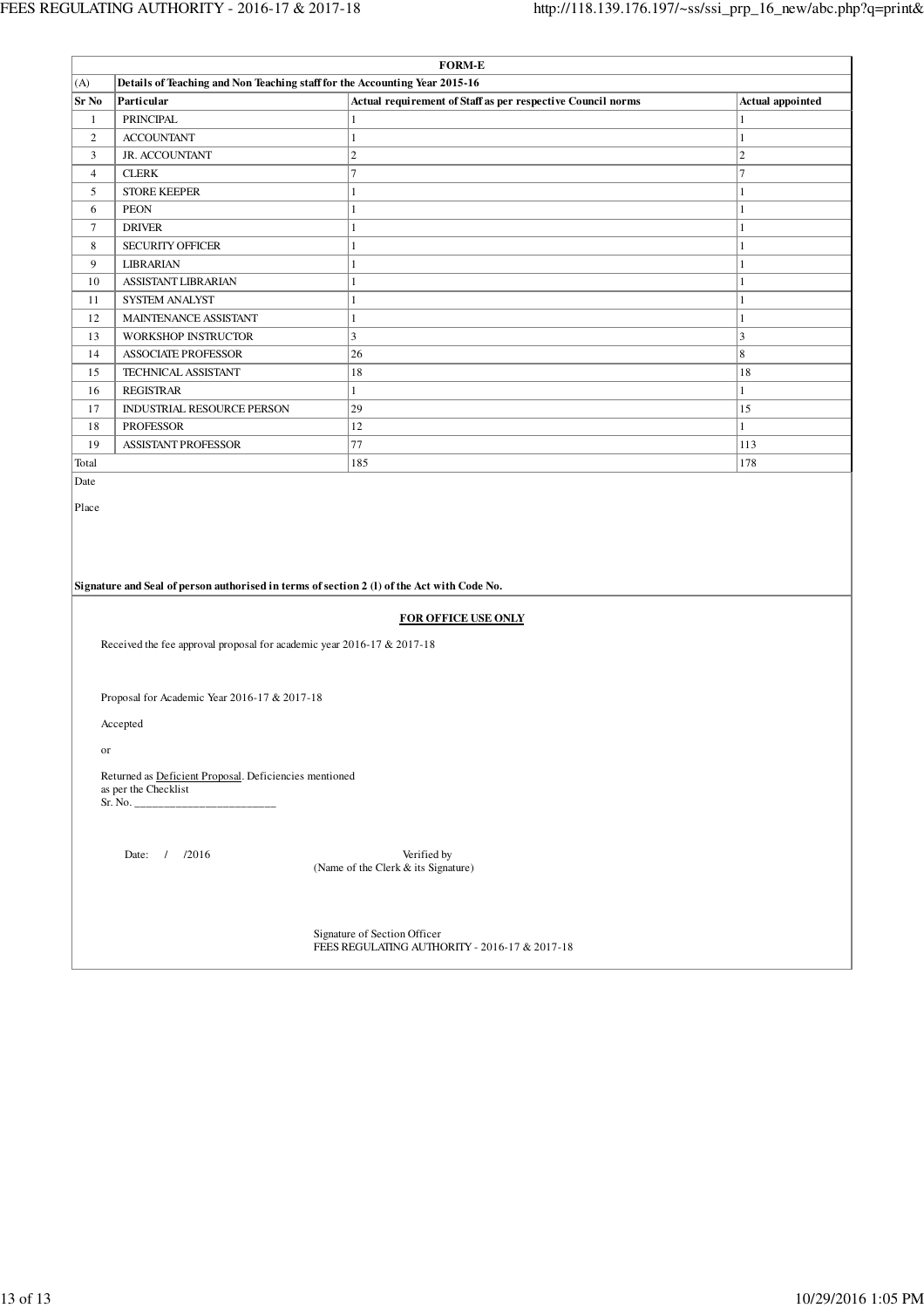305, Govt. Polytechnic Building, Ali Yawar Jung Marg, Bandra (E), Mumbai - 400 051 (M.S.), INDIA

### **Online Fee Approval Proposal for Academic Year 2016-17 & 2017-18**

**Name of the College /Institute** EN5331 - Sandip Institute of Engineering & Management

**Address** AT POST MAHIRAVANI, TRIMBAK ROAD, TAL & DIST. NASHIK

 To, **The Hon'ble Chairman,** Fees Regulating Authority, Maharashtra State,

Mumbai - 400 051

**Income Details**

|                |                         |              | Segmental bifurcation of Income |          |          |          |              |  |
|----------------|-------------------------|--------------|---------------------------------|----------|----------|----------|--------------|--|
| Sr.<br>No.     | Income Head             | Total Income | <b>ENGG</b>                     | Non FRA  | Hostel   | Hospital | Trust        |  |
|                | <b>DEVELOPMENT FEES</b> | 54860469     | 16653103                        | $\Omega$ | $\Omega$ | $\Omega$ | 38207366     |  |
| 2              | <b>TUITION FEES</b>     | 582967331    | 175505488                       | 30695987 | $\Omega$ | $\Omega$ | 376765856    |  |
| 3              | <b>OTHER RECEIPTS</b>   | 26692529     | 9388651                         | 90700    | 1086464  | $\Omega$ | 16126714     |  |
| $\overline{4}$ | <b>FEES RECEIVED</b>    | 237242492    | $\Omega$                        | $\Omega$ | $\Omega$ | $\Omega$ | 237242492    |  |
| 5              | <b>RENT</b>             | 3413386      | $\Omega$                        | $\Omega$ | 2880943  | $\Omega$ | 532443       |  |
| 6              | <b>BANK INTEREST</b>    | 21655784     | 1868159                         | 73897    | 1066981  | $\Omega$ | 18646747     |  |
| $\tau$         | <b>TRANSPORT FEES</b>   | 37503689     | $\Omega$                        | $\Omega$ | $\Omega$ | $\Omega$ | 37503689     |  |
| 8              | <b>HOSTEL FEES</b>      | 59718560     | $\Omega$                        | $\Omega$ | 59718560 | $\Omega$ | $\theta$     |  |
| 9              | <b>MISC INCOME</b>      | 16448        | $\Omega$                        | 16448    | $\Omega$ | $\Omega$ | $\mathbf{0}$ |  |
| 10             | <b>INTEREST ON FDR</b>  | 124698       | $\Omega$                        | $\Omega$ | 124698   | $\Omega$ | $\Omega$     |  |
|                | <b>Total Income</b>     | 1024195386   | 203415401                       | 30877032 | 64877646 | $\Omega$ | 725025307    |  |

### **Income Conversion Details**

|                       |                                                              | Segmental bifurcation of Income Conversion |                |              |          |          |              |
|-----------------------|--------------------------------------------------------------|--------------------------------------------|----------------|--------------|----------|----------|--------------|
| Sr.<br>N <sub>0</sub> | Income Head                                                  | Total Income                               | <b>ENGG</b>    | Non FRA      | Hostel   | Hospital | Trust        |
| $\mathbf{1}$          | <b>TUTION FEES</b>                                           | 582967331                                  | 175505488      | 30695987     | $\Omega$ | $\Omega$ | 376765856    |
| $\overline{c}$        | ALL RECEIPTS OTHER THAN ABOVE<br><b>UNDER WHATSOEVER HEA</b> | 263951469                                  | 9388651        | 107148       | 1086464  | $\theta$ | 253369206    |
| 3                     | <b>ALUMNI FEES</b>                                           | $\theta$                                   | $\Omega$       | $\Omega$     | $\Omega$ | $\theta$ | $\theta$     |
| $\overline{4}$        | CONSULTANCY FEES RECEIVED.                                   | $\theta$                                   | $\Omega$       | $\Omega$     | $\Omega$ | $\theta$ | $\theta$     |
| 5                     | SALE OF ASSETS (LIKE OLD COMPUTERS<br><b>EQUIPMENT ETC)</b>  | $\Omega$                                   | $\Omega$       | $\Omega$     | $\Omega$ | $\Omega$ | $\mathbf{0}$ |
| 6                     | <b>TRAINING &amp; PLACEMENT FEES</b>                         | $\Omega$                                   | $\Omega$       | $\Omega$     | $\Omega$ | $\Omega$ | $\Omega$     |
| 7                     | <b>DIVIDEND</b>                                              | $\Omega$                                   | $\Omega$       | $\Omega$     | $\Omega$ | $\Omega$ | $\Omega$     |
| 8                     | <b>LABORATORY FEES</b>                                       | $\theta$                                   | $\overline{0}$ | $\mathbf{0}$ | $\Omega$ | $\Omega$ | $\mathbf{0}$ |
| 9                     | <b>GYMKHANA FEE</b>                                          | $\theta$                                   | $\Omega$       | $\mathbf{0}$ | $\Omega$ | $\theta$ | $\mathbf{0}$ |
| 10                    | SALE / COLLECTION TOWARDS DRESS AND<br><b>BAG</b>            | $\Omega$                                   | $\Omega$       | $\Omega$     | $\Omega$ | $\Omega$ | $\Omega$     |
| 11                    | <b>REGISTRATION FEE INCOME</b>                               | $\Omega$                                   | $\Omega$       | $\Omega$     | $\Omega$ | $\Omega$ | $\mathbf{0}$ |
| 12                    | <b>INSURANCE - STUDENTS INCOME</b>                           | $\theta$                                   | $\Omega$       | $\mathbf{0}$ | $\Omega$ | $\Omega$ | $\theta$     |
| 13                    | <b>MAGAZINE FEE INCOME</b>                                   | $\Omega$                                   | $\Omega$       | $\Omega$     | $\Omega$ | $\Omega$ | $\Omega$     |
| 14                    | SOCIAL GATHERING FEE INCOME                                  | $\theta$                                   | $\overline{0}$ | $\mathbf{0}$ | $\Omega$ | $\theta$ | $\mathbf{0}$ |
| 15                    | <b>INTERNET AND EMAIL CHARGES INCOME</b>                     | $\Omega$                                   | $\Omega$       | $\Omega$     | $\Omega$ | $\Omega$ | $\Omega$     |
| 16                    | <b>BUS FARE FROM STUDENT INCOME</b>                          | 37503689                                   | $\overline{0}$ | $\mathbf{0}$ | $\Omega$ | $\Omega$ | 37503689     |
| 17                    | LIBRARY FEE / LIBRARY MAINTENANCE<br><b>INCOME</b>           | $\Omega$                                   | $\Omega$       | $\Omega$     | $\Omega$ | $\Omega$ | $\Omega$     |
| 18                    | <b>BUS FARE FROM STAFF INCOME</b>                            | $\Omega$                                   | $\Omega$       | $\Omega$     | $\Omega$ | $\Omega$ | $\theta$     |
| 19                    | THIRD PARTY INSPECTION INCOME                                | $\Omega$                                   | $\Omega$       | $\Omega$     | $\Omega$ | $\Omega$ | $\Omega$     |
| 20                    | <b>GAMES FEES INCOME</b>                                     | $\theta$                                   | $\Omega$       | $\mathbf{0}$ | $\Omega$ | $\theta$ | $\mathbf{0}$ |
| 21                    | ARC INFRASTRUCTURE FEE INCOME                                | $\theta$                                   | $\Omega$       | $\Omega$     | $\Omega$ | $\Omega$ | $\theta$     |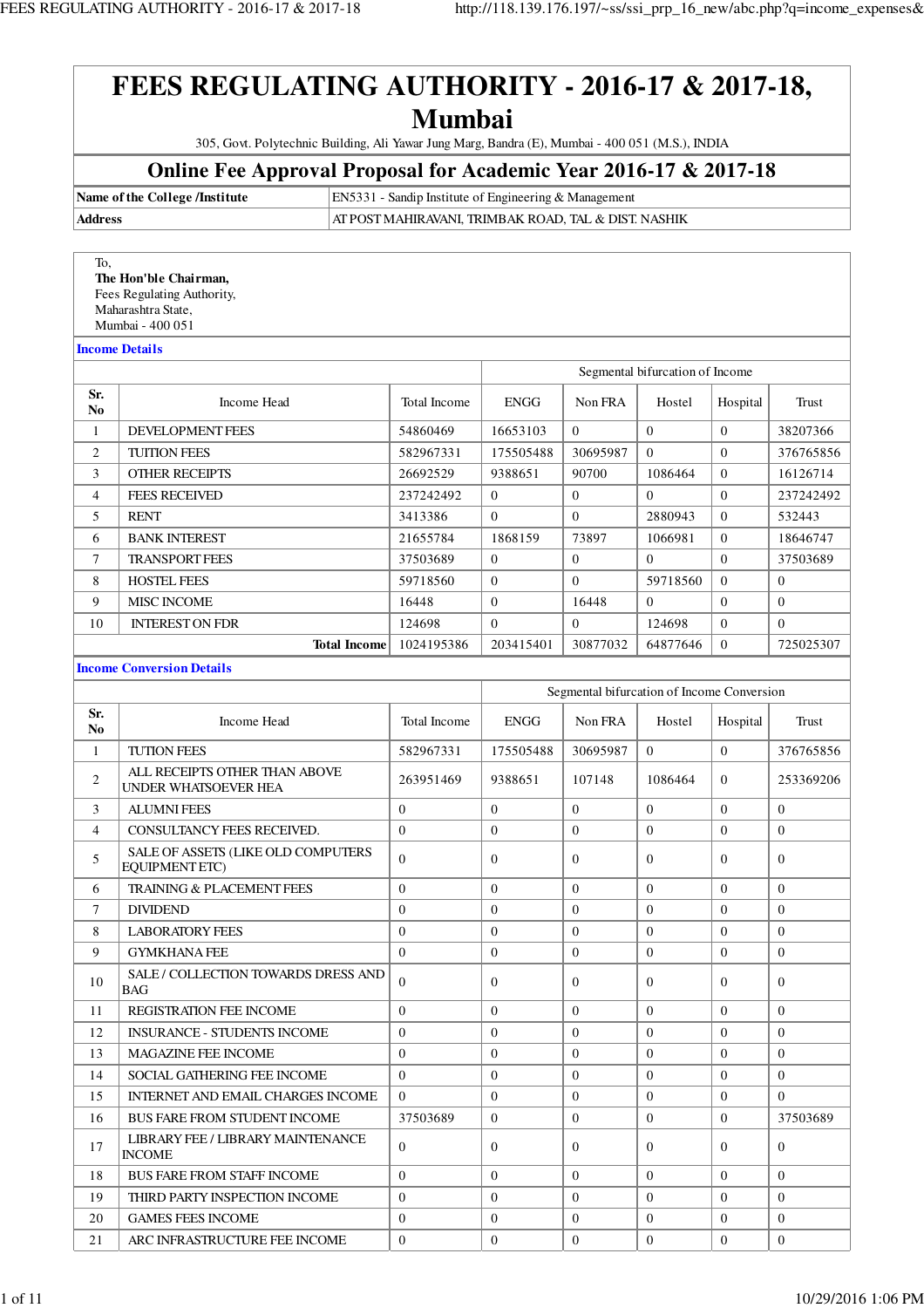| 22 | <b>BANK INTEREST INCOME</b>                                  | 21655784       | 1868159   | 73897        | 1066981  | $\theta$ | 18646747       |
|----|--------------------------------------------------------------|----------------|-----------|--------------|----------|----------|----------------|
| 23 | L.C. (LEAVING CERTIFICATE) FEES INCOME                       | $\theta$       | $\Omega$  | $\theta$     | $\Omega$ | $\Omega$ | $\Omega$       |
| 24 | <b>RENT INCOME</b>                                           | 3413386        | $\Omega$  | $\theta$     | 2880943  | $\Omega$ | 532443         |
| 25 | <b>INTEREST ON FDR</b>                                       | 124698         | $\Omega$  | $\Omega$     | 124698   | $\Omega$ | $\Omega$       |
| 26 | <b>HOSTEL ROOM RENT</b>                                      | 59718560       | $\Omega$  | $\Omega$     | 59718560 | $\Omega$ | $\Omega$       |
| 27 | <b>RECHECKING FORMS FEES</b>                                 | $\overline{0}$ | $\Omega$  | $\Omega$     | $\Omega$ | $\theta$ | $\overline{0}$ |
| 28 | <b>ID CARD FEES</b>                                          | $\Omega$       | $\Omega$  | $\Omega$     | $\Omega$ | $\Omega$ | $\overline{0}$ |
| 29 | PHOTOCOPY FEE                                                | $\overline{0}$ | $\Omega$  | $\Omega$     | $\Omega$ | $\theta$ | $\overline{0}$ |
| 30 | <b>MANUAL FEES</b>                                           | $\Omega$       | $\Omega$  | $\theta$     | $\Omega$ | $\theta$ | $\Omega$       |
| 31 | <b>GRANT - SPORTS</b>                                        | $\overline{0}$ | $\theta$  | $\mathbf{0}$ | $\theta$ | $\Omega$ | $\overline{0}$ |
| 32 | <b>GRANT - EXAM REMUNERATION /</b><br>UNIVERSITY PRO-RATA FE | $\overline{0}$ | $\Omega$  | $\Omega$     | $\Omega$ | $\Omega$ | $\theta$       |
| 33 | <b>ENROLLMENT FEE INCOME</b>                                 | $\Omega$       | $\Omega$  | $\Omega$     | $\Omega$ | $\Omega$ | $\Omega$       |
| 34 | <b>EXAM FEE INCOME</b>                                       | $\Omega$       | $\Omega$  | $\Omega$     | $\Omega$ | $\Omega$ | $\theta$       |
| 35 | <b>ELIGIBILITY FEE INCOME</b>                                | $\Omega$       | $\Omega$  | $\Omega$     | $\Omega$ | $\theta$ | $\Omega$       |
| 36 | <b>DISCOUNT</b>                                              | $\Omega$       | $\Omega$  | $\Omega$     | $\Omega$ | $\Omega$ | $\theta$       |
| 37 | <b>FINE AND PENALTIES</b>                                    | $\Omega$       | $\Omega$  | $\Omega$     | $\Omega$ | $\theta$ | $\Omega$       |
| 38 | SALE OF PROSPECTORS BROCHURE                                 | $\overline{0}$ | $\Omega$  | $\Omega$     | $\Omega$ | $\Omega$ | $\theta$       |
| 39 | <b>ADMISSION CANCELLATION FEES</b>                           | $\Omega$       | $\Omega$  | $\Omega$     | $\Omega$ | $\Omega$ | $\overline{0}$ |
| 40 | <b>BONAFIDE CERTIFICATE FEES</b>                             | $\Omega$       | $\Omega$  | $\Omega$     | $\Omega$ | $\theta$ | $\Omega$       |
| 41 | <b>BOOK BANK FEE</b>                                         | $\Omega$       | $\Omega$  | $\Omega$     | $\Omega$ | $\Omega$ | $\overline{0}$ |
| 42 | <b>BREAKAGE FEES</b>                                         | $\Omega$       | $\Omega$  | $\Omega$     | $\Omega$ | $\theta$ | $\Omega$       |
| 43 | <b>ADMISSION / APPLICATION FORM FEES</b>                     | $\Omega$       | $\Omega$  | $\Omega$     | $\Omega$ | $\Omega$ | $\Omega$       |
| 44 | <b>DEVELOPMENT FEES</b>                                      | 54860469       | 16653103  | $\Omega$     | $\Omega$ | $\theta$ | 38207366       |
|    | <b>Total Income</b>                                          | 1024195386     | 203415401 | 30877032     | 64877646 | $\Omega$ | 725025307      |

| <b>Expenses Details</b> |                                                             |                      |              |                |                                  |              |           |  |  |  |
|-------------------------|-------------------------------------------------------------|----------------------|--------------|----------------|----------------------------------|--------------|-----------|--|--|--|
|                         |                                                             |                      |              |                | Segmental bifurcation of Expense |              |           |  |  |  |
| Sr.<br>N <sub>0</sub>   | <b>Expense Head</b>                                         | <b>Total Expense</b> | <b>ENGG</b>  | Non FRA        | Hostel                           | Hospital     | Trust     |  |  |  |
| $\mathbf{1}$            | <b>BUILDING RENT</b>                                        | 87600000             | 24000000     | $\Omega$       | $\Omega$                         | $\Omega$     | 63600000  |  |  |  |
| $\overline{c}$          | <b>INTERNET CHARGES</b>                                     | 3416300              | 926701       | $\mathbf{0}$   | $\overline{0}$                   | $\mathbf{0}$ | 2489599   |  |  |  |
| 3                       | <b>COLLEGE CONTRIBUTION TO PF</b>                           | 2918951              | 2918951      | $\Omega$       | $\Omega$                         | $\Omega$     | $\Omega$  |  |  |  |
| 4                       | <b>AFFILIATION FEE</b>                                      | 2729475              | 211000       | 1887000        | $\Omega$                         | $\Omega$     | 631475    |  |  |  |
| 5                       | <b>SALARY NON TEACHING PAY</b>                              | 6031006              | 6031006      | $\mathbf{0}$   | $\overline{0}$                   | $\mathbf{0}$ | $\Omega$  |  |  |  |
| 6                       | <b>SALARY TEACHING PAY</b>                                  | 50176089             | 50176089     | $\Omega$       | $\Omega$                         | $\mathbf{0}$ | $\Omega$  |  |  |  |
| $\tau$                  | <b>BANK CHARGES</b>                                         | 3583142              | 11580        | 6653           | 515                              | $\Omega$     | 3564394   |  |  |  |
| 8                       | ADVERTISMENT FOR RECRUITMENT OF<br><b>STAFF FOR THE COL</b> | 14635331             | 3079638      | $\mathbf{0}$   | $\Omega$                         | $\theta$     | 11555693  |  |  |  |
| 9                       | <b>TRAINING &amp; PLACEMENT EXP</b>                         | 21478213             | 4160782      | $\Omega$       | $\Omega$                         | $\Omega$     | 17317431  |  |  |  |
| 10                      | OTHER STUDENT WELFARE                                       | 3939834              | $\mathbf{0}$ | $\mathbf{0}$   | $\overline{0}$                   | $\mathbf{0}$ | 3939834   |  |  |  |
| 11                      | COST OF OTHER ADVERTISMENT FOR<br><b>ADMISSION</b>          | 57215709             | 15035877     | 6219654        | $\theta$                         | $\theta$     | 35960178  |  |  |  |
| 12                      | STUDENT SPORTS ACTIVITY & GYMKHANA<br><b>EXPENSES</b>       | 748685               | 15700        | 22249          | 390                              | $\Omega$     | 710346    |  |  |  |
| 13                      | STUDENT GATHERING EXPENSES                                  | 1472325              | $\Omega$     | $\Omega$       | $\Omega$                         | $\Omega$     | 1472325   |  |  |  |
| 14                      | OTHER FUNCTIONS & CELEBRATION                               | 19137314             | 7183487      | 210382         | 1531                             | $\mathbf{0}$ | 11741914  |  |  |  |
| 15                      | <b>GARDENING</b>                                            | 14877553             | 8663180      | $\Omega$       | $\Omega$                         | $\Omega$     | 6214373   |  |  |  |
| 16                      | <b>DEPRECIATION</b>                                         | 222407224            | 14397503     | 4114416        | 283746                           | $\Omega$     | 203611559 |  |  |  |
| 17                      | <b>CONFERENCE SEMINAR - FACULTIES</b>                       | 7834260              | 3697918      | 103469         | $\Omega$                         | $\mathbf{0}$ | 4032873   |  |  |  |
| 18                      | MAINTENANCE COLLEGE BUILDING                                | 11837146             | 1384161      | $\overline{0}$ | $\Omega$                         | $\mathbf{0}$ | 10452985  |  |  |  |
| 19                      | FURNITURE, EQUIPMENTS,<br>COMPUTERS, ETC MAINTENANCE        | 22991586             | 5793311      | 2753120        | 53758                            | $\theta$     | 14391397  |  |  |  |
| 20                      | <b>AUDIT FEE - COLLEGE</b>                                  | 504502               | 114171       | 62700          | $\Omega$                         | $\Omega$     | 327631    |  |  |  |
| 21                      | <b>BANK INTEREST</b>                                        | 113616               | $\Omega$     | $\theta$       | $\Omega$                         | $\Omega$     | 113616    |  |  |  |
| 22                      | STUDENT COMPETITION                                         | 336719               | $\Omega$     | $\Omega$       | $\Omega$                         | $\mathbf{0}$ | 336719    |  |  |  |
| 23                      | POSTAGE CHARGES                                             | 164746               | 29500        | 3230           | 949                              | $\Omega$     | 131067    |  |  |  |

 $\mathbf{r}$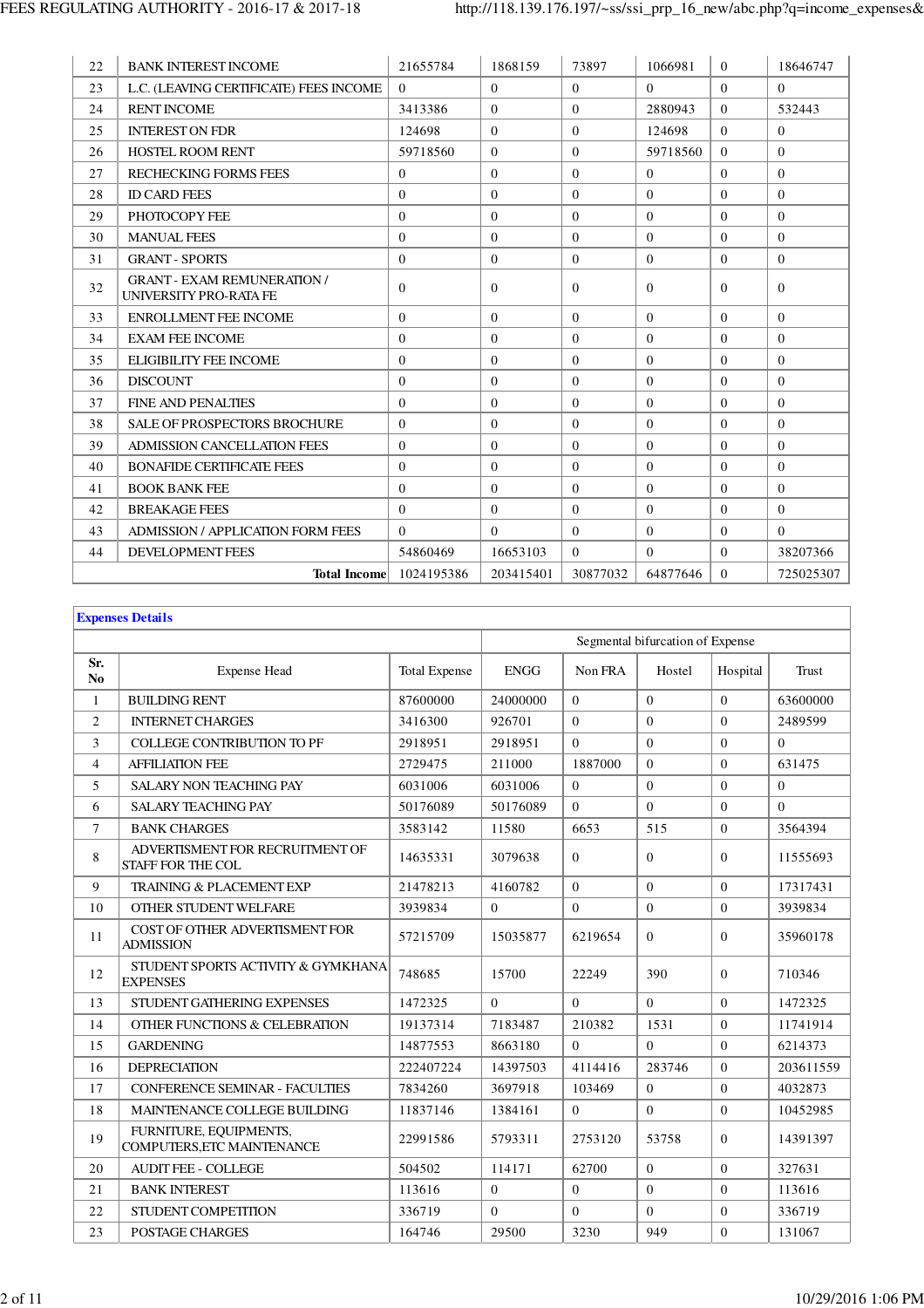| 24 | <b>CONSULTANCY FEES - OTHERS</b>                           | 1180062    | $\Omega$  | $\Omega$ | $\Omega$ | $\theta$ | 1180062        |
|----|------------------------------------------------------------|------------|-----------|----------|----------|----------|----------------|
| 25 | PROFESSIONAL FEES - OTHERS                                 | 9721119    | 485010    | 653000   | $\Omega$ | $\Omega$ | 8583109        |
| 26 | CONVEYANCE, TRAVELLING, ETC TO<br><b>MEMBERS</b>           | 15901225   | 1469966   | 224731   | 10705    | $\theta$ | 14195823       |
| 27 | <b>OTHER MEETING EXP</b>                                   | 248445     | 248445    | $\Omega$ | $\Omega$ | $\theta$ | $\Omega$       |
| 28 | TELEPHONE, FAX CHARGES                                     | 1080361    | 175365    | 5069     | $\Omega$ | $\theta$ | 899927         |
| 29 | PRINTING & STATIONARY                                      | 7510906    | 2509606   | 526712   | 2345     | $\theta$ | 4472243        |
| 30 | <b>ELECTRICITY</b>                                         | 15259540   | 3988188   | $\Omega$ | $\Omega$ | $\theta$ | 11271352       |
| 31 | <b>WATER</b>                                               | 303546     | $\Omega$  | $\Omega$ | 33444    | $\theta$ | 270102         |
| 32 | <b>CLEANING</b>                                            | 35169626   | 7877291   | $\Omega$ | $\Omega$ | $\theta$ | 27292335       |
| 33 | <b>SWEEPING</b>                                            | 12635259   | 4795000   | $\Omega$ | 70000    | $\theta$ | 7770259        |
| 34 | SECURITY, WATHCHMAN AGENCY ETC                             | 19057655   | 5067344   | 1304086  | $\Omega$ | $\theta$ | 12686225       |
| 35 | PROPERTY TAX                                               | 602837     | $\Omega$  | $\Omega$ | $\Omega$ | $\theta$ | 602837         |
| 36 | CONSUMABLES, CHEMICALS ETC                                 | 4337174    | 1652930   | 33158    | $\Omega$ | $\theta$ | 2651086        |
| 37 | <b>HOSTEL / MESS - CANTEEN</b>                             | 3973760    | $\Omega$  | $\Omega$ | 3973760  | $\theta$ | $\overline{0}$ |
| 38 | <b>EXPENSES RELATED TO STUDENT</b>                         | 40976055   | 1887541   | 563544   | 643030   | $\Omega$ | 37881940       |
| 39 | SECURITY, WATHCHMAN AGENCY ETC                             | 25901256   | $\Omega$  | $\Omega$ | 25901256 | $\theta$ | $\Omega$       |
| 40 | <b>EXPENSES RELATED TO TRUST &amp; OTHER</b>               | 10383683   | $\Omega$  | $\Omega$ | 30148    | $\theta$ | 10353535       |
| 41 | MAGEZINE, JOURNALS, PERIODICALS ECT<br><b>SUBSCRIPTION</b> | 2181369    | 487870    | 4186     | 1436     | $\theta$ | 1687877        |
| 42 | <b>RENT</b>                                                | 367000     | $\Omega$  | $\Omega$ | $\Omega$ | $\theta$ | 367000         |
| 43 | <b>INSURANCE</b>                                           | 950863     | 173425    | $\Omega$ | $\Omega$ | $\theta$ | 777438         |
| 44 | REMUNERATION / PROFESSIONAL<br><b>CHARGES TO VISITING</b>  | 32315978   | 5017609   | 286866   | $\Omega$ | $\theta$ | 27011503       |
| 45 | <b>EXCESS INCOME OVER EXPENDITURE</b>                      | 242582956  | 19749256  | 2356613  | 40478517 | $\theta$ | 179998570      |
|    | <b>Total Expenses</b>                                      | 1038790401 | 203415401 | 21340838 | 71485530 | $\theta$ | 742548632      |

| <b>Expenses Conversion Details</b> |                             |                   |                                                                                                                                      |                    |                                   |                  |                  |
|------------------------------------|-----------------------------|-------------------|--------------------------------------------------------------------------------------------------------------------------------------|--------------------|-----------------------------------|------------------|------------------|
|                                    |                             |                   |                                                                                                                                      |                    | Segmental bifurcation of Expenses |                  |                  |
| Main Head                          | Sub Head                    | Total<br>Expenses | <b>ENGG</b>                                                                                                                          | Non FRA<br>Courses | Hostel                            | Hospital         | Trust            |
| Salary - Teaching                  | Pay                         | 50176089          | <b>Total</b><br>50176089<br>Paid<br>45579822<br><b>Provision for</b><br><b>Unpaid</b><br>4596207<br><b>Claimed</b><br>50176089       | $\boldsymbol{0}$   | $\mathbf{0}$                      | $\boldsymbol{0}$ | $\boldsymbol{0}$ |
| Salary - Teaching                  | Colleges Contribution to PF | 2047042           | <b>Total</b><br>2047042<br>Paid<br>1851747<br><b>Provision for</b><br><b>Unpaid</b><br>195295<br><b>Claimed</b><br>2047042           | $\boldsymbol{0}$   | $\boldsymbol{0}$                  | $\boldsymbol{0}$ | $\boldsymbol{0}$ |
| Salary - Teaching                  | Admin Charges PF            | 232092            | <b>Total</b><br>232092<br>Paid<br>209971<br><b>Provision for</b><br><b>Unpaid</b><br>22121<br><b>Claimed</b><br>232092               | $\boldsymbol{0}$   | $\mathbf{0}$                      | $\boldsymbol{0}$ | $\boldsymbol{0}$ |
| Salary - Teaching                  | Leave Encashment            | $\theta$          | <b>Total</b><br>0<br>Paid<br>$\Omega$<br><b>Provision for</b><br><b>Unpaid</b><br>$\overline{0}$<br><b>Claimed</b><br>$\overline{0}$ | $\boldsymbol{0}$   | $\mathbf{0}$                      | $\mathbf{0}$     | $\mathbf{0}$     |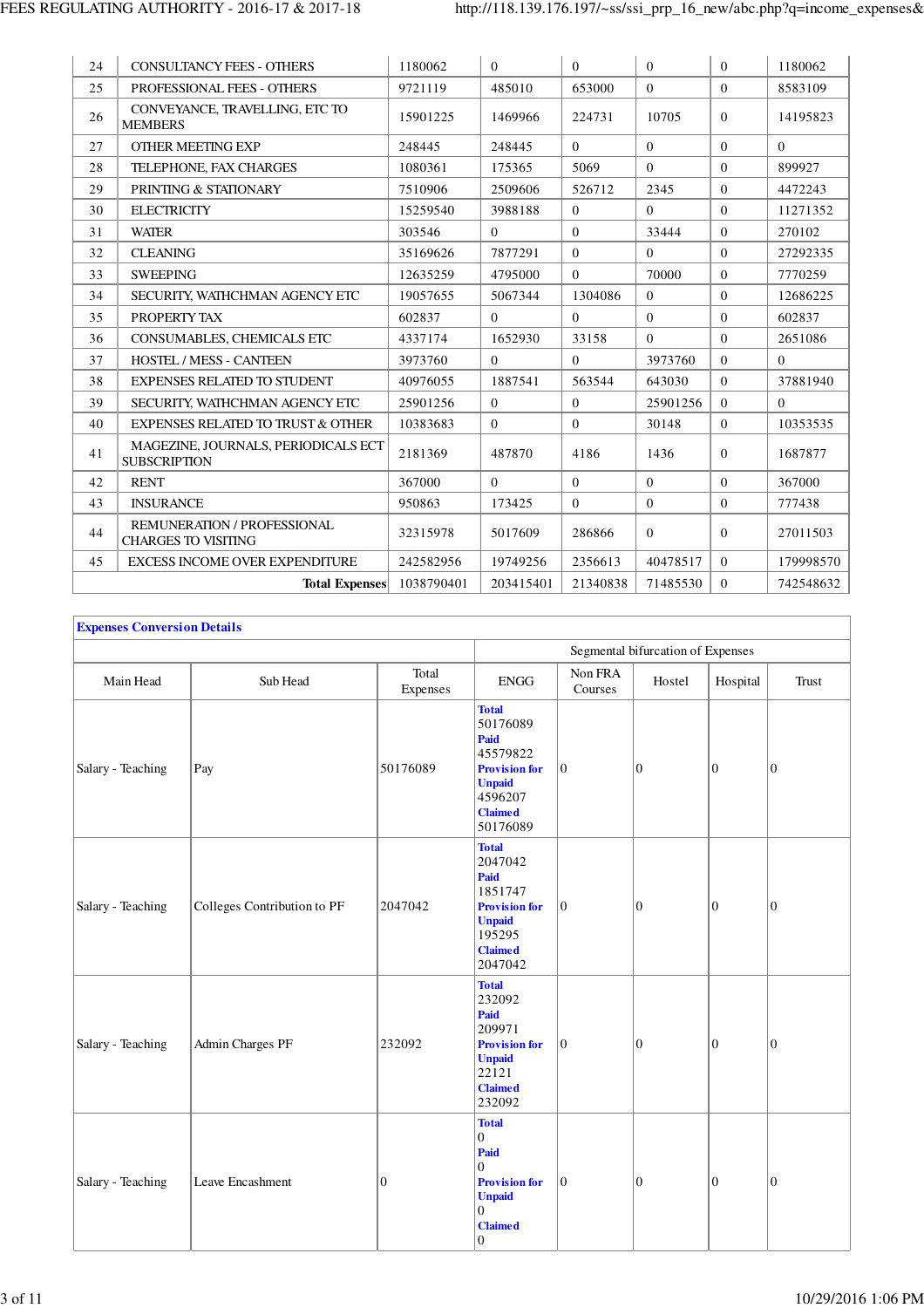|                          |                             |                 | <b>Total</b>                                                                                                                                                  |                  |                  |                  |                  |
|--------------------------|-----------------------------|-----------------|---------------------------------------------------------------------------------------------------------------------------------------------------------------|------------------|------------------|------------------|------------------|
| Salary - Teaching        | Gratuity paid               | $\vert 0 \vert$ | $\boldsymbol{0}$<br>Paid<br>$\overline{0}$<br><b>Provision for</b><br><b>Unpaid</b><br>$\boldsymbol{0}$<br><b>Claimed</b><br>$\boldsymbol{0}$                 | $\boldsymbol{0}$ | $\mathbf{0}$     | $\boldsymbol{0}$ | $\boldsymbol{0}$ |
| Salary - Teaching        | Other Allowances to Staff   | $\vert 0 \vert$ | <b>Total</b><br>$\boldsymbol{0}$<br>Paid<br>$\boldsymbol{0}$<br><b>Provision for</b><br><b>Unpaid</b><br>$\boldsymbol{0}$<br><b>Claimed</b><br>$\overline{0}$ | $\mathbf{0}$     | $\mathbf{0}$     | $\boldsymbol{0}$ | $\boldsymbol{0}$ |
| Salary - Teaching        | Arrears of salary           | $\vert 0 \vert$ | <b>Total</b><br>$\boldsymbol{0}$<br>Paid<br>$\boldsymbol{0}$<br><b>Provision for</b><br><b>Unpaid</b><br>$\overline{0}$<br><b>Claimed</b><br>$\boldsymbol{0}$ | $\boldsymbol{0}$ | $\boldsymbol{0}$ | $\boldsymbol{0}$ | $\boldsymbol{0}$ |
| Salary - Teaching        | Gratuity provision          | $\vert 0 \vert$ | <b>Total</b><br>$\boldsymbol{0}$<br>Paid<br>$\overline{0}$<br><b>Provision for</b><br><b>Unpaid</b><br>$\boldsymbol{0}$<br><b>Claimed</b><br>$\mathbf{0}$     | $\boldsymbol{0}$ | $\boldsymbol{0}$ | $\boldsymbol{0}$ | $\boldsymbol{0}$ |
| Salary - Teaching        | teaching staff insurance    | 194238          | <b>Total</b><br>$\boldsymbol{0}$<br>Paid<br>$\boldsymbol{0}$<br><b>Provision for</b><br><b>Unpaid</b><br>$\overline{0}$<br><b>Claimed</b><br>$\boldsymbol{0}$ | $\boldsymbol{0}$ | $\boldsymbol{0}$ | $\boldsymbol{0}$ | 194238           |
| Salary - Non<br>Teaching | Pay                         | 6031006         | <b>Total</b><br>6031006<br>Paid<br>5466353<br><b>Provision for</b><br><b>Unpaid</b><br>564653<br><b>Claimed</b><br>6031006                                    | $\boldsymbol{0}$ | $\boldsymbol{0}$ | $\boldsymbol{0}$ | $\boldsymbol{0}$ |
| Salary - Non<br>Teaching | Colleges Contribution to PF | 574557          | <b>Total</b><br>574557<br>Paid<br>520703<br><b>Provision for</b><br><b>Unpaid</b><br>53854<br><b>Claimed</b><br>574557                                        | $\boldsymbol{0}$ | $\boldsymbol{0}$ | $\boldsymbol{0}$ | $\boldsymbol{0}$ |
| Salary - Non<br>Teaching | Admin Charges PF            | 65256           | <b>Total</b><br>65256<br>Paid<br>59139<br><b>Provision for</b><br><b>Unpaid</b><br>6117<br><b>Claimed</b><br>65256                                            | $\boldsymbol{0}$ | $\boldsymbol{0}$ | $\boldsymbol{0}$ | $\boldsymbol{0}$ |
| Salary - Non<br>Teaching | Leave Encashment            | $\vert 0 \vert$ | <b>Total</b><br>$\boldsymbol{0}$<br>Paid<br>$\boldsymbol{0}$<br><b>Provision for</b>                                                                          | $\boldsymbol{0}$ | $\mathbf{0}$     | $\boldsymbol{0}$ | $\boldsymbol{0}$ |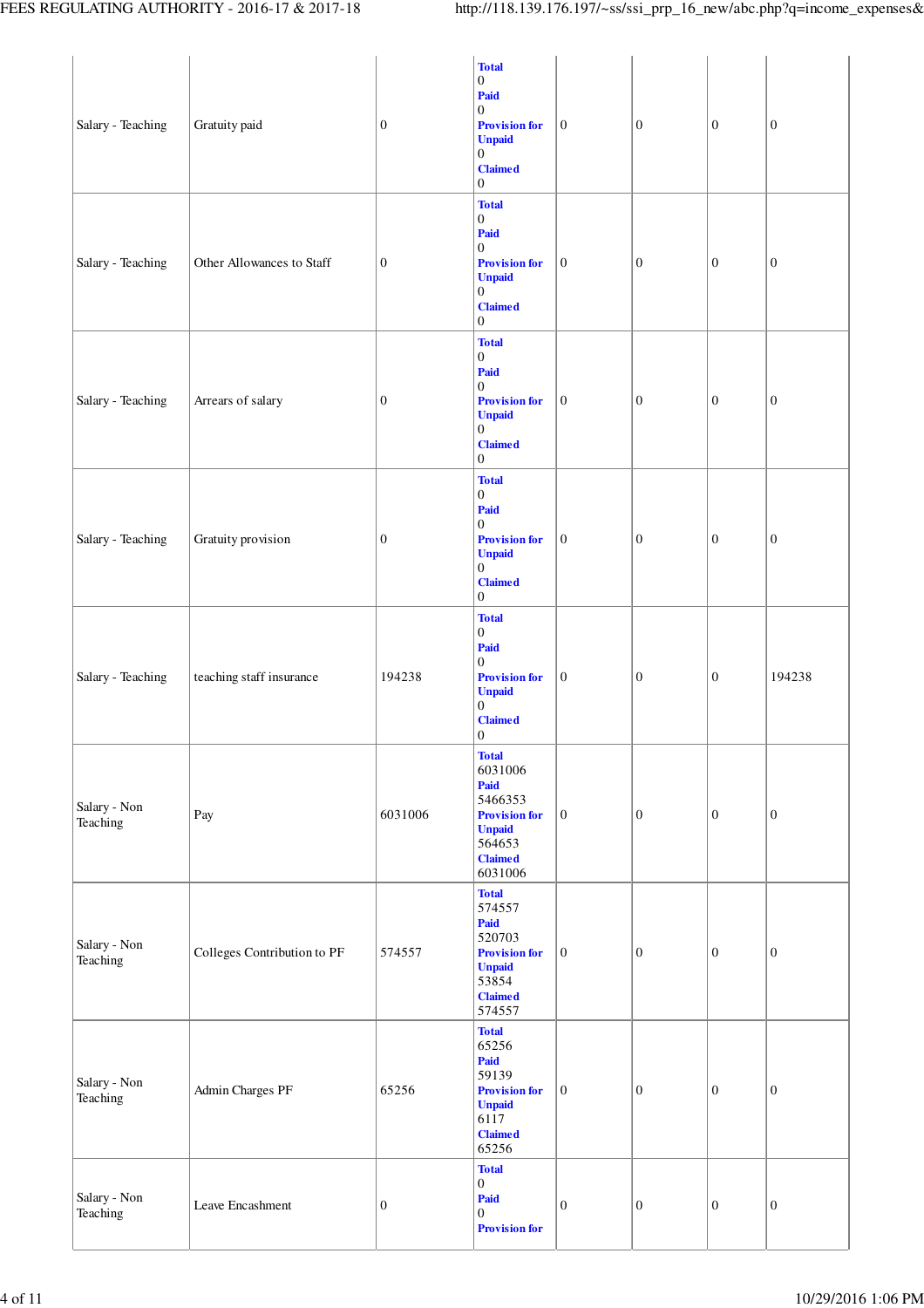|                                                                    |                                                              |                  | <b>Unpaid</b><br>$\boldsymbol{0}$<br><b>Claimed</b><br>$\boldsymbol{0}$                                                                                         |                  |                  |                  |                  |
|--------------------------------------------------------------------|--------------------------------------------------------------|------------------|-----------------------------------------------------------------------------------------------------------------------------------------------------------------|------------------|------------------|------------------|------------------|
| Salary - Non<br>Teaching                                           | Gratuity paid                                                | $\boldsymbol{0}$ | <b>Total</b><br>$\boldsymbol{0}$<br>Paid<br>$\boldsymbol{0}$<br><b>Provision for</b><br><b>Unpaid</b><br>$\boldsymbol{0}$<br><b>Claimed</b><br>$\boldsymbol{0}$ | $\boldsymbol{0}$ | $\boldsymbol{0}$ | $\boldsymbol{0}$ | $\boldsymbol{0}$ |
| Salary - Non<br>Teaching                                           | Other Allowances to Staff                                    | $\boldsymbol{0}$ | <b>Total</b><br>$\boldsymbol{0}$<br>Paid<br>$\boldsymbol{0}$<br><b>Provision for</b><br><b>Unpaid</b><br>$\boldsymbol{0}$<br><b>Claimed</b><br>$\mathbf{0}$     | $\boldsymbol{0}$ | $\boldsymbol{0}$ | $\boldsymbol{0}$ | $\boldsymbol{0}$ |
| Salary - Non<br>Teaching                                           | Arrears of salary                                            | $\mathbf{0}$     | <b>Total</b><br>$\boldsymbol{0}$<br>Paid<br>$\mathbf{0}$<br><b>Provision for</b><br><b>Unpaid</b><br>$\boldsymbol{0}$<br><b>Claimed</b><br>$\boldsymbol{0}$     | $\mathbf{0}$     | $\boldsymbol{0}$ | $\mathbf{0}$     | $\boldsymbol{0}$ |
| Salary - Non<br>Teaching                                           | Gratuity provision                                           | $\boldsymbol{0}$ | <b>Total</b><br>$\boldsymbol{0}$<br>Paid<br>$\boldsymbol{0}$<br><b>Provision for</b><br><b>Unpaid</b><br>$\boldsymbol{0}$<br><b>Claimed</b><br>$\boldsymbol{0}$ | $\mathbf{0}$     | $\boldsymbol{0}$ | $\boldsymbol{0}$ | $\boldsymbol{0}$ |
| Salary - Non<br>Teaching                                           | Non teaching staff insurance                                 | 188892           | <b>Total</b><br>$\boldsymbol{0}$<br>Paid<br>$\boldsymbol{0}$<br><b>Provision for</b><br><b>Unpaid</b><br>$\boldsymbol{0}$<br><b>Claimed</b><br>$\mathbf{0}$     | $\mathbf{0}$     | $\boldsymbol{0}$ | $\mathbf{0}$     | 188892           |
| Stipend /<br>Remuneration /<br>Allowance to Interns                | Stipend / Remuneration /<br>Allowance to Interns             | $\boldsymbol{0}$ | <b>Total</b><br>$\boldsymbol{0}$<br><b>Claimed</b><br>$\boldsymbol{0}$                                                                                          | $\mathbf{0}$     | $\boldsymbol{0}$ | $\mathbf{0}$     | $\boldsymbol{0}$ |
| Remuneration /<br>Professional<br>Charges to Visiting<br>Faculties | Remuneration / Professional<br>Charges to Visiting Faculties | 32315978         | <b>Total</b><br>5017609<br><b>Claimed</b><br>5017609                                                                                                            | 286866           | $\boldsymbol{0}$ | $\mathbf{0}$     | 27011503         |
| Remuneration /<br>Professional<br>Charges to Visiting<br>Faculties | Guest lecture                                                | $\boldsymbol{0}$ | <b>Total</b><br>$\boldsymbol{0}$<br><b>Claimed</b><br>$\mathbf{0}$                                                                                              | $\boldsymbol{0}$ | $\mathbf{0}$     | $\mathbf{0}$     | $\boldsymbol{0}$ |
| Affiliation /<br>Inspection                                        | Affiliation Fee                                              | 2729475          | <b>Total</b><br>211000<br><b>Claimed</b><br>211000                                                                                                              | 1887000          | $\boldsymbol{0}$ | $\mathbf{0}$     | 631475           |
| Affiliation/<br>Inspection                                         | <b>Inspection Expenses</b>                                   | $\boldsymbol{0}$ | <b>Total</b><br>$\overline{0}$<br><b>Claimed</b><br>$\mathbf{0}$                                                                                                | $\boldsymbol{0}$ | $\mathbf{0}$     | $\mathbf{0}$     | $\boldsymbol{0}$ |
| Affiliation/<br>Inspection                                         | Course Fees                                                  | $\mathbf{0}$     | <b>Total</b><br>$\boldsymbol{0}$<br><b>Claimed</b><br>$\boldsymbol{0}$                                                                                          | $\boldsymbol{0}$ | $\boldsymbol{0}$ | $\mathbf{0}$     | $\boldsymbol{0}$ |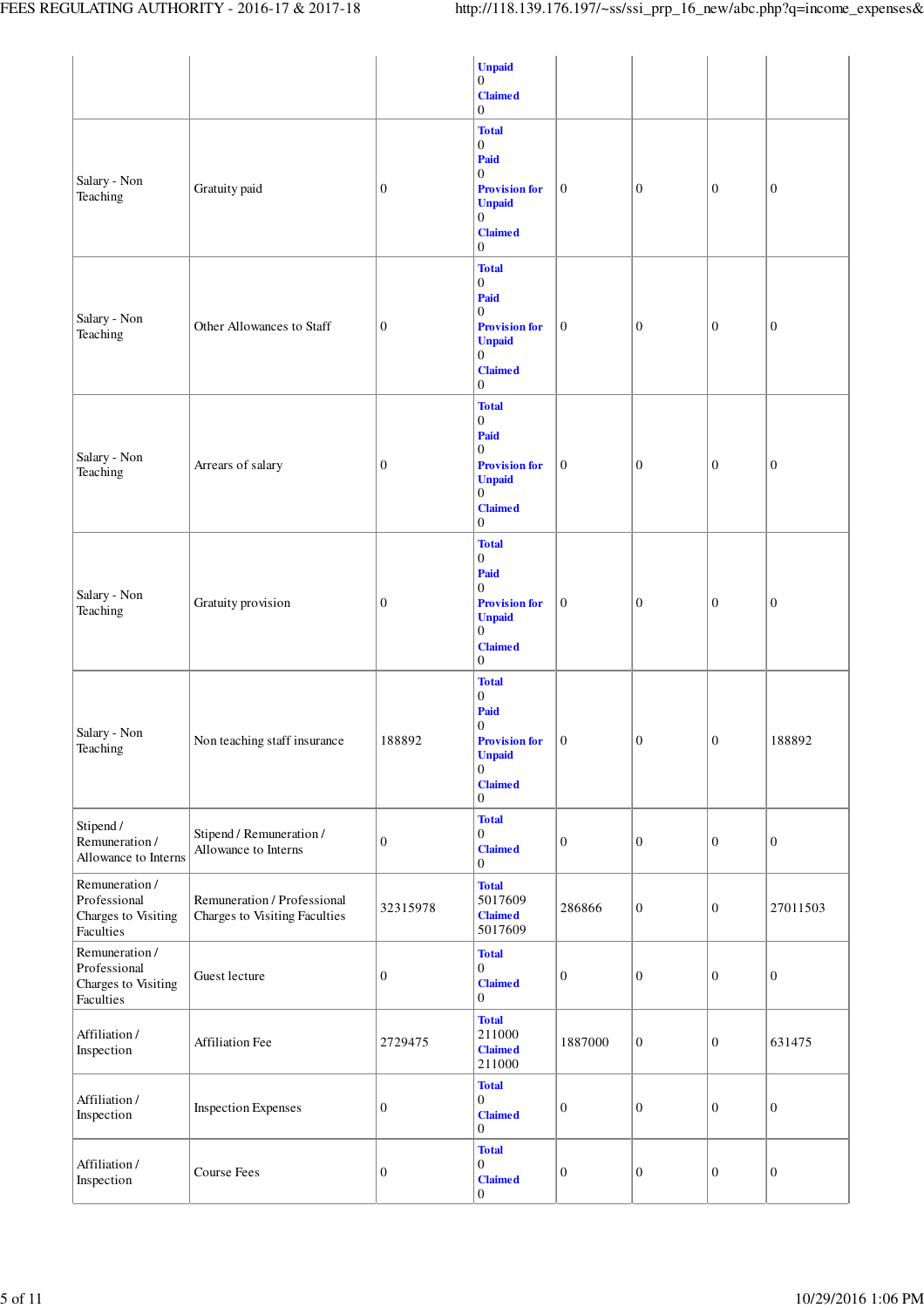| University fees paid<br>(for students)       | Eligibility fees                                                      | $\boldsymbol{0}$ | <b>Total</b><br>$\overline{0}$<br><b>Claimed</b><br>$\theta$         | $\boldsymbol{0}$ | $\boldsymbol{0}$ | $\boldsymbol{0}$ | $\boldsymbol{0}$ |
|----------------------------------------------|-----------------------------------------------------------------------|------------------|----------------------------------------------------------------------|------------------|------------------|------------------|------------------|
| University fees paid<br>(for students)       | Exam Fee paid to University                                           | $\boldsymbol{0}$ | <b>Total</b><br>$\theta$<br><b>Claimed</b><br>$\theta$               | $\boldsymbol{0}$ | $\boldsymbol{0}$ | $\boldsymbol{0}$ | $\boldsymbol{0}$ |
| University fees paid<br>(for students)       | <b>Enrollment</b> Fee                                                 | $\boldsymbol{0}$ | <b>Total</b><br>$\overline{0}$<br><b>Claimed</b><br>$\overline{0}$   | $\boldsymbol{0}$ | $\boldsymbol{0}$ | $\mathbf{0}$     | $\boldsymbol{0}$ |
| University fees paid<br>(for students)       | Practical Exam Fee                                                    | $\boldsymbol{0}$ | <b>Total</b><br>$\overline{0}$<br><b>Claimed</b><br>$\overline{0}$   | $\boldsymbol{0}$ | $\boldsymbol{0}$ | $\boldsymbol{0}$ | $\mathbf{0}$     |
| Insurance                                    | <b>Student Insurance</b>                                              | 73570            | <b>Total</b><br>25844<br><b>Claimed</b><br>25844                     | $\boldsymbol{0}$ | $\boldsymbol{0}$ | $\boldsymbol{0}$ | 47726            |
| Insurance                                    | <b>Building Insurance</b>                                             | 343494           | <b>Total</b><br>103855<br><b>Claimed</b><br>103855                   | $\boldsymbol{0}$ | $\boldsymbol{0}$ | $\boldsymbol{0}$ | 239639           |
| Property Insurance                           | Furniture, Equipments,<br>Computers, Vehicles etc<br>Insurance        | 150669           | <b>Total</b><br>43726<br><b>Claimed</b><br>43726                     | $\boldsymbol{0}$ | $\boldsymbol{0}$ | $\boldsymbol{0}$ | 106943           |
| Scholarships Paid                            | Scholarship paid to Students<br>under Social Welfare Scheme<br>Office | $\boldsymbol{0}$ | <b>Total</b><br>$\overline{0}$<br><b>Claimed</b><br>$\Omega$         | $\boldsymbol{0}$ | $\boldsymbol{0}$ | $\boldsymbol{0}$ | $\boldsymbol{0}$ |
| Scholarships Paid                            | Scholarship paid to Open<br><b>Category Students</b>                  | $\boldsymbol{0}$ | <b>Total</b><br>$\overline{0}$<br><b>Claimed</b><br>$\Omega$         | $\boldsymbol{0}$ | $\boldsymbol{0}$ | $\mathbf{0}$     | $\boldsymbol{0}$ |
| Repairs and<br>Maintenance                   | Maintenance - Accomodation -<br>Dean                                  | $\boldsymbol{0}$ | <b>Total</b><br>$\theta$<br><b>Claimed</b><br>$\Omega$               | $\boldsymbol{0}$ | $\boldsymbol{0}$ | $\boldsymbol{0}$ | $\boldsymbol{0}$ |
| Repairs and<br>Maintenance                   | Maintenance - Accomodation -<br>Faculty                               | $\boldsymbol{0}$ | <b>Total</b><br>$\theta$<br><b>Claimed</b><br>$\boldsymbol{0}$       | $\boldsymbol{0}$ | $\boldsymbol{0}$ | $\boldsymbol{0}$ | $\boldsymbol{0}$ |
| Repairs and<br>Maintenance                   | Maintenance - Accomodation -<br>Non Teaching Staff                    | $\boldsymbol{0}$ | <b>Total</b><br>$\mathbf{0}$<br><b>Claimed</b><br>$\Omega$           | $\boldsymbol{0}$ | $\boldsymbol{0}$ | $\boldsymbol{0}$ | $\boldsymbol{0}$ |
| Repairs and<br>Maintenance                   | Maintenance - College Building                                        | 12439983         | <b>Total</b><br>1384161<br><b>Claimed</b><br>1384161                 | $\boldsymbol{0}$ | $\boldsymbol{0}$ | $\boldsymbol{0}$ | 11055822         |
| Repairs and<br>Maintenance                   | Furniture, Equipments,<br>Computers etc Maintenance                   | 22991586         | <b>Total</b><br>5793311<br><b>Claimed</b><br>5793311                 | 2753120          | 53758            | $\boldsymbol{0}$ | 14391397         |
| Repairs and<br>Maintenance                   | Maintenance - Others                                                  | $\boldsymbol{0}$ | <b>Total</b><br>$\boldsymbol{0}$<br><b>Claimed</b><br>$\overline{0}$ | $\boldsymbol{0}$ | $\boldsymbol{0}$ | $\boldsymbol{0}$ | $\boldsymbol{0}$ |
| Repairs and<br>Maintenance                   | <b>Staff Car Maintenance</b>                                          | $\boldsymbol{0}$ | <b>Total</b><br>$\mathbf{0}$<br><b>Claimed</b><br>$\Omega$           | $\boldsymbol{0}$ | $\boldsymbol{0}$ | $\boldsymbol{0}$ | $\boldsymbol{0}$ |
| Repairs and<br>Maintenance                   | Car Maintenance - Others                                              | $\boldsymbol{0}$ | <b>Total</b><br>$\overline{0}$<br><b>Claimed</b><br>$\overline{0}$   | $\boldsymbol{0}$ | $\boldsymbol{0}$ | $\boldsymbol{0}$ | $\boldsymbol{0}$ |
| Heavy Building<br>repair $\&$<br>maintenance | Maintenance - Accomodation -<br>Dean                                  | $\boldsymbol{0}$ | <b>Total</b><br>$\mathbf{0}$<br><b>Claimed</b><br>$\mathbf{0}$       | $\boldsymbol{0}$ | $\boldsymbol{0}$ | $\boldsymbol{0}$ | $\boldsymbol{0}$ |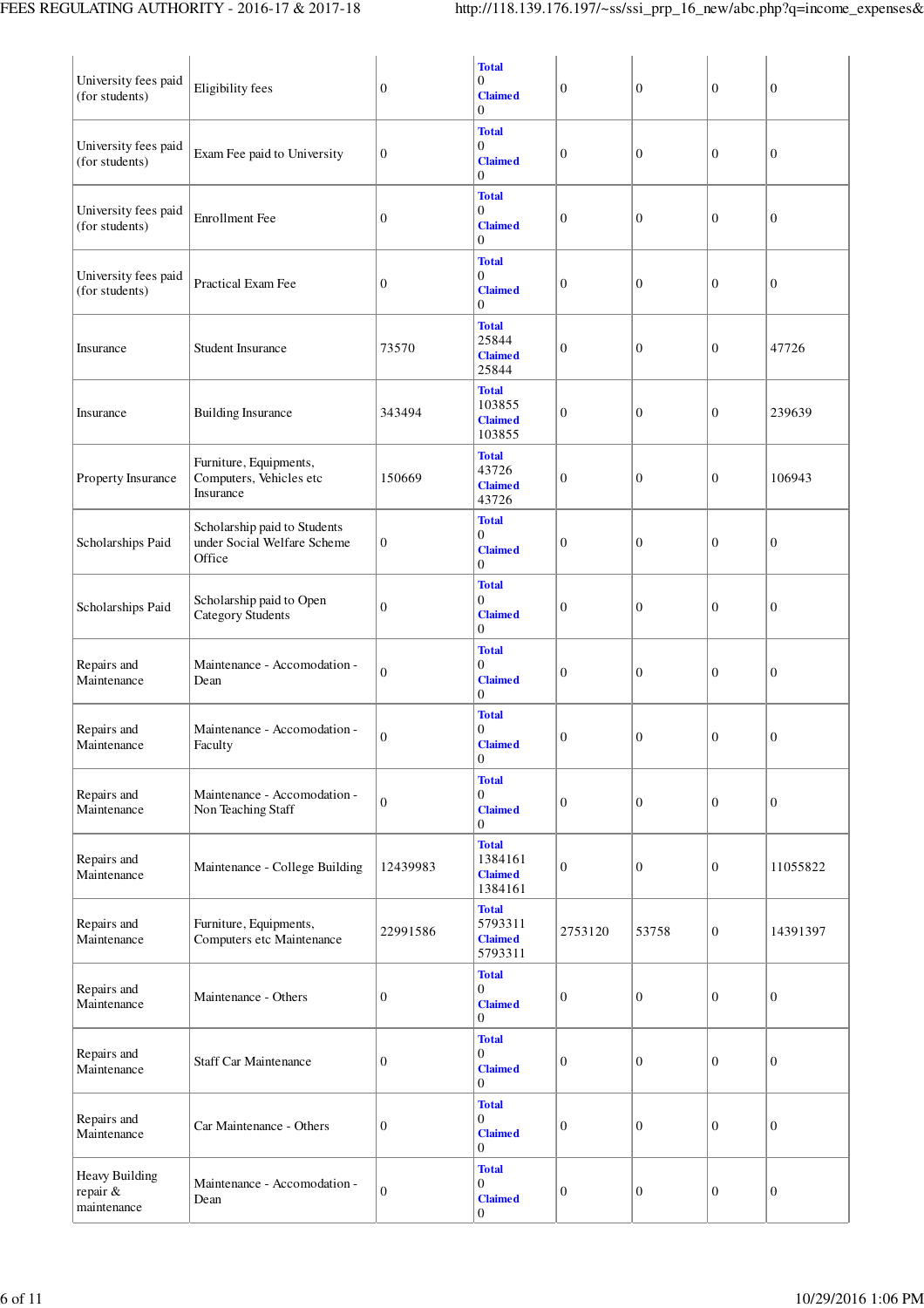| Heavy Building<br>repair &<br>maintenance           | Maintenance - Accomodation -<br>Faculty                                                                                   | 0                | <b>Total</b><br>$\overline{0}$<br><b>Claimed</b><br>$\Omega$         | 0                | $\boldsymbol{0}$ | $\mathbf{0}$     | 0                |
|-----------------------------------------------------|---------------------------------------------------------------------------------------------------------------------------|------------------|----------------------------------------------------------------------|------------------|------------------|------------------|------------------|
| Heavy Building<br>repair &<br>maintenance           | Maintenance - Accomodation -<br>Non Teaching Staff                                                                        | $\overline{0}$   | <b>Total</b><br>0<br><b>Claimed</b><br>$\Omega$                      | 0                | $\boldsymbol{0}$ | $\overline{0}$   | $\boldsymbol{0}$ |
| Heavy Building<br>repair &<br>maintenance           | Maintenance - College Building                                                                                            | $\overline{0}$   | <b>Total</b><br>$\overline{0}$<br><b>Claimed</b><br>$\overline{0}$   | 0                | $\boldsymbol{0}$ | $\mathbf{0}$     | 0                |
| Audit Fees                                          | Audit Fee - College                                                                                                       | 504502           | <b>Total</b><br>114171<br><b>Claimed</b><br>114171                   | 62700            | $\boldsymbol{0}$ | $\boldsymbol{0}$ | 327631           |
| Audit Fees                                          | Audit Fee - Trust                                                                                                         | 0                | <b>Total</b><br>$\overline{0}$<br><b>Claimed</b><br>0                | $\boldsymbol{0}$ | $\boldsymbol{0}$ | $\mathbf{0}$     | $\boldsymbol{0}$ |
| Fee Regulating<br>Authority fees                    | Fee Regulating Authority<br>Processing fees                                                                               | 0                | <b>Total</b><br>$\boldsymbol{0}$<br><b>Claimed</b><br>$\overline{0}$ | $\boldsymbol{0}$ | $\boldsymbol{0}$ | $\mathbf{0}$     | $\boldsymbol{0}$ |
| Fee Regulating<br>Authority fees                    | Fee Regulating Authority review<br>fees                                                                                   | $\overline{0}$   | <b>Total</b><br>$\Omega$<br><b>Claimed</b><br>0                      | $\boldsymbol{0}$ | $\mathbf{0}$     | $\mathbf{0}$     | $\boldsymbol{0}$ |
| Fee Regulating<br>Authority fees                    | Fee Regulating Authority review<br>fees for old students                                                                  | $\overline{0}$   | <b>Total</b><br>$\overline{0}$<br><b>Claimed</b><br>$\overline{0}$   | $\boldsymbol{0}$ | $\mathbf{0}$     | $\mathbf{0}$     | $\boldsymbol{0}$ |
| Advertisement                                       | Advertisement for recruitment of<br>Staff for the College (Cost of 3<br>advertisements each in 2<br>newspapers in a year) | 14635331         | <b>Total</b><br>3079638<br><b>Claimed</b><br>3079638                 | $\boldsymbol{0}$ | $\boldsymbol{0}$ | $\theta$         | 11555693         |
| Advertisement                                       | Advertisement for Admissions<br>(Cost of 3 advertisements each in $\vert 0 \vert$<br>2 newspapers in a year)              |                  | <b>Total</b><br>$\boldsymbol{0}$<br><b>Claimed</b><br>$\overline{0}$ | $\boldsymbol{0}$ | $\boldsymbol{0}$ | $\boldsymbol{0}$ | $\boldsymbol{0}$ |
| Advertisement                                       | Advertisement - General                                                                                                   | $\boldsymbol{0}$ | <b>Total</b><br>$\overline{0}$<br><b>Claimed</b><br>$\boldsymbol{0}$ | $\mathbf{0}$     | $\boldsymbol{0}$ | $\mathbf{0}$     | $\boldsymbol{0}$ |
| Advertisement                                       | Cost of other advertisements for<br>recruitment of staff                                                                  | 57215709         | <b>Total</b><br>15035877<br><b>Claimed</b><br>15035877               | 6219654          | $\mathbf{0}$     | $\overline{0}$   | 35960178         |
| Advertisement                                       | Cost of other advertisements for<br>Admissions                                                                            | $\overline{0}$   | <b>Total</b><br>$\overline{0}$<br><b>Claimed</b><br>$\overline{0}$   | $\boldsymbol{0}$ | $\boldsymbol{0}$ | $\mathbf{0}$     | $\boldsymbol{0}$ |
| Social Gathering /<br>Functions<br>Expenses/Welfare | <b>Students Gathering Expenses</b>                                                                                        | 1472325          | <b>Total</b><br>$\overline{0}$<br><b>Claimed</b><br>0                | $\boldsymbol{0}$ | $\boldsymbol{0}$ | $\theta$         | 1472325          |
| Social Gathering /<br>Functions<br>Expenses/Welfare | <b>Students Functions</b>                                                                                                 | 0                | <b>Total</b><br>$\overline{0}$<br><b>Claimed</b><br>0                | $\boldsymbol{0}$ | $\mathbf{0}$     | $\theta$         | $\boldsymbol{0}$ |
| Social Gathering /<br>Functions<br>Expenses/Welfare | Other Functions and Celebrations                                                                                          | 19137314         | <b>Total</b><br>7183487<br><b>Claimed</b><br>7183487                 | 210382           | 1531             | $\overline{0}$   | 11741914         |
| Social Gathering /<br>Functions<br>Expenses/Welfare | Student sports activities &<br>gymkhana expenses                                                                          | 748685           | <b>Total</b><br>15700<br><b>Claimed</b><br>15700                     | 22249            | 390              | $\boldsymbol{0}$ | 710346           |
| Social Gathering /<br>Functions<br>Expenses/Welfare | Other student welfare                                                                                                     | 3939834          | <b>Total</b><br>$\overline{0}$<br><b>Claimed</b><br>$\boldsymbol{0}$ | $\boldsymbol{0}$ | $\mathbf{0}$     | $\overline{0}$   | 3939834          |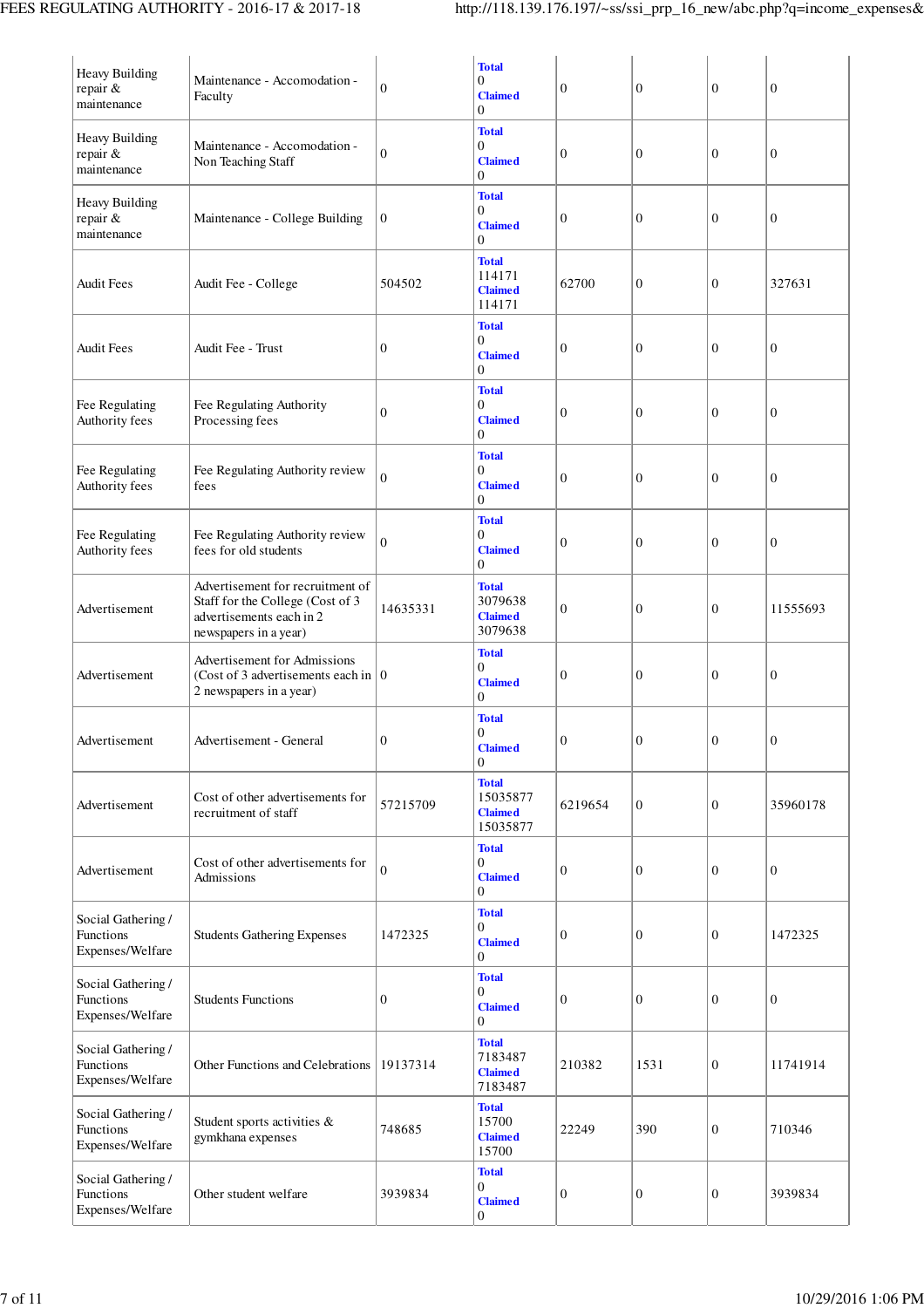| Social Gathering /<br>Functions<br>Expenses/Welfare | Alumni expenses                                  | $\boldsymbol{0}$ | <b>Total</b><br>$\overline{0}$<br><b>Claimed</b><br>$\mathbf{0}$     | $\boldsymbol{0}$ | $\boldsymbol{0}$ | $\boldsymbol{0}$ | $\boldsymbol{0}$ |
|-----------------------------------------------------|--------------------------------------------------|------------------|----------------------------------------------------------------------|------------------|------------------|------------------|------------------|
| Social Gathering /<br>Functions<br>Expenses/Welfare | Training & placement expenses                    | 21478213         | <b>Total</b><br>4160782<br><b>Claimed</b><br>4160782                 | $\boldsymbol{0}$ | $\boldsymbol{0}$ | $\mathbf{0}$     | 17317431         |
| Bank Interest /<br>Commission/<br>Charges           | <b>Bank Charges</b>                              | 3583142          | <b>Total</b><br>11580<br><b>Claimed</b><br>11580                     | 6653             | 515              | $\boldsymbol{0}$ | 3564394          |
| Bank Interest /<br>Commission/<br>Charges           | <b>Bank Interest</b>                             | 113616           | <b>Total</b><br>$\boldsymbol{0}$<br><b>Claimed</b><br>$\Omega$       | 0                | $\mathbf{0}$     | $\boldsymbol{0}$ | 113616           |
| Bank Interest /<br>Commission/<br>Charges           | Interest for TEQUIP loan                         | $\boldsymbol{0}$ | <b>Total</b><br>$\overline{0}$<br><b>Claimed</b><br>$\overline{0}$   | 0                | $\mathbf{0}$     | $\mathbf{0}$     | $\boldsymbol{0}$ |
| Bank Interest /<br>Commission/<br>Charges           | <b>Bank Commission</b>                           | $\boldsymbol{0}$ | <b>Total</b><br>$\boldsymbol{0}$<br><b>Claimed</b><br>$\mathbf{0}$   | 0                | $\boldsymbol{0}$ | $\boldsymbol{0}$ | $\boldsymbol{0}$ |
| Conference and<br>Seminar                           | Conferences Seminar - Faculties                  | 7834260          | <b>Total</b><br>3697918<br><b>Claimed</b><br>3697918                 | 103469           | $\boldsymbol{0}$ | $\mathbf{0}$     | 4032873          |
| Conference and<br>Seminar                           | Conferences Seminar - Student                    | $\boldsymbol{0}$ | <b>Total</b><br>$\boldsymbol{0}$<br><b>Claimed</b><br>$\mathbf{0}$   | 0                | $\boldsymbol{0}$ | $\mathbf{0}$     | $\boldsymbol{0}$ |
| Conference and<br>Seminar                           | Student competition                              | 336719           | <b>Total</b><br>$\overline{0}$<br><b>Claimed</b><br>$\boldsymbol{0}$ | 0                | $\boldsymbol{0}$ | $\mathbf{0}$     | 336719           |
| Professional<br>Charges                             | Consultancy Fees - Legal                         | $\boldsymbol{0}$ | <b>Total</b><br>$\mathbf{0}$<br><b>Claimed</b><br>$\mathbf{0}$       | 0                | $\mathbf{0}$     | $\mathbf{0}$     | $\boldsymbol{0}$ |
| Professional<br>Charges                             | Consultancy Fees - Others                        | 1180062          | <b>Total</b><br>$\mathbf{0}$<br><b>Claimed</b><br>$\boldsymbol{0}$   | $\boldsymbol{0}$ | $\boldsymbol{0}$ | $\mathbf{0}$     | 1180062          |
| Professional<br>Charges                             | Professional Fees - Others                       | 9721119          | <b>Total</b><br>485010<br><b>Claimed</b><br>485010                   | 653000           | $\boldsymbol{0}$ | $\mathbf{0}$     | 8583109          |
| Meeting Fees and<br>Expenses                        | Committee Meeting Charges to<br>Members/trustees | $\boldsymbol{0}$ | <b>Total</b><br>$\boldsymbol{0}$<br><b>Claimed</b><br>$\mathbf{0}$   | $\boldsymbol{0}$ | $\boldsymbol{0}$ | $\boldsymbol{0}$ | $\boldsymbol{0}$ |
| Meeting Fees and<br>Expenses                        | Conveyance, Travelling, etc. to<br>Members       | 15901225         | <b>Total</b><br>1469966<br><b>Claimed</b><br>1469966                 | 224731           | 10705            | $\boldsymbol{0}$ | 14195823         |
| Meeting Fees and<br>Expenses                        | Other Meeting Expenses                           | 248445           | <b>Total</b><br>248445<br><b>Claimed</b><br>248445                   | $\boldsymbol{0}$ | $\boldsymbol{0}$ | $\boldsymbol{0}$ | $\boldsymbol{0}$ |
| Communication<br>Expenses                           | <b>Internet Charges</b>                          | 3416300          | <b>Total</b><br>926701<br><b>Claimed</b><br>926701                   | $\boldsymbol{0}$ | $\boldsymbol{0}$ | $\mathbf{0}$     | 2489599          |
| Communication<br>Expenses                           | Telephone, Fax Charges                           | 1080361          | <b>Total</b><br>175365<br><b>Claimed</b><br>175365                   | 5069             | $\boldsymbol{0}$ | $\mathbf{0}$     | 899927           |
| Communication<br>Expenses                           | Postage charges                                  | 164746           | <b>Total</b><br>29500<br><b>Claimed</b><br>29500                     | 3230             | 949              | $\mathbf{0}$     | 131067           |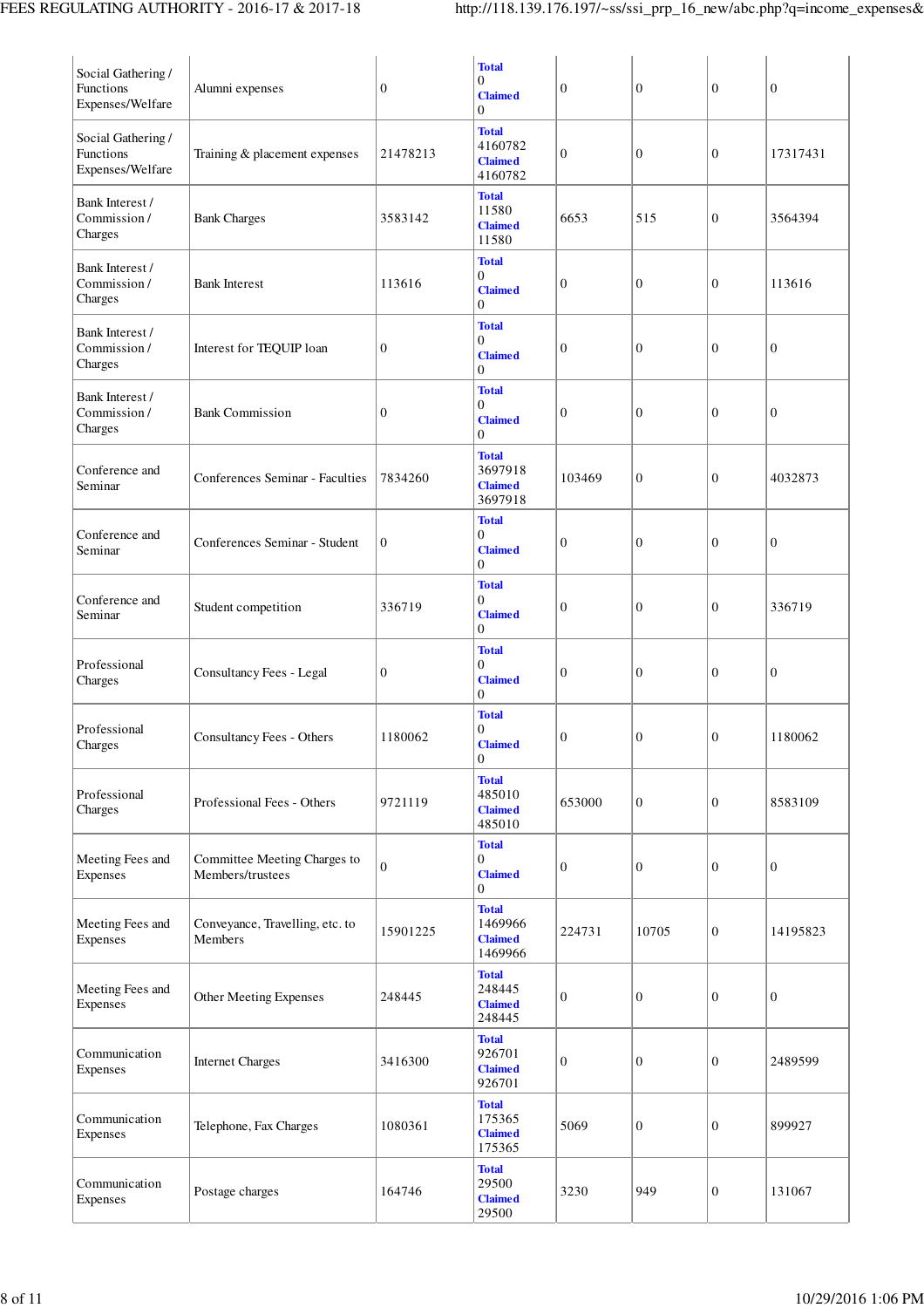| Printing and<br>Stationery                                    | Prospectus printing                            | $\boldsymbol{0}$ | <b>Total</b><br>$\boldsymbol{0}$<br><b>Claimed</b><br>$\boldsymbol{0}$ | 0                | $\boldsymbol{0}$ | $\boldsymbol{0}$ | $\boldsymbol{0}$ |
|---------------------------------------------------------------|------------------------------------------------|------------------|------------------------------------------------------------------------|------------------|------------------|------------------|------------------|
| Printing and<br>Stationery                                    | Exam papers and form printing                  | $\boldsymbol{0}$ | <b>Total</b><br>$\boldsymbol{0}$<br><b>Claimed</b><br>$\mathbf{0}$     | 0                | $\boldsymbol{0}$ | $\boldsymbol{0}$ | $\boldsymbol{0}$ |
| Printing and<br>Stationery                                    | Other stationary                               | 7510906          | <b>Total</b><br>2509606<br><b>Claimed</b><br>2509606                   | 526712           | 2345             | $\boldsymbol{0}$ | 4472243          |
| Establishment<br>Expenses                                     | Electricity                                    | 15259540         | <b>Total</b><br>3988188<br><b>Claimed</b><br>3988188                   | 0                | $\boldsymbol{0}$ | $\boldsymbol{0}$ | 11271352         |
| Establishment<br>Expenses                                     | Water                                          | 303546           | <b>Total</b><br>$\mathbf{0}$<br><b>Claimed</b><br>$\boldsymbol{0}$     | 0                | 33444            | $\boldsymbol{0}$ | 270102           |
| Establishment<br>Expenses                                     | Cleaning                                       | 35169626         | <b>Total</b><br>7877291<br><b>Claimed</b><br>7877291                   | $\boldsymbol{0}$ | $\boldsymbol{0}$ | $\boldsymbol{0}$ | 27292335         |
| Establishment<br>Expenses                                     | Gardening                                      | 14877553         | <b>Total</b><br>8663180<br><b>Claimed</b><br>8663180                   | $\boldsymbol{0}$ | $\boldsymbol{0}$ | $\mathbf{0}$     | 6214373          |
| Establishment<br>Expenses                                     | Sweeping                                       | 12635259         | <b>Total</b><br>4795000<br><b>Claimed</b><br>4795000                   | $\boldsymbol{0}$ | 70000            | $\boldsymbol{0}$ | 7770259          |
| Establishment<br>Expenses                                     | Security, Watchman agency etc                  | 19057655         | <b>Total</b><br>5067344<br><b>Claimed</b><br>5067344                   | 1304086          | $\boldsymbol{0}$ | $\boldsymbol{0}$ | 12686225         |
| Laboratory Material<br>and Other<br>Consumable for<br>College | Labotory Material                              | $\boldsymbol{0}$ | <b>Total</b><br>$\mathbf{0}$<br><b>Claimed</b><br>$\boldsymbol{0}$     | 0                | $\boldsymbol{0}$ | $\boldsymbol{0}$ | $\boldsymbol{0}$ |
| Laboratory Material<br>and Other<br>Consumable for<br>College | <b>Demonstration Material</b>                  | $\boldsymbol{0}$ | <b>Total</b><br>$\overline{0}$<br>$Claimed$<br>$\theta$                | $\boldsymbol{0}$ | $\boldsymbol{0}$ | $\boldsymbol{0}$ | $\boldsymbol{0}$ |
| Laboratory Material<br>and Other<br>Consumable for<br>College | Consumables, Chemicals etc.                    | 4337174          | <b>Total</b><br>1652930<br><b>Claimed</b><br>1652930                   | 33158            | $\boldsymbol{0}$ | $\boldsymbol{0}$ | 2651086          |
| <b>Hostel Expenses</b>                                        | <b>Hostel Electricity</b>                      | $\mathbf{0}$     | <b>Total</b><br>$\boldsymbol{0}$<br><b>Claimed</b><br>$\overline{0}$   | $\boldsymbol{0}$ | $\boldsymbol{0}$ | $\mathbf{0}$     | $\mathbf{0}$     |
| <b>Hostel Expenses</b>                                        | Muncipal Tax / Property Tax /<br>Water charges | $\boldsymbol{0}$ | <b>Total</b><br>$\boldsymbol{0}$<br><b>Claimed</b><br>$\overline{0}$   | $\boldsymbol{0}$ | $\boldsymbol{0}$ | $\mathbf{0}$     | $\boldsymbol{0}$ |
| <b>Hostel Expenses</b>                                        | Hostel Rent                                    | $\boldsymbol{0}$ | <b>Total</b><br>$\boldsymbol{0}$<br><b>Claimed</b><br>$\overline{0}$   | $\boldsymbol{0}$ | $\mathbf{0}$     | $\mathbf{0}$     | $\boldsymbol{0}$ |
| <b>Hostel Expenses</b>                                        | Hostel Maintenance, Upkeep<br>Expenses         | $\boldsymbol{0}$ | <b>Total</b><br>$\boldsymbol{0}$<br><b>Claimed</b><br>$\overline{0}$   | 0                | $\boldsymbol{0}$ | $\mathbf{0}$     | $\boldsymbol{0}$ |
| <b>Hostel Expenses</b>                                        | Hostel Mess / Canteen                          | 3973760          | <b>Total</b><br>$\boldsymbol{0}$<br><b>Claimed</b><br>$\theta$         | $\boldsymbol{0}$ | 3973760          | $\boldsymbol{0}$ | $\boldsymbol{0}$ |
| <b>Hostel Expenses</b>                                        | Sweeping                                       | $\boldsymbol{0}$ | <b>Total</b><br>$\mathbf{0}$<br><b>Claimed</b><br>$\boldsymbol{0}$     | $\boldsymbol{0}$ | $\boldsymbol{0}$ | $\boldsymbol{0}$ | $\boldsymbol{0}$ |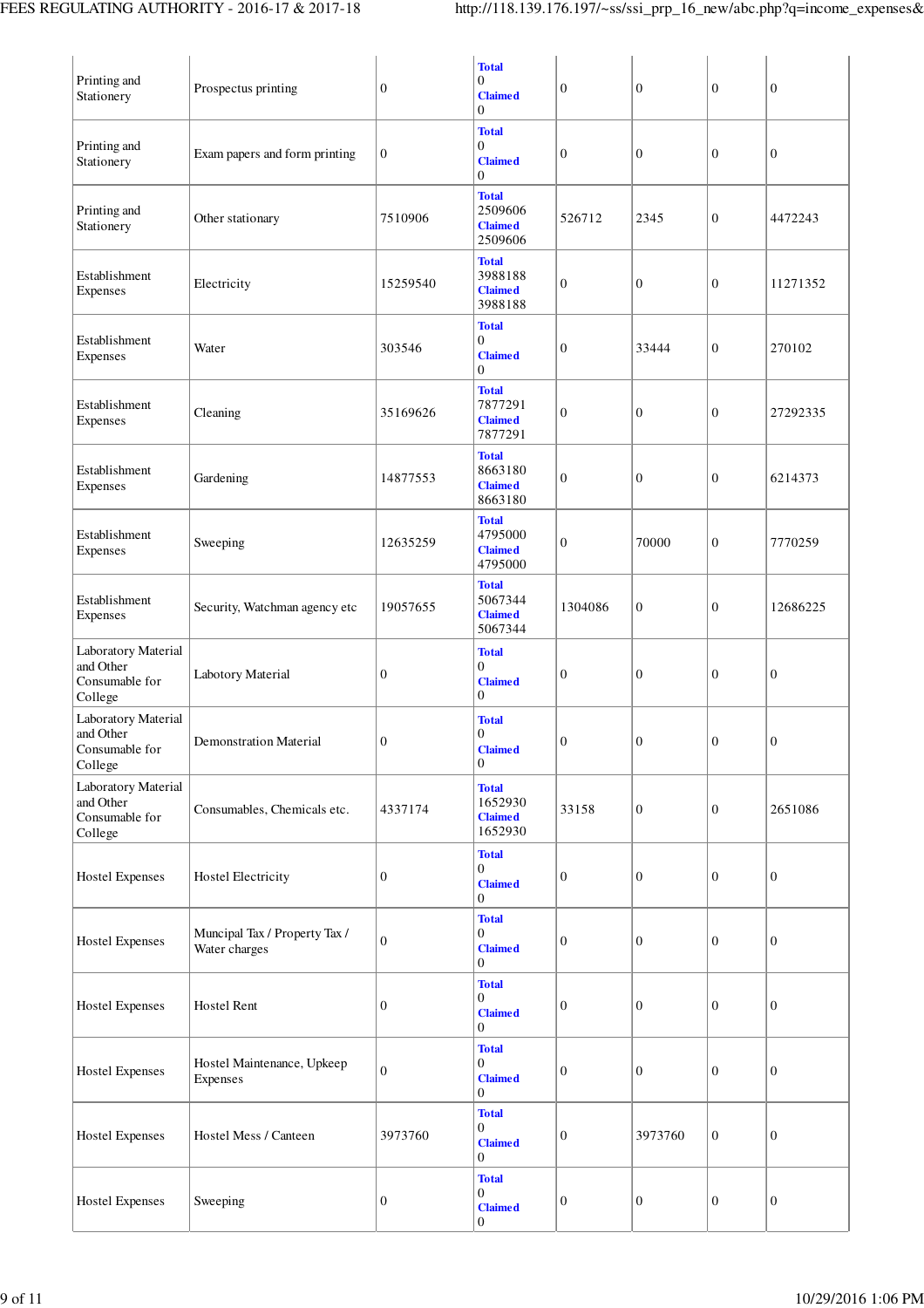| <b>Hostel Expenses</b>                                                          | Security, Watchman agency etc                                                | 25901256         | <b>Total</b><br>$\mathbf{0}$<br><b>Claimed</b><br>$\Omega$         | $\boldsymbol{0}$ | 25901256         | $\boldsymbol{0}$ | $\boldsymbol{0}$ |
|---------------------------------------------------------------------------------|------------------------------------------------------------------------------|------------------|--------------------------------------------------------------------|------------------|------------------|------------------|------------------|
| <b>Hospital Expenses</b>                                                        | Hospital Municipal Tax / Property<br>Tax / Water charges                     | $\theta$         | <b>Total</b><br>$\mathbf{0}$<br><b>Claimed</b><br>$\Omega$         | $\boldsymbol{0}$ | $\boldsymbol{0}$ | $\overline{0}$   | $\boldsymbol{0}$ |
| <b>Hospital Expenses</b>                                                        | Electricity                                                                  | 0                | <b>Total</b><br>$\mathbf{0}$<br><b>Claimed</b><br>$\Omega$         | $\mathbf{0}$     | $\mathbf{0}$     | $\overline{0}$   | $\boldsymbol{0}$ |
| <b>Hospital Expenses</b>                                                        | Hospital staff salary (Doctors,<br>assistants, nurses, aayah etc)            | 0                | <b>Total</b><br>$\mathbf{0}$<br><b>Claimed</b><br>$\Omega$         | $\boldsymbol{0}$ | $\boldsymbol{0}$ | $\boldsymbol{0}$ | $\boldsymbol{0}$ |
| <b>Hospital Expenses</b>                                                        | Hospital resident/intern/stipend $ 0\rangle$                                 |                  | <b>Total</b><br>$\mathbf{0}$<br><b>Claimed</b><br>$\Omega$         | $\boldsymbol{0}$ | $\boldsymbol{0}$ | $\overline{0}$   | $\boldsymbol{0}$ |
| <b>Hospital Expenses</b>                                                        | Rent / Charges for the Hospital<br>Tie-up                                    | $\boldsymbol{0}$ | <b>Total</b><br>$\Omega$<br><b>Claimed</b><br>$\Omega$             | $\boldsymbol{0}$ | $\boldsymbol{0}$ | $\boldsymbol{0}$ | $\boldsymbol{0}$ |
| <b>Hospital Expenses</b>                                                        | Hospital MOU Charges                                                         | 0                | <b>Total</b><br>$\mathbf{0}$<br><b>Claimed</b><br>$\Omega$         | $\boldsymbol{0}$ | $\overline{0}$   | $\boldsymbol{0}$ | $\boldsymbol{0}$ |
| <b>Hospital Expenses</b>                                                        | Patient Treatment expenses                                                   | 0                | <b>Total</b><br>$\overline{0}$<br><b>Claimed</b><br>$\Omega$       | $\boldsymbol{0}$ | $\boldsymbol{0}$ | $\boldsymbol{0}$ | $\boldsymbol{0}$ |
| <b>Hospital Expenses</b>                                                        | <b>Patient Material and Suithers</b><br>expenses                             | 0                | <b>Total</b><br>$\mathbf{0}$<br><b>Claimed</b><br>$\Omega$         | $\boldsymbol{0}$ | $\boldsymbol{0}$ | $\boldsymbol{0}$ | $\boldsymbol{0}$ |
| <b>Hospital Expenses</b>                                                        | Patient Medicine, Implant, etc.                                              | $\boldsymbol{0}$ | <b>Total</b><br>$\mathbf{0}$<br><b>Claimed</b><br>$\Omega$         | $\boldsymbol{0}$ | $\boldsymbol{0}$ | $\boldsymbol{0}$ | $\boldsymbol{0}$ |
| <b>Hospital Expenses</b>                                                        | Sweeping                                                                     | 0                | <b>Total</b><br>$\mathbf{0}$<br><b>Claimed</b><br>$\boldsymbol{0}$ | $\boldsymbol{0}$ | $\boldsymbol{0}$ | $\boldsymbol{0}$ | $\boldsymbol{0}$ |
| <b>Hospital Expenses</b>                                                        | Security, Watchman agency etc                                                | $\boldsymbol{0}$ | <b>Total</b><br>$\mathbf{0}$<br><b>Claimed</b><br>$\overline{0}$   | $\boldsymbol{0}$ | $\boldsymbol{0}$ | $\boldsymbol{0}$ | $\boldsymbol{0}$ |
| Hospital Expenses                                                               | Other                                                                        | 0                | <b>Total</b><br>$\mathbf{0}$<br><b>Claimed</b><br>$\mathbf{0}$     | $\boldsymbol{0}$ | $\boldsymbol{0}$ | $\mathbf{0}$     | $\boldsymbol{0}$ |
| Other Expenses                                                                  | Expenses related to Students                                                 | 40976055         | <b>Total</b><br>1887545<br><b>Claimed</b><br>1887545               | 563544           | 643030           | $\boldsymbol{0}$ | 37881940         |
| Other Expenses                                                                  | Expenses related to Trust and<br>Others                                      | 10383683         | <b>Total</b><br>$\boldsymbol{0}$<br><b>Claimed</b><br>$\mathbf{0}$ | $\boldsymbol{0}$ | 30148            | $\mathbf{0}$     | 10353535         |
| Depreciation                                                                    | As debited to Income &<br><b>Expenditure Account</b>                         | 222407228        | <b>Total</b><br>14397503<br><b>Claimed</b><br>$\mathbf{0}$         | 4114416          | 283746           | $\boldsymbol{0}$ | 203611559        |
| Magazine, Journals,<br>periodicals etc<br>subscription                          | Magazine, Journals, periodicals<br>etc subscription                          | 2181369          | <b>Total</b><br>487870<br><b>Claimed</b><br>487870                 | 4186             | 1436             | $\mathbf{0}$     | 1687877          |
| Excess of income<br>over expenditure as<br>per audited IE<br>account of college | Excess of income over<br>expenditure as per audited IE<br>account of college | 242582956        | <b>Total</b><br>19749256<br><b>Claimed</b><br>$\mathbf{0}$         | 2356613          | 40478517         | $\boldsymbol{0}$ | 179998570        |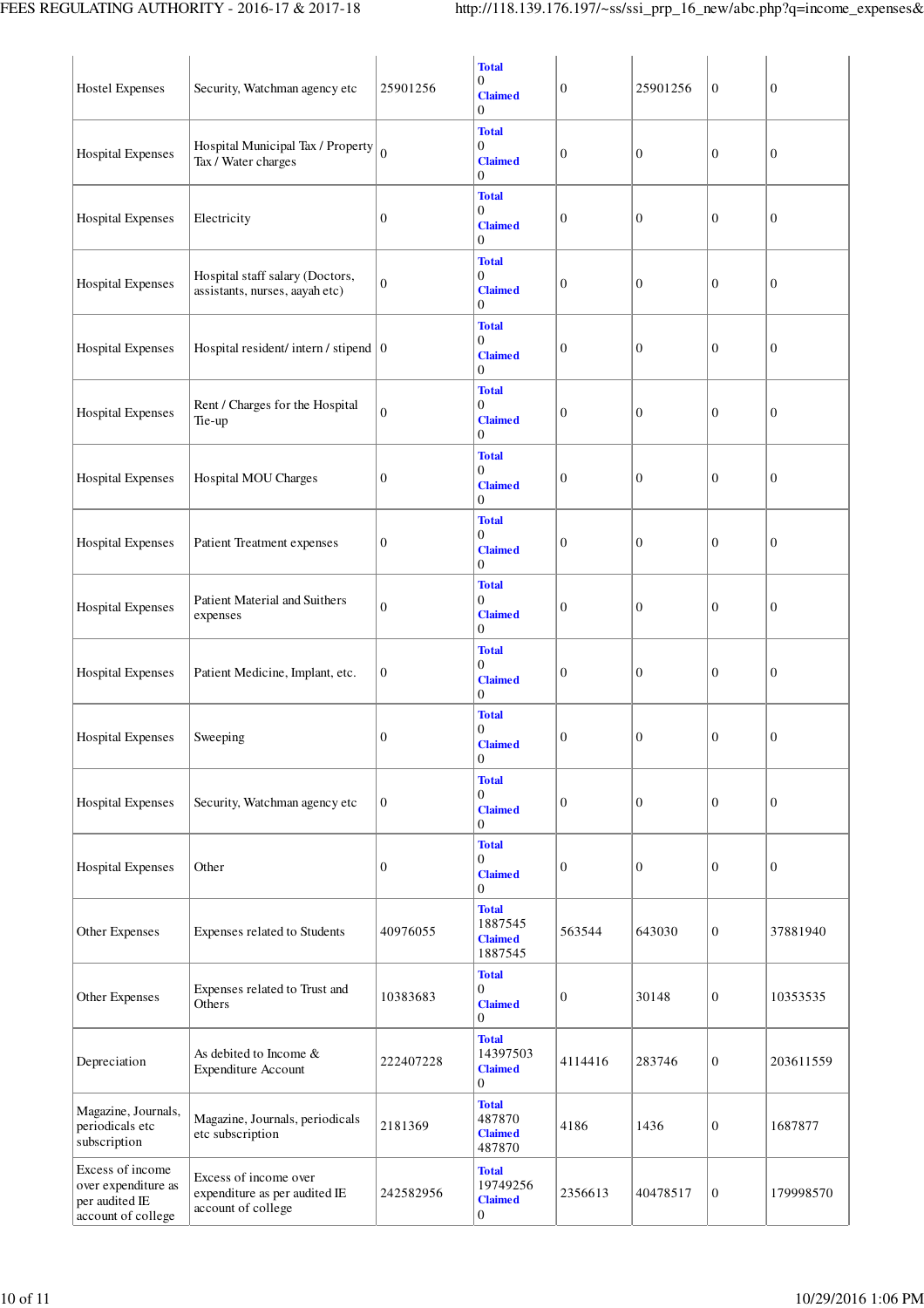| Rent                                                                | Rent for college building paid to<br>trust                                                                             | 87600000                                                           | <b>Total</b><br>24000000<br><b>Claimed</b><br>$\boldsymbol{0}$       | $\boldsymbol{0}$ | $\boldsymbol{0}$ | $\boldsymbol{0}$ | 63600000  |  |  |  |
|---------------------------------------------------------------------|------------------------------------------------------------------------------------------------------------------------|--------------------------------------------------------------------|----------------------------------------------------------------------|------------------|------------------|------------------|-----------|--|--|--|
| Rent                                                                | Rent for college building paid to<br>third party                                                                       | 367000                                                             | <b>Total</b><br>$\boldsymbol{0}$<br><b>Claimed</b><br>$\overline{0}$ | $\boldsymbol{0}$ | $\mathbf{0}$     | $\mathbf{0}$     | 367000    |  |  |  |
|                                                                     | <b>Total Expenses</b>                                                                                                  | 1038790401                                                         | 203415401                                                            | 21340838         | 71485530         | $\boldsymbol{0}$ | 742548632 |  |  |  |
|                                                                     |                                                                                                                        | <b>Total Claimed Expenses</b><br>Allowability of Hospital Expenses | 145268642                                                            |                  |                  |                  |           |  |  |  |
|                                                                     |                                                                                                                        |                                                                    |                                                                      |                  |                  |                  |           |  |  |  |
|                                                                     |                                                                                                                        |                                                                    |                                                                      |                  |                  |                  |           |  |  |  |
|                                                                     |                                                                                                                        |                                                                    |                                                                      |                  |                  |                  |           |  |  |  |
|                                                                     |                                                                                                                        |                                                                    |                                                                      |                  |                  |                  |           |  |  |  |
|                                                                     | Total Hospital Expenses 0                                                                                              |                                                                    |                                                                      |                  |                  |                  |           |  |  |  |
|                                                                     | Hospital Deficit = Total expenses - Total income $\vert 0 \vert$                                                       |                                                                    |                                                                      |                  |                  |                  |           |  |  |  |
|                                                                     | Additional Depreciation if Included in Expenditure $\vert 0 \vert$                                                     |                                                                    |                                                                      |                  |                  |                  |           |  |  |  |
|                                                                     | Less Depreciation As per Schedule $\vert 0 \rangle$                                                                    |                                                                    |                                                                      |                  |                  |                  |           |  |  |  |
|                                                                     | Total Deficit 0                                                                                                        |                                                                    |                                                                      |                  |                  |                  |           |  |  |  |
| Accepted                                                            | Received the fee approval proposal for academic year 2016-17 & 2017-18<br>Proposal for Academic Year 2016-17 & 2017-18 | <b>FOR OFFICE USE ONLY</b>                                         |                                                                      |                  |                  |                  |           |  |  |  |
| or                                                                  |                                                                                                                        |                                                                    |                                                                      |                  |                  |                  |           |  |  |  |
|                                                                     | Returned as Deficient Proposal. Deficiencies mentioned<br>as per the Checklist                                         |                                                                    |                                                                      |                  |                  |                  |           |  |  |  |
| Date: / /2016<br>Verified by<br>(Name of the Clerk & its Signature) |                                                                                                                        |                                                                    |                                                                      |                  |                  |                  |           |  |  |  |
|                                                                     |                                                                                                                        |                                                                    |                                                                      |                  |                  |                  |           |  |  |  |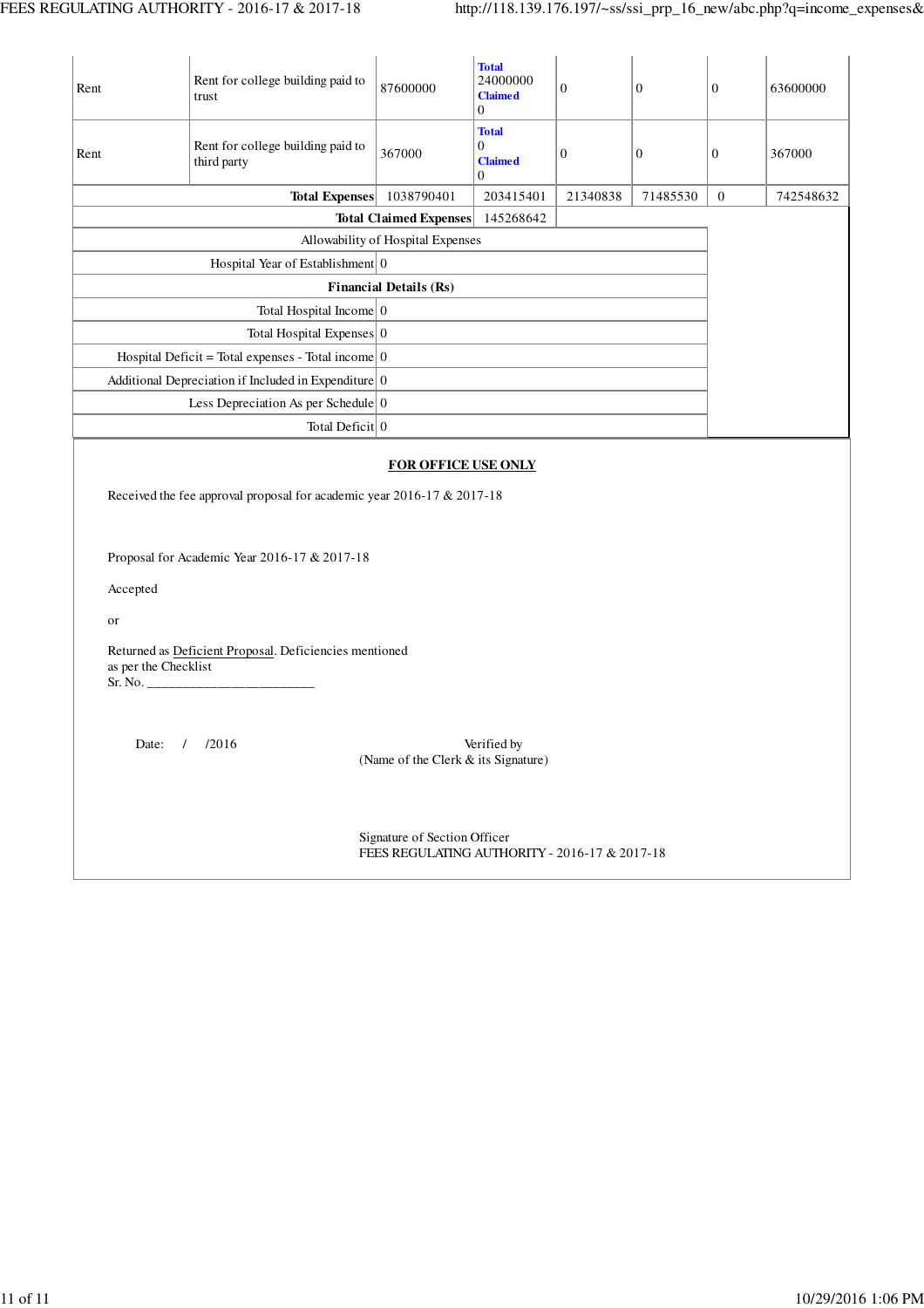**FEES REGULATING AUTHORITY - 2016-17 & 2017-18, Mumbai** 305, Govt. Polytechnic Building, Ali Yawar Jung Marg, Bandra (E), Mumbai - 400 051 (M.S.), INDIA **Online Fee Approval Proposal for Academic Year 2016-17 & 2017-18** To, **The Hon'ble Chairman,** Fees Regulating Authority, Maharashtra State, Mumbai - 400 051 **Name of the College/Institute:** Sandip Institute of Engineering & Management **Code:** EN5331 **Location:** AT POST MAHIRAVANI, TRIMBAK ROAD, TAL & DIST. NASHIK **Sr No Staff Type Appoint Approval Qualified Type Status for Post Name Designation Joining Date Streams** Form 16 **Bank Type Annual**<br>Date **Salary Salary Pay Mode** 1 Teaching Regular Approved Yes TATED RAJENDRAKUMAR **GIRIDHARILAL** 02-07-2012 ENGG Applicable and Submitted Nationalized / Private / Scheduled 28,58,150.00 Bank  $\begin{array}{|l|l|}\n2 & \text{Teaching} & \text{Regular} \\
\end{array}$   $\begin{array}{|l|l|}\n\end{array}$   $\begin{array}{|l|l|}\n\end{array}$   $\begin{array}{|l|l|}\n\end{array}$   $\begin{array}{|l|l|}\n\end{array}$   $\begin{array}{|l|l|}\n\end{array}$   $\begin{array}{|l|l|}\n\end{array}$   $\begin{array}{|l|l|}\n\end{array}$   $\begin{array}{|l|l|}\n\end{array}$   $\begin{array}{|l|l|}\n\end{array}$   $\begin{array$ ASHOK ASSOCIATE<br>PROFESSOR 28-09-2010 ENGG Applicable and Submitted Nationalized / Private / Scheduled 14,36,748.00 Bank  $\begin{array}{c|c|c|c} \hline \end{array}$  Teaching Regular Approved Yes BHIRUD NITEEN LUMDAS ASSOCIATE<br>PROFESSOR 08-06-2011 ENGG Applicable and Submitted Nationalized / Private / Scheduled 13,96,577.00 Bank  $\begin{array}{c|c|c|c} \hline \end{array}$  Teaching Regular Approved Yes PATIL DIPAK PANDURANG **ASSOCIATE** ASSOCIALE 08-06-2011 ENGG Applicable and Submitted Nationalized / Private / Scheduled 13,96,577.00 Bank  $\begin{array}{c|c|c|c|c} 5 & \text{Regular} & \text{Approved} & \text{Yes} & \text{PHALAK KAILAS} \end{array}$ TUKARAM **ASSOCIATE** PROFESSOR 03-01-2012 ENGG **Applicable** and Submitted Nationalized / Private / Scheduled 13,95,020.00 Bank 6 Teaching Regular Approved Yes BIDKAR KISAN LAXMAN ASSOCIATE<br>PROFESSOR 03-01-2012 ENGG Applicable and Submitted Nationalized / Private / Scheduled 13,95,020.00 Bank  $7 \left| \frac{\text{Teaching}}{\text{Regular}} \right| \times \text{Approved} \times \text{Yes}$ HEMANT RAMESH ASSOCIATE<br>PROFESSOR 02-01-2012 ENGG Applicable and Submitted Nationalized / Private / Scheduled 13,95,020.00 Bank 8 Teaching Regular Approved Yes **SHINDE** DNYANDEO DATTATRAYA ASSOCIATE<br>PROFESSOR 12-07-2010 ENGG Applicable and Submitted Nationalized / Private / Scheduled 10,99,750.00 Bank 9  $\vert$ Teaching  $\vert$  Regular  $\vert$  Approved  $\vert$  Yes  $\vert$  DUBE ANIL SIDDHNARAYAN **ASSOCIATE** ASSOCIALE | 01-07-2015 ENGG Applicable and Submitted Nationalized / Private / Scheduled 10,41,750.00 Bank 10 Teaching Regular Approved Yes PANDE SHANTANU GANESHRAO ASSISTANT  $PROFESOR$  01-01-2015 ENGG Applicable and Submitted Nationalized / Private / Scheduled 9,32,537.00 Bank 11 Teaching Regular  $\begin{array}{c} \end{array}$  Not Not <br>Approved Yes **KHAN ASHOO GUPTA ASSISTANT**  $\frac{\text{ASSIS} \text{IAN1}}{\text{PROFESSOR}}$  01-07-2011 ENGG Applicable and Submitted Nationalized / Private / Scheduled 9,23,654.00 Bank 12 Teaching Regular Approved Yes PAWAR ABHIJIT CHANDRAKANT ASSISTANT  $PROFESOR$  02-06-2014 ENGG Applicable and Submitted Nationalized / Private / Scheduled 8,11,991.00 Bank 13 Teaching  $\begin{array}{c|c}\n\text{Regular} \\
\text{Approx} \\
\text{Approved}\n\end{array}$ Yes **KADAM DEEPAK**<br>PRAKASH PROFESSOR  $|01-10-2015|$  ENGG Applicable and Submitted Nationalized / Private / Scheduled 8,10,000.00 Bank 14 Teaching Regular Approved Yes RISODKAR YOGESH RAMKEISHNARAO ASSISTANT<br>PROFESSOR 02-01-2012 ENGG Applicable and Submitted Nationalized / Private / Scheduled 7,84,278.00 Bank 15 Teaching Regular Approved Yes PAWAR UMESH BABURAO ASSISTANT  $PROFESSOR$  11-06-2014 ENGG Applicable and Submitted Nationalized / Private / Scheduled 7,81,394.00 Bank 16 Teaching Regular Approved Yes CHEDE SACHIN JAGANNATH ASSISTANT  $\frac{\text{ASSISIAN1}}{\text{PROFESSOR}}$  04-01-2011 ENGG Applicable and Submitted Nationalized / Private / Scheduled 7,41,216.00 Bank 17 Teaching Regular Approved Yes NALAVADE KAMINI CHANDRAKANT ASSISTANT  $\frac{\text{ASSISIAN1}}{\text{PROFESSOR}}$  07-09-2010 ENGG Applicable and Submitted Nationalized / Private / Scheduled 7,41,163.00 Bank 18 Teaching Regular Approved Yes GAIDHANI ABHAY RAGHUNATH ASSISTANT  $\frac{\text{Also JAN1}}{\text{PROFESSOR}}$  01-06-2011 ENGG Applicable and Submitted Nationalized / Private / Scheduled 7,04,613.00 Bank 19 Teaching Regular Approved Yes BAVISKAR SHRIKANT RAMKRISHNA ASSISTANT ASSISTANT 29-04-2015 ENGG Applicable and Submitted Scheduled **Nationalized** / Private / 6,94,550.00 Bank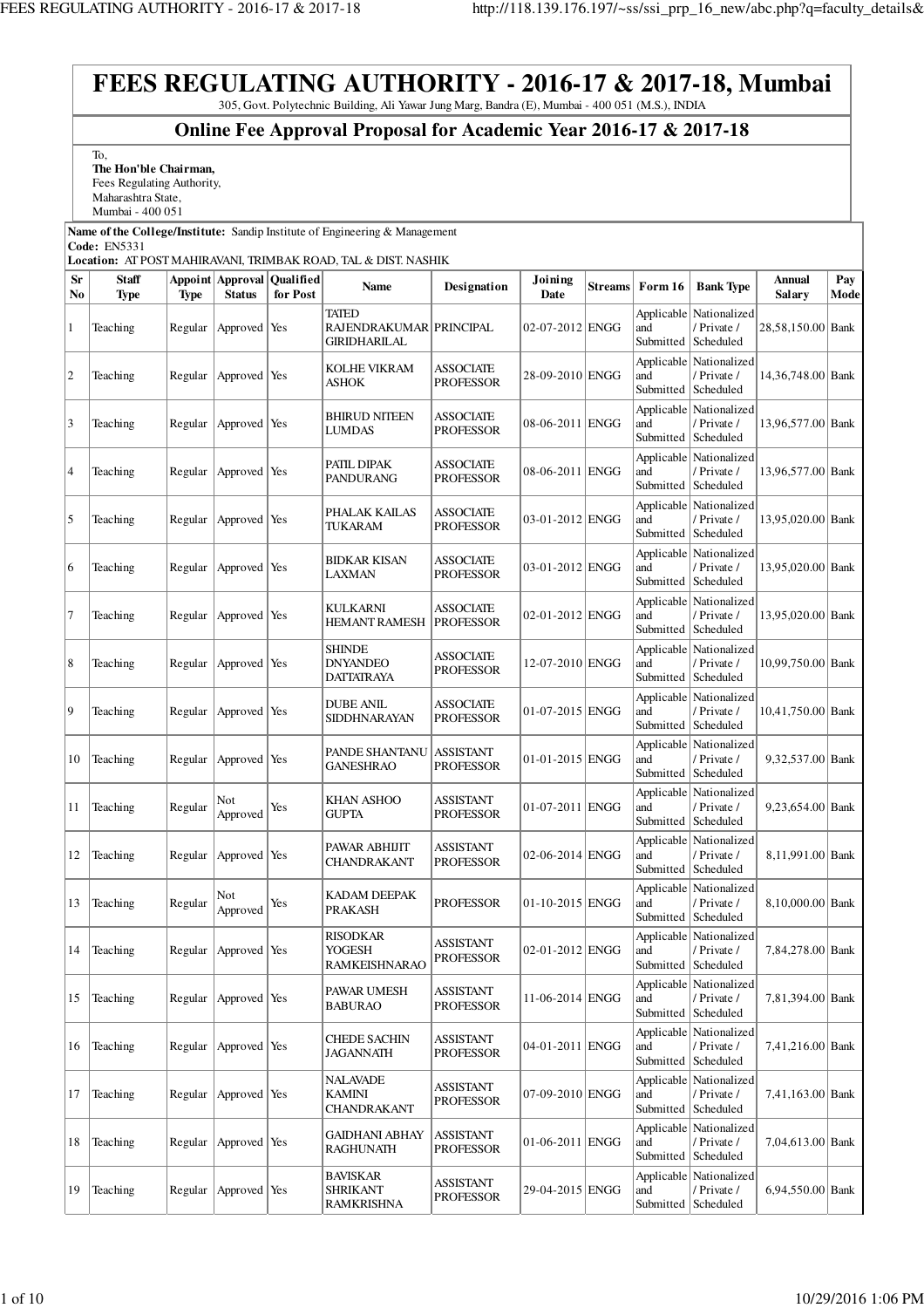| 20 | Teaching | Regular | Approved Yes    |     | <b>SHARMA NEETU</b><br>MURARI                        | <b>ASSISTANT</b><br><b>PROFESSOR</b> | 01-07-2015 ENGG   | and<br>Submitted               | Applicable Nationalized<br>/ Private /<br>Scheduled             | 6,64,758.00 Bank |  |
|----|----------|---------|-----------------|-----|------------------------------------------------------|--------------------------------------|-------------------|--------------------------------|-----------------------------------------------------------------|------------------|--|
| 21 | Teaching | Regular | Approved Yes    |     | <b>BARMADE SATISH</b><br><b>SHESHRAO</b>             | <b>ASSISTANT</b><br>PROFESSOR        | 18-06-2014 ENGG   | and<br>Submitted               | Applicable Nationalized<br>/ Private /<br>Scheduled             | 6,59,252.00 Bank |  |
| 22 | Teaching | Regular | Approved Yes    |     | <b>SALUNKE KETAN</b><br>ARUNKUMAR                    | ASSISTANT<br>PROFESSOR               | 15-07-2010 ENGG   | and<br>Submitted               | Applicable Nationalized<br>/ Private /<br>Scheduled             | 6,55,158.00 Bank |  |
| 23 | Teaching | Regular | Approved Yes    |     | <b>SANGOLE MOSAM</b><br>KAILASH                      | <b>ASSISTANT</b><br>PROFESSOR        | 06-07-2010 ENGG   | and<br>Submitted               | Applicable Nationalized<br>/ Private /<br>Scheduled             | 6,55,158.00 Bank |  |
| 24 | Teaching | Regular | Not<br>Approved | Yes | NAYAK RASHMI<br><b>JYOTIPRAKASH</b>                  | ASSISTANT<br><b>PROFESSOR</b>        | 04-08-2010 ENGG   | and<br>Submitted               | Applicable Nationalized<br>/ Private /<br>Scheduled             | 6,51,550.00 Bank |  |
| 25 | Teaching | Regular | Approved Yes    |     | <b>SHINDE</b><br>MAHENDRA<br><b>DEVIDAS</b>          | ASSISTANT<br>PROFESSOR               | 01-02-2012 ENGG   | and<br>Submitted               | Applicable Nationalized<br>/ Private /<br>Scheduled             | 6,36,341.00 Bank |  |
| 26 | Teaching | Regular | Approved Yes    |     | PATIL<br><b>HITESHKUMAR</b><br><b>SANTOSH</b>        | ASSISTANT<br><b>PROFESSOR</b>        | 02-06-2014 ENGG   | and                            | Applicable Nationalized<br>/ Private /<br>Submitted   Scheduled | 6,28,052.00 Bank |  |
| 27 | Teaching | Regular | Approved Yes    |     | <b>JADHAV</b><br><b>ANANDRAO</b><br><b>SHIVAJI</b>   | ASSISTANT<br><b>PROFESSOR</b>        | 09-09-2014 ENGG   | Applicable<br>and<br>Submitted | Nationalized<br>/ Private /<br>Scheduled                        | 5,81,306.00 Bank |  |
| 28 | Teaching | Regular | Approved Yes    |     | <b>BALVE PRANITA</b><br><b>NARAYAN</b>               | <b>ASSISTANT</b><br><b>PROFESSOR</b> | 26-12-2014 ENGG   | Applicable<br>and<br>Submitted | Nationalized<br>/ Private /<br>Scheduled                        | 5,80,033.00 Bank |  |
| 29 | Teaching | Regular | Not<br>Approved | Yes | <b>SONAWANE</b><br><b>INDRAJIT SANJAY</b>            | ASSISTANT<br><b>PROFESSOR</b>        | 01-12-2011 ENGG   | and<br>Submitted               | Applicable   Nationalized<br>/ Private /<br>Scheduled           | 5,14,638.00 Bank |  |
| 30 | Teaching | Regular | Approved Yes    |     | <b>KARKADE</b><br><b>HEMANT</b><br>BAKARAMJI         | ASSISTANT<br>PROFESSOR               | 07-05-2015 ENGG   | and<br>Submitted               | Applicable   Nationalized<br>/ Private /<br>Scheduled           | 5,13,252.00 Bank |  |
| 31 | Teaching | Regular | Approved Yes    |     | <b>VAKTE KIRAN</b><br><b>RAMDAS</b>                  | ASSISTANT<br><b>PROFESSOR</b>        | 01-07-2015 ENGG   | and<br>Submitted               | Applicable   Nationalized<br>/ Private /<br>Scheduled           | 4,77,495.00 Bank |  |
| 32 | Teaching | Regular | Approved Yes    |     | MISHRA AMIT<br><b>KUMAR</b>                          | ASSISTANT<br>PROFESSOR               | 01-07-2015 ENGG   | and<br>Submitted               | Applicable Nationalized<br>/ Private /<br>Scheduled             | 4,61,018.00 Bank |  |
| 33 | Teaching | Regular | Approved Yes    |     | PATIL LEENA<br><b>NILESH</b>                         | <b>ASSISTANT</b><br><b>PROFESSOR</b> | 01-07-2015 ENGG   | and<br>Submitted               | Applicable Nationalized<br>/ Private /<br>Scheduled             | 4,59,366.00 Bank |  |
| 34 | Teaching | Regular | Not<br>Approved | Yes | <b>SHARMA</b><br><b>MADHURAJ</b><br><b>AJAYKUMAR</b> | ASSISTANT<br><b>PROFESSOR</b>        | 02-12-2014 ENGG   | and                            | Applicable Nationalized<br>/ Private /<br>Submitted   Scheduled | 4,30,500.00 Bank |  |
| 35 | Teaching | Regular | Approved Yes    |     | PATIL TUSHAR<br><b>DATTATRAY</b>                     | <b>ASSISTANT</b><br><b>PROFESSOR</b> | $01-07-2015$ ENGG | Applicable<br>and<br>Submitted | Nationalized<br>/ Private /<br>Scheduled                        | 4,22,409.00 Bank |  |
| 36 | Teaching | Regular | Approved Yes    |     | <b>DEORE BHARAT</b><br><b>DINKAR</b>                 | ASSISTANT<br><b>PROFESSOR</b>        | 19-07-2011 ENGG   | and<br>Submitted               | Applicable Nationalized<br>/ Private /<br>Scheduled             | 4,18,940.00 Bank |  |
| 37 | Teaching | Regular | Not<br>Approved | Yes | <b>MUNDE SACHIN</b><br><b>MANOHAR</b>                | <b>ASSISTANT</b><br>PROFESSOR        | 01-07-2010 ENGG   | and                            | Applicable Nationalized<br>/ Private /<br>Submitted Scheduled   | 4,08,203.00 Bank |  |
| 38 | Teaching | Regular | Not<br>Approved | Yes | <b>PATEL</b><br><b>RAJANKUMAR</b><br>VIJAYBHAI       | ASSISTANT<br><b>PROFESSOR</b>        | 01-07-2012 ENGG   | and<br>Submitted               | Applicable Nationalized<br>/ Private /<br>Scheduled             | 4,08,055.00 Bank |  |
| 39 | Teaching | Regular | Not<br>Approved | Yes | <b>BHAMARE SANJAY</b><br><b>BAPU</b>                 | <b>ASSISTANT</b><br>PROFESSOR        | 06-07-2010 ENGG   | and<br>Submitted               | Applicable Nationalized<br>/ Private /<br>Scheduled             | 4,06,250.00 Bank |  |
| 40 | Teaching | Regular | Approved Yes    |     | <b>CHAUDHARI</b><br>PRAFULLA<br>PRAKASH              | <b>ASSISTANT</b><br><b>PROFESSOR</b> | 21-08-2014 ENGG   | and                            | Applicable Nationalized<br>/ Private /<br>Submitted   Scheduled | 3,90,000.00 Bank |  |
| 41 | Teaching | Regular | Approved Yes    |     | <b>PATIL</b><br>VIRENDRAKUMAR<br><b>BHIKAJIRAO</b>   | ASSISTANT<br><b>PROFESSOR</b>        | 01-07-2014 ENGG   | and<br>Submitted               | Applicable Nationalized<br>/ Private /<br>Scheduled             | 3,89,800.00 Bank |  |
| 42 | Teaching | Regular | Not<br>Approved | Yes | AHIRRAO SUJIT<br><b>ARUNRAO</b>                      | <b>ASSISTANT</b><br><b>PROFESSOR</b> | 01-07-2013 ENGG   | Applicable<br>and<br>Submitted | Nationalized<br>/ Private /<br>Scheduled                        | 3,84,500.00 Bank |  |
| 43 | Teaching | Regular | Not<br>Approved | Yes | KULKARNI<br><b>PRASAD</b><br><b>PRABHAKAR</b>        | ASSISTANT<br><b>PROFESSOR</b>        | 16-07-2015 ENGG   | and                            | Applicable Nationalized<br>/ Private /<br>Submitted   Scheduled | 3,71,872.00 Bank |  |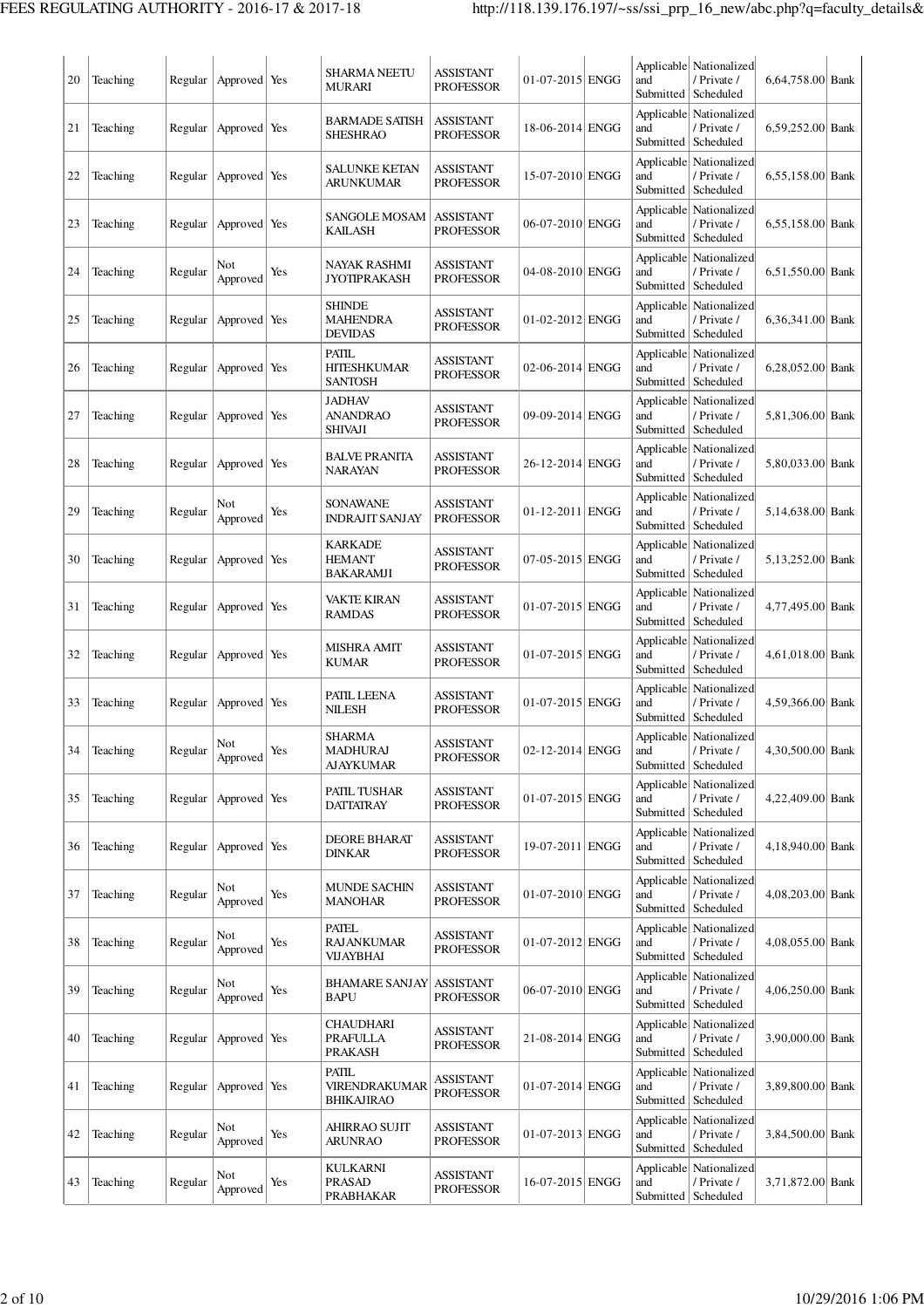| 44 | Teaching | Regular | Not<br>Approved | Yes | <b>DUSANE</b><br><b>BHUSHAN</b><br><b>MADHUKAR</b>    | <b>ASSISTANT</b><br><b>PROFESSOR</b> | 03-01-2012 ENGG | and<br>Submitted               | Applicable Nationalized<br>/ Private /<br>Scheduled               | 3,61,516.00 Bank |  |
|----|----------|---------|-----------------|-----|-------------------------------------------------------|--------------------------------------|-----------------|--------------------------------|-------------------------------------------------------------------|------------------|--|
| 45 | Teaching | Regular | Approved Yes    |     | M SHARMILA .                                          | ASSISTANT<br><b>PROFESSOR</b>        | 01-01-2012 ENGG | and<br>Submitted               | Applicable Nationalized<br>/ Private /<br>Scheduled               | 3,60,338.00 Bank |  |
| 46 | Teaching | Regular | Not<br>Approved | Yes | <b>KANKARIYA</b><br><b>CHETAN SURESH</b>              | ASSISTANT<br><b>PROFESSOR</b>        | 16-08-2011 ENGG | and<br>Submitted               | Applicable Nationalized<br>/ Private /<br>Scheduled               | 3,54,274.00 Bank |  |
| 47 | Teaching | Regular | Approved        | Yes | NIKAM MANGESH<br>TUKARAM                              | <b>ASSISTANT</b><br><b>PROFESSOR</b> | 01-07-2012 ENGG | and<br>Submitted               | Applicable Nationalized<br>/ Private /<br>Scheduled               | 3,40,621.00 Bank |  |
| 48 | Teaching | Regular | Approved        | Yes | <b>BHUSAL KUBER</b><br><b>SAHEBRAO</b>                | <b>ASSISTANT</b><br><b>PROFESSOR</b> | 17-12-2014 ENGG | and<br>Submitted               | Applicable   Nationalized<br>/ Private /<br>Scheduled             | 3,32,751.00 Bank |  |
| 49 | Teaching | Regular | Not<br>Approved | Yes | POTE SUSHEEL<br><b>SAMBHAJI</b>                       | ASSISTANT<br><b>PROFESSOR</b>        | 10-12-2014 ENGG | and<br>Submitted               | Applicable Nationalized<br>/ Private /<br>Scheduled               | 3,28,532.00 Bank |  |
| 50 | Teaching | Regular | Approved Yes    |     | <b>SHINDE KUNAL</b><br><b>UDAY</b>                    | ASSISTANT<br><b>PROFESSOR</b>        | 01-07-2015 ENGG | and<br>Submitted               | Applicable Nationalized<br>/ Private /<br>Scheduled               | 3,24,000.00 Bank |  |
| 51 | Teaching | Regular | Not<br>Approved | Yes | <b>BAVISKAR</b><br><b>PRASAD</b><br><b>RAMCHANDRA</b> | <b>ASSOCIATE</b><br><b>PROFESSOR</b> | 16-07-2014 ENGG | Applicable<br>and<br>Submitted | Nationalized<br>/ Private /<br>Scheduled                          | 3,23,881.00 Bank |  |
| 52 | Teaching | Regular | Approved Yes    |     | <b>NAYAK</b><br><b>JYOTIPRAKASH</b><br>GIRIGHARILAL   | ASSOCIATE<br><b>PROFESSOR</b>        | 02-08-2010 ENGG | and<br>Submitted               | Applicable   Nationalized  <br>/ Private /<br>Scheduled           | 3,23,739.00 Bank |  |
| 53 | Teaching | Regular | Not<br>Approved | Yes | <b>SONAWANE</b><br>MAYURI SAJAN                       | ASSISTANT<br><b>PROFESSOR</b>        | 24-12-2012 ENGG | and<br>Submitted               | Applicable Nationalized<br>/ Private /<br>Scheduled               | 3,20,445.00 Bank |  |
| 54 | Teaching | Regular | Approved Yes    |     | AMBEKAR<br><b>SWAPNIL BANDU</b>                       | ASSISTANT<br><b>PROFESSOR</b>        | 29-12-2014 ENGG | and<br>Submitted               | Applicable Nationalized<br>/ Private /<br>Scheduled               | 3,18,500.00 Bank |  |
| 55 | Teaching | Regular | Not<br>Approved | Yes | PATIL PRAMOD<br><b>GORAKH</b>                         | ASSISTANT<br><b>PROFESSOR</b>        | 01-07-2012 ENGG | and<br>Submitted               | Applicable   Nationalized<br>/ Private /<br>Scheduled             | 3,18,025.00 Bank |  |
| 56 | Teaching | Regular | Not<br>Approved | Yes | SHIRSATH AMOL<br><b>YUVRAJ</b>                        | ASSISTANT<br><b>PROFESSOR</b>        | 01-07-2012 ENGG | and<br>Submitted               | Applicable Nationalized<br>/ Private /<br>Scheduled               | 3,08,081.00 Bank |  |
| 57 | Teaching | Regular | Approved Yes    |     | <b>JAGTAP KISHORI</b><br><b>BHASKAR</b>               | ASSISTANT<br><b>PROFESSOR</b>        | 01-07-2013 ENGG | Applicable<br>and<br>Submitted | Nationalized<br>/ Private /<br>Scheduled                          | 2,86,742.00 Bank |  |
| 58 | Teaching | Regular | Not<br>Approved | Yes | PAWAR VIDYA<br><b>AMIT</b>                            | <b>ASSISTANT</b><br><b>PROFESSOR</b> | 01-07-2012 ENGG | and<br>Submitted               | Applicable Nationalized<br>/ Private /<br>Scheduled               | 2,82,292.00 Bank |  |
| 59 | Teaching | Regular | Not<br>Approved | Yes | <b>MULE SUMIT</b><br><b>KISHOR</b>                    | ASSISTANT<br><b>PROFESSOR</b>        | 18-07-2014 ENGG | Applicable<br>and<br>Submitted | Nationalized<br>/ Private /<br>Scheduled                          | 2,79,128.00 Bank |  |
| 60 | Teaching | Regular | Not<br>Approved | Yes | <b>SUTAR PRAKASH</b><br><b>MADHUKAR</b>               | ASSISTANT<br><b>PROFESSOR</b>        | 01-08-2013 ENGG | and                            | Applicable Nationalized<br>/ Private /<br>Submitted   Scheduled   | 2,73,677.00 Bank |  |
| 61 | Teaching | Regular | Not<br>Approved | Yes | PATIL CHETAN<br><b>RAMESH</b>                         | <b>ASSISTANT</b><br><b>PROFESSOR</b> | 01-07-2015 ENGG | and<br>Submitted               | Applicable Nationalized<br>/ Private /<br>Scheduled               | 2,70,000.00 Bank |  |
| 62 | Teaching | Regular | Not<br>Approved | Yes | PATIL ROOPALI<br><b>SUNILKUMAR</b>                    | <b>ASSISTANT</b><br><b>PROFESSOR</b> | 03-12-2012 ENGG | and<br>Submitted               | Applicable   Nationalized<br>/ Private /<br>Scheduled             | 2,69,193.00 Bank |  |
| 63 | Teaching | Regular | Not<br>Approved | Yes | <b>SARKAR JOYDEEP</b><br><b>JAYANTA</b>               | <b>ASSISTANT</b><br><b>PROFESSOR</b> | 01-07-2013 ENGG | and                            | Applicable Nationalized<br>/ Private /<br>Submitted   Scheduled   | 2,53,500.00 Bank |  |
| 64 | Teaching | Regular | Not<br>Approved | Yes | MALKHEDE<br><b>DINESH VISHNU</b>                      | ASSISTANT<br><b>PROFESSOR</b>        | 21-01-2015 ENGG | Applicable<br>and<br>Submitted | Nationalized<br>/ Private /<br>Scheduled                          | 2,52,284.00 Bank |  |
| 65 | Teaching | Regular | Approved Yes    |     | <b>SHINDE SAGAR</b><br><b>UTTAM</b>                   | ASSISTANT<br><b>PROFESSOR</b>        | 01-07-2014 ENGG | Applicable<br>and<br>Submitted | Nationalized<br>/ Private /<br>Scheduled                          | 2,51,525.00 Bank |  |
| 66 | Teaching | Regular | Not<br>Approved | Yes | <b>KURKUTE</b><br><b>SWAPNIL</b><br>RAJKUMAR          | ASSISTANT<br><b>PROFESSOR</b>        | 01-07-2015 ENGG | Applicable<br>and              | Nationalized<br>/ Private /<br>Submitted   Scheduled              | 2,50,131.00 Bank |  |
| 67 | Teaching | Regular | Not<br>Approved | Yes | <b>DESAI PIYUSH</b><br><b>MADHAV</b>                  | ASSISTANT<br><b>PROFESSOR</b>        | 01-07-2013 ENGG | and                            | Applicable   Nationalized<br>/ Private /<br>Submitted   Scheduled | 2,48,000.00 Bank |  |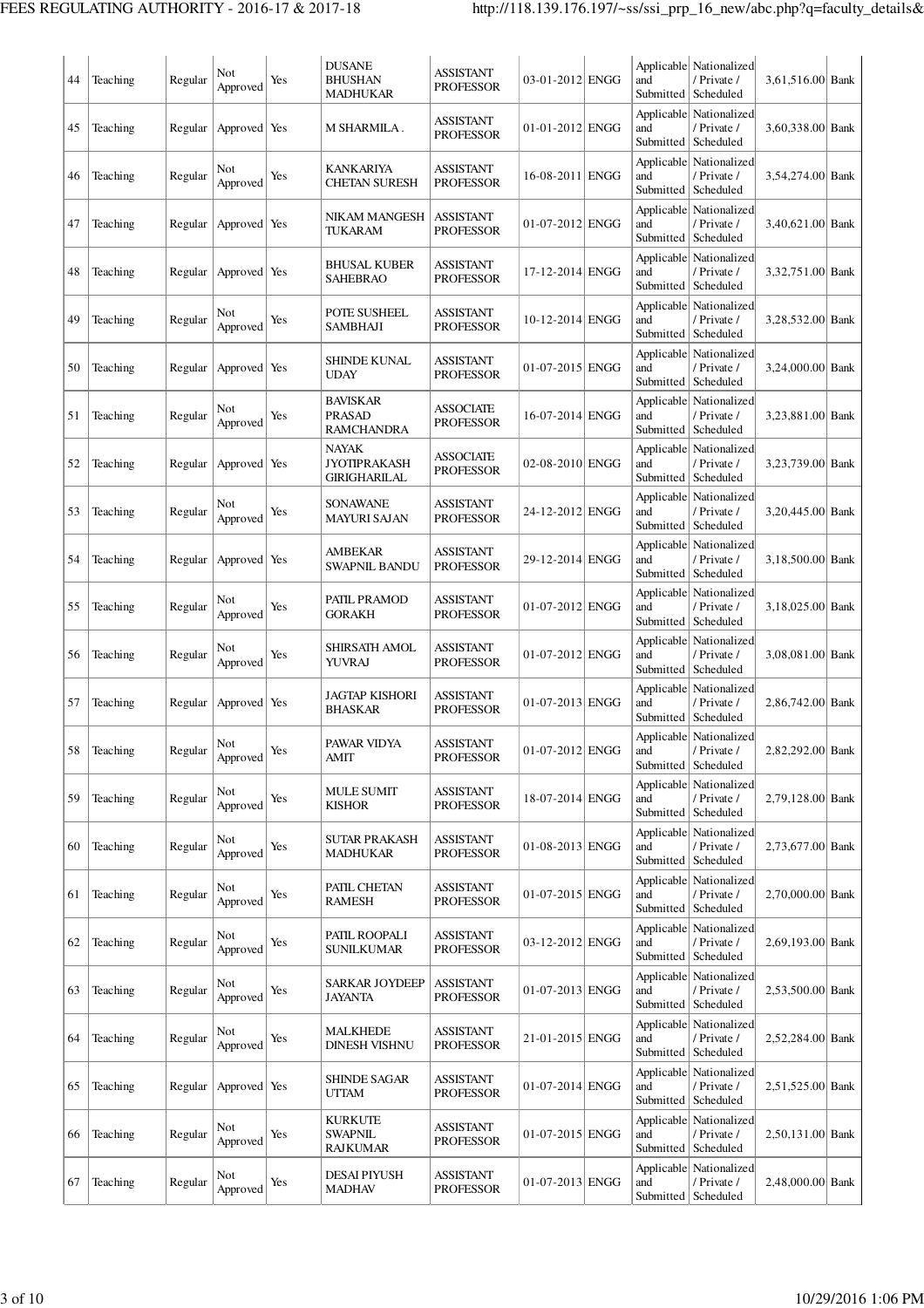| 68 | Teaching | Regular | Not<br>Approved | Yes | TASKAR AVINASH<br><b>CHANGDEV</b>                       | <b>ASSISTANT</b><br><b>PROFESSOR</b> | 01-07-2013 ENGG | and<br>Submitted               | Applicable Nationalized<br>/ Private /<br>Scheduled   | 2,48,000.00 Bank |  |
|----|----------|---------|-----------------|-----|---------------------------------------------------------|--------------------------------------|-----------------|--------------------------------|-------------------------------------------------------|------------------|--|
| 69 | Teaching | Regular | Not<br>Approved | Yes | <b>HEGGANNAVAR</b><br>MADHUKESH<br>RAMALINGAPPA         | ASSISTANT<br><b>PROFESSOR</b>        | 01-07-2014 ENGG | Applicable<br>and<br>Submitted | Nationalized<br>/ Private /<br>Scheduled              | 2,47,161.00 Bank |  |
| 70 | Teaching | Regular | Approved Yes    |     | <b>BORHADE ASHISH</b><br><b>PRAKASH</b>                 | <b>ASSISTANT</b><br><b>PROFESSOR</b> | 07-07-2014 ENGG | and<br>Submitted               | Applicable Nationalized<br>/ Private /<br>Scheduled   | 2,46,903.00 Bank |  |
| 71 | Teaching | Regular | Not<br>Approved | Yes | KULKARNI<br>PIYUSH RAMESH                               | <b>ASSISTANT</b><br><b>PROFESSOR</b> | 01-07-2014 ENGG | and<br>Submitted               | Applicable Nationalized<br>/ Private /<br>Scheduled   | 2,41,774.00 Bank |  |
| 72 | Teaching | Regular | Not<br>Approved | Yes | PATIL KIRAN<br><b>SOPANDEO</b>                          | <b>ASSISTANT</b><br><b>PROFESSOR</b> | 01-07-2014 ENGG | and<br>Submitted               | Applicable   Nationalized<br>/ Private /<br>Scheduled | 2,41,774.00 Bank |  |
| 73 | Teaching | Regular | Not<br>Approved | Yes | PATIL RAVINDRA<br><b>NARENDRA</b>                       | <b>ASSISTANT</b><br><b>PROFESSOR</b> | 17-06-2014 ENGG | and<br>Submitted               | Applicable   Nationalized<br>/ Private /<br>Scheduled | 2,39,960.00 Bank |  |
| 74 | Teaching | Regular | Not<br>Approved | Yes | <b>KASHYAPE</b><br><b>PRASHANT</b><br><b>PROMOD</b>     | <b>ASSISTANT</b><br><b>PROFESSOR</b> | 25-11-2013 ENGG | Applicable<br>and              | Nationalized<br>/ Private /<br>Submitted   Scheduled  | 2,39,310.00 Bank |  |
| 75 | Teaching | Regular | Approved Yes    |     | <b>JIRWANKAR</b><br><b>BASWESHWAR</b><br><b>SUBHASH</b> | <b>ASSISTANT</b><br><b>PROFESSOR</b> | 22-04-2015 ENGG | Applicable<br>and<br>Submitted | Nationalized<br>/ Private /<br>Scheduled              | 2,39,208.00 Bank |  |
| 76 | Teaching | Regular | Not<br>Approved | Yes | <b>MULEY KISHOR</b><br>CHANDRAKANT                      | <b>ASSISTANT</b><br><b>PROFESSOR</b> | 22-12-2015 ENGG | Applicable<br>and<br>Submitted | Nationalized<br>/ Private /<br>Scheduled              | 2,34,677.00 Bank |  |
| 77 | Teaching | Regular | Not<br>Approved | Yes | <b>HARSHVARDHAN</b><br>RADHAKRISHNA.                    | <b>ASSISTANT</b><br><b>PROFESSOR</b> | 01-07-2013 ENGG | and<br>Submitted               | Applicable Nationalized<br>/ Private /<br>Scheduled   | 2,33,627.00 Bank |  |
| 78 | Teaching | Regular | Not<br>Approved | Yes | <b>MHASKE MAYURI</b><br>SANJAY                          | <b>ASSISTANT</b><br><b>PROFESSOR</b> | 16-09-2013 ENGG | and<br>Submitted               | Applicable Nationalized<br>/ Private /<br>Scheduled   | 2,30,960.00 Bank |  |
| 79 | Teaching | Regular | Not<br>Approved | Yes | <b>SHINDE VISHAL</b><br><b>BABURAO</b>                  | <b>ASSISTANT</b><br><b>PROFESSOR</b> | 01-07-2013 ENGG | and<br>Submitted               | Applicable   Nationalized<br>/ Private /<br>Scheduled | 2,25,206.00 Bank |  |
| 80 | Teaching | Regular | Not<br>Approved | Yes | VINCHURKAR<br>SHRADDHA RAVI                             | <b>ASSISTANT</b><br><b>PROFESSOR</b> | 01-07-2014 ENGG | and<br>Submitted               | Applicable   Nationalized<br>/ Private /<br>Scheduled | 2,22,340.00 Bank |  |
| 81 | Teaching | Regular | Not<br>Approved | Yes | <b>SARODE NITIN</b><br><b>NARAYAN</b>                   | <b>ASSISTANT</b><br><b>PROFESSOR</b> | 01-07-2015 ENGG | Applicable<br>and              | Nationalized<br>/ Private /<br>Submitted   Scheduled  | 2,21,774.00 Bank |  |
| 82 | Teaching | Regular | Not<br>Approved | Yes | <b>GOSAVI HARDIK</b><br><b>VIJAY</b>                    | ASSISTANT<br><b>PROFESSOR</b>        | 01-07-2012 ENGG | and<br>Submitted               | Applicable   Nationalized<br>/ Private /<br>Scheduled | 2,09,061.00 Bank |  |
| 83 | Teaching | Regular | Not<br>Approved | Yes | PAWAR RAHUL<br>DILIP                                    | <b>ASSISTANT</b><br><b>PROFESSOR</b> | 02-02-2015 ENGG | Applicable<br>and<br>Submitted | Nationalized<br>/ Private /<br>Scheduled              | 2,06,835.00 Bank |  |
| 84 | Teaching | Regular | Not<br>Approved | Yes | PANDEY ANUJ<br><b>DHARMAINDRA</b><br><b>KUMAR</b>       | <b>ASSISTANT</b><br><b>PROFESSOR</b> | 01-07-2014 ENGG | and<br>Submitted               | Applicable Nationalized<br>/ Private /<br>Scheduled   | 2,06,289.00 Bank |  |
| 85 | Teaching | Regular | Not<br>Approved | Yes | <b>SATBHAI</b><br><b>BHAGYASHREE</b><br><b>GORAKH</b>   | ASSISTANT<br><b>PROFESSOR</b>        | 01-07-2015 ENGG | and<br>Submitted               | Applicable Nationalized<br>/ Private /<br>Scheduled   | 2,06,258.00 Bank |  |
| 86 | Teaching | Regular | Not<br>Approved | Yes | PATIL PRERNA<br><b>RAGHUNATH</b>                        | ASSISTANT<br><b>PROFESSOR</b>        | 01-07-2014 ENGG | and<br>Submitted               | Applicable Nationalized<br>/ Private /<br>Scheduled   | 2,03,854.00 Bank |  |
| 87 | Teaching | Regular | Not<br>Approved | Yes | CHORDIYA ANKITA ASSISTANT<br><b>RAJESH</b>              | <b>PROFESSOR</b>                     | 25-11-2013 ENGG | and<br>Submitted               | Applicable   Nationalized<br>/ Private /<br>Scheduled | 2,02,258.00 Bank |  |
| 88 | Teaching | Regular | Approved Yes    |     | <b>SHAIKH BISMA</b><br><b>MOHAMMAD</b><br><b>HANIF</b>  | ASSISTANT<br><b>PROFESSOR</b>        | 18-11-2014 ENGG | Applicable<br>and              | Nationalized<br>/ Private /<br>Submitted   Scheduled  | 2,01,420.00 Bank |  |
| 89 | Teaching | Regular | Not<br>Approved | Yes | TAMBAT MILIND<br><b>SAKHARAM</b>                        | ASSISTANT<br><b>PROFESSOR</b>        | 07-08-2012 ENGG | Applicable<br>and<br>Submitted | Nationalized<br>/ Private /<br>Scheduled              | 1,99,436.00 Bank |  |
| 90 | Teaching | Regular | Not<br>Approved | Yes | AHIRE DIKSHA<br><b>MANIKRAO</b>                         | ASSISTANT<br><b>PROFESSOR</b>        | 19-01-2015 ENGG | Applicable<br>and<br>Submitted | Nationalized<br>/ Private /<br>Scheduled              | 1,91,593.00 Bank |  |
| 91 | Teaching | Regular | Not<br>Approved | Yes | AMRUTKAR<br>SHWETA VINAYAK                              | ASSISTANT<br><b>PROFESSOR</b>        | 04-08-2014 ENGG | Applicable<br>and              | Nationalized<br>/ Private /<br>Submitted   Scheduled  | 1,82,608.00 Bank |  |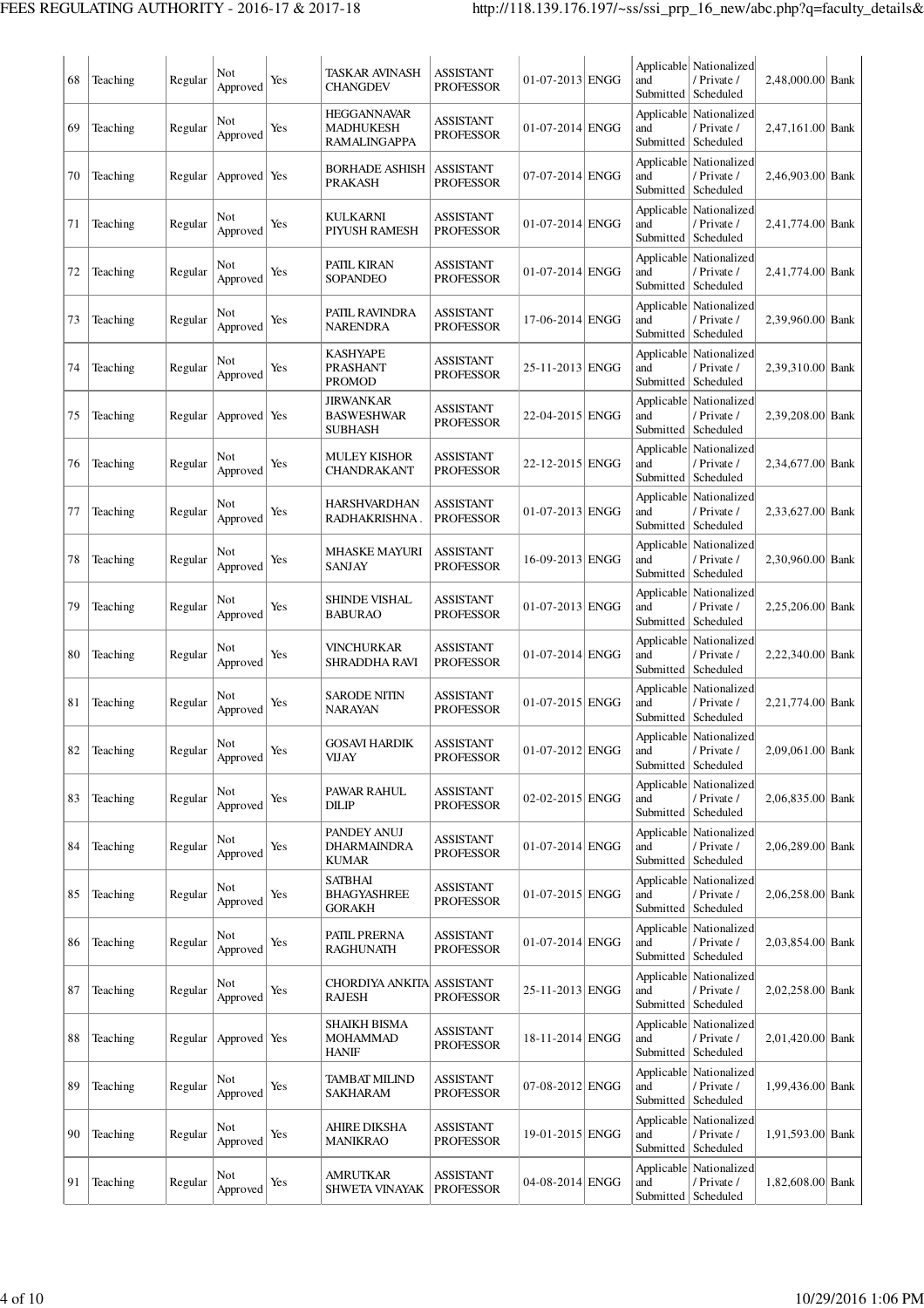| 92 | Teaching     | Regular | Not<br>Approved | Yes | <b>SURYAWANSHI</b><br><b>NIKHIL SANJAY</b>                  | <b>ASSISTANT</b><br><b>PROFESSOR</b> | 06-08-2014 ENGG   | and                            | Applicable Nationalized<br>/ Private /<br>Submitted   Scheduled | 1,78,847.00 Bank |  |
|----|--------------|---------|-----------------|-----|-------------------------------------------------------------|--------------------------------------|-------------------|--------------------------------|-----------------------------------------------------------------|------------------|--|
| 93 | Teaching     | Regular | Not<br>Approved | Yes | GAWANDE NITIN<br><b>EKNATH</b>                              | ASSISTANT<br><b>PROFESSOR</b>        | $01-07-2015$ ENGG | and<br>Submitted               | Applicable Nationalized<br>/ Private /<br>Scheduled             | 1,75,420.00 Bank |  |
| 94 | Teaching     | Regular | Not<br>Approved | Yes | JADHAV PALLAVI<br><b>SANJAY</b>                             | ASSISTANT<br><b>PROFESSOR</b>        | 01-07-2015 ENGG   | and<br>Submitted               | Applicable Nationalized<br>/ Private /<br>Scheduled             | 1,61,419.00 Bank |  |
| 95 | Teaching     | Regular | Approved Yes    |     | <b>MANSURI ARIF</b><br><b>KADIR</b>                         | <b>ASSOCIATE</b><br><b>PROFESSOR</b> | 01-07-2015 ENGG   | and<br>Submitted               | Applicable Nationalized<br>/ Private /<br>Scheduled             | 1,61,372.00 Bank |  |
| 96 | Teaching     | Regular | Not<br>Approved | Yes | <b>WAGH SONAM</b><br><b>KISHOR</b>                          | <b>ASSISTANT</b><br><b>PROFESSOR</b> | 26-10-2015 ENGG   | and<br>Submitted               | Applicable Nationalized<br>/ Private /<br>Scheduled             | 1,50,903.00 Bank |  |
| 97 | Teaching     | Regular | Not<br>Approved | Yes | KOTTAPALLI<br><b>KRISHNARAO</b><br><b>CHINNAYA</b>          | <b>ASSISTANT</b><br><b>PROFESSOR</b> | 01-07-2015 ENGG   | and<br>Submitted               | Applicable   Nationalized<br>/ Private /<br>Scheduled           | 1,48,452.00 Bank |  |
| 98 | Teaching     | Regular | Approved Yes    |     | <b>DHAKE SWAPNIL</b><br><b>GHANSHYAM</b>                    | ASSISTANT<br><b>PROFESSOR</b>        | 06-01-2011 ENGG   | and                            | Applicable Nationalized<br>/ Private /<br>Submitted   Scheduled | 1,47,603.00 Bank |  |
| 99 | Teaching     | Regular | Approved Yes    |     | <b>GAJESHWAR</b><br><b>SWATI KANCHAN</b>                    | ASSISTANT<br><b>PROFESSOR</b>        | $01-07-2011$ ENGG | Applicable<br>and              | Nationalized<br>/ Private /<br>Submitted   Scheduled            | 1,39,239.00 Bank |  |
|    | 100 Teaching | Regular | Not<br>Approved | Yes | PATIL AMIT<br><b>GUNGA</b>                                  | <b>ASSISTANT</b><br><b>PROFESSOR</b> | 17-12-2015 ENGG   | Applicable<br>and<br>Submitted | Nationalized<br>/ Private /<br>Scheduled                        | 1,38,710.00 Bank |  |
|    | 101 Teaching | Regular | Not<br>Approved | Yes | <b>CHAUDHARI</b><br>ANKITA<br>PRAFULLA                      | ASSISTANT<br><b>PROFESSOR</b>        | 10-08-2015 ENGG   | and<br>Submitted               | Applicable Nationalized<br>/ Private /<br>Scheduled             | 1,32,056.00 Bank |  |
|    | 102 Teaching | Regular | Not<br>Approved | Yes | SHARMA PRAVIN<br>OMPRAKASH                                  | <b>ASSISTANT</b><br><b>PROFESSOR</b> | 28-12-2015 ENGG   | and<br>Submitted               | Applicable   Nationalized<br>/ Private /<br>Scheduled           | 1,25,161.00 Bank |  |
|    | 103 Teaching | Regular | Not<br>Approved | Yes | PATIL VRUSHALI<br><b>RAMESH</b>                             | ASSISTANT<br><b>PROFESSOR</b>        | $01-07-2015$ ENGG | and<br>Submitted               | Applicable Nationalized<br>/ Private /<br>Scheduled             | 1,09,250.00 Bank |  |
|    | 104 Teaching | Regular | Not<br>Approved | Yes | VANJARI ANUJA<br><b>HEMANT</b>                              | ASSISTANT<br><b>PROFESSOR</b>        | 01-07-2015 ENGG   | and<br>Submitted               | Applicable Nationalized<br>/ Private /<br>Scheduled             | 1,08,254.00 Bank |  |
|    | 105 Teaching | Regular | Not<br>Approved | Yes | TIBDEWAL SAKSHI<br><b>RAJESH</b>                            | <b>ASSISTANT</b><br><b>PROFESSOR</b> | $01-07-2015$ ENGG | Applicable<br>and              | Nationalized<br>/ Private /<br>Submitted   Scheduled            | 1,05,194.00 Bank |  |
|    | 106 Teaching | Regular | Not<br>Approved | Yes | RAUT PRASHANT<br><b>SADASHIVRAO</b>                         | <b>ASSISTANT</b><br><b>PROFESSOR</b> | 07-12-2015 ENGG   | and                            | Applicable Nationalized<br>/ Private /<br>Submitted   Scheduled | 1,02,774.00 Bank |  |
|    | 107 Teaching | Regular | Approved Yes    |     | KERHALKAR<br>SAURABH<br>PURUSHOTTAM                         | <b>ASSISTANT</b><br><b>PROFESSOR</b> | $01-07-2015$ ENGG | Applicable<br>and<br>Submitted | Nationalized<br>/ Private /<br>Scheduled                        | 95,290.00 Bank   |  |
|    | 108 Teaching | Regular | Approved Yes    |     | <b>CHAUDHARI</b><br><b>PRASHANT</b><br><b>HARISHCHANDRA</b> | ASSISTANT<br><b>PROFESSOR</b>        | 09-06-2014 ENGG   | and<br>Submitted               | Applicable Nationalized<br>/ Private /<br>Scheduled             | 90,160.00 Bank   |  |
|    | 109 Teaching | Regular | Not<br>Approved | Yes | <b>GAIKWAD</b><br>VAIBHAV<br><b>SUBHASH</b>                 | <b>ASSISTANT</b><br><b>PROFESSOR</b> | 03-07-2014 ENGG   | and<br>Submitted               | Applicable Nationalized<br>/ Private /<br>Scheduled             | 88,819.00 Bank   |  |
|    | 110 Teaching | Regular | Not<br>Approved | Yes | LOYA ABHISHEK<br><b>MANOJKUMAR</b>                          | ASSISTANT<br><b>PROFESSOR</b>        | 01-07-2014 ENGG   | and<br>Submitted               | Applicable Nationalized<br>/ Private /<br>Scheduled             | 87,910.00 Bank   |  |
|    | 111 Teaching | Regular | Not<br>Approved | Yes | SHIRSATH RAKESH  ASSISTANT<br><b>SUBHASH</b>                | <b>PROFESSOR</b>                     | 15-07-2010 ENGG   | and<br>Submitted               | Applicable Nationalized<br>/ Private /<br>Scheduled             | 76,000.00 Bank   |  |
|    | 112 Teaching | Regular | Not<br>Approved | Yes | HON GEETANJALI<br><b>PRAMOD</b>                             | <b>ASSISTANT</b><br><b>PROFESSOR</b> | 01-07-2014 ENGG   | Applicable<br>and              | Nationalized<br>/ Private /<br>Submitted   Scheduled            | 69,648.00 Bank   |  |
|    | 113 Teaching | Regular | Not<br>Approved | Yes | <b>BORSE YOGESH</b><br><b>DINKAR</b>                        | <b>ASSISTANT</b><br><b>PROFESSOR</b> | 02-02-2012 ENGG   | Applicable<br>and              | Nationalized<br>/ Private /<br>Submitted   Scheduled            | 66,000.00 Bank   |  |
|    | 114 Teaching | Regular | Not<br>Approved | Yes | <b>BADGUJAR DIPAK</b><br><b>SURESH</b>                      | <b>ASSISTANT</b><br><b>PROFESSOR</b> | 15-02-2016 ENGG   | Applicable<br>and<br>Submitted | Nationalized<br>/ Private /<br>Scheduled                        | 63,725.00 Bank   |  |
|    | 115 Teaching | Regular | Not<br>Approved | Yes | KHANDBAHALE<br><b>JYOTI TUKARAM</b>                         | ASSISTANT<br><b>PROFESSOR</b>        | $01-07-2015$ ENGG | and                            | Applicable Nationalized<br>/ Private /<br>Submitted   Scheduled | 62,774.00 Bank   |  |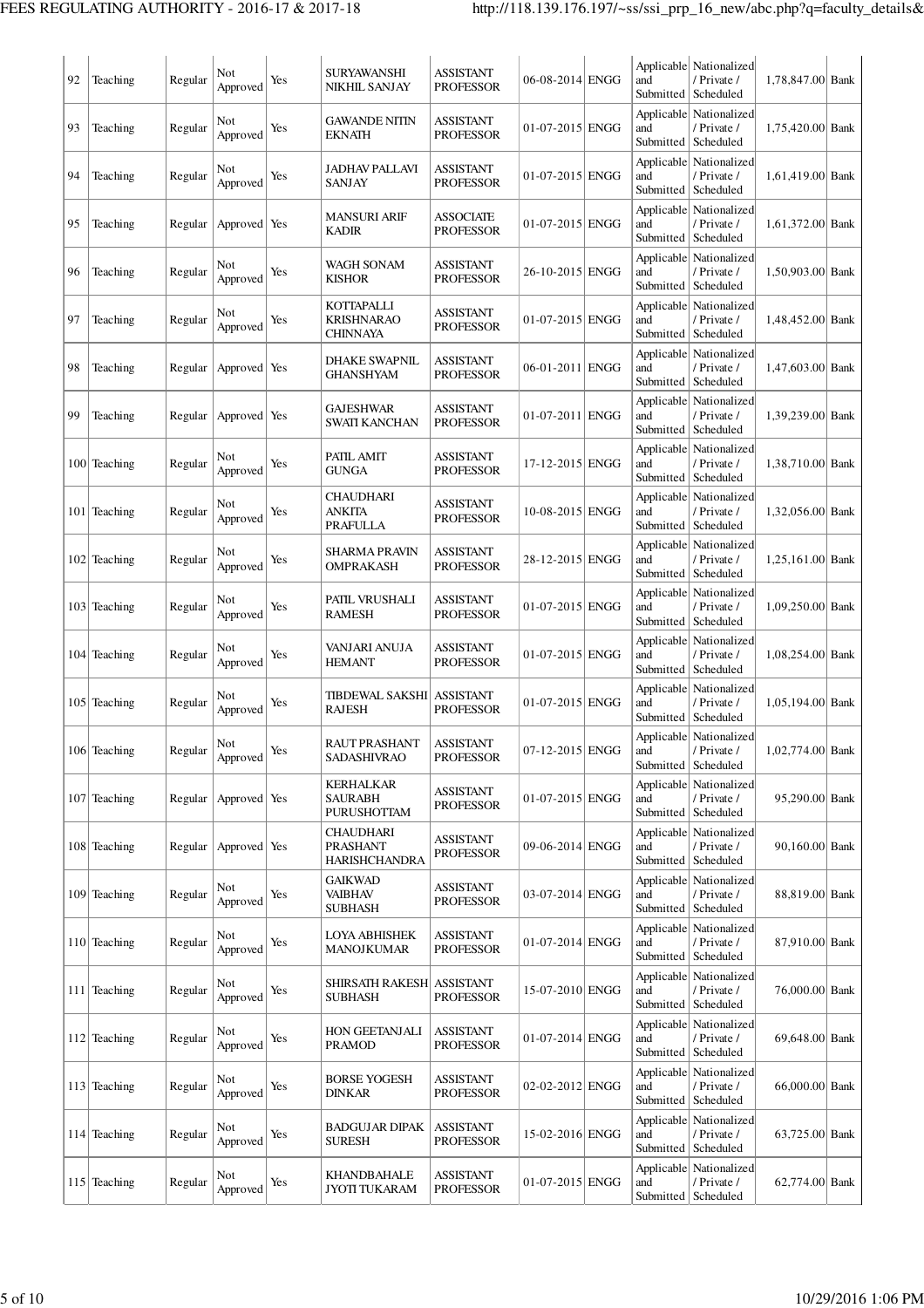|     | 116 Teaching | Regular | Not<br>Approved | Yes | FIRKE SAYALI<br>PREMCHAND             | <b>ASSISTANT</b><br><b>PROFESSOR</b> | 01-07-2015 ENGG   | and<br>Submitted               | Applicable Nationalized<br>/ Private /<br>Scheduled               | 61,418.00 Bank   |  |
|-----|--------------|---------|-----------------|-----|---------------------------------------|--------------------------------------|-------------------|--------------------------------|-------------------------------------------------------------------|------------------|--|
|     | 117 Teaching | Regular | Not<br>Approved | Yes | PATIL AJINKYA<br>RAJU                 | <b>ASSISTANT</b><br><b>PROFESSOR</b> | 01-07-2012 ENGG   | Applicable<br>and<br>Submitted | Nationalized<br>/ Private /<br>Scheduled                          | 61,000.00 Bank   |  |
|     | 118 Teaching | Regular | Not<br>Approved | Yes | MORE TEJASHIRI<br>NIVRUTI             | ASSISTANT<br><b>PROFESSOR</b>        | 01-07-2015 ENGG   | Applicable<br>and<br>Submitted | Nationalized<br>/ Private /<br>Scheduled                          | 59,807.00 Bank   |  |
| 119 | Teaching     | Regular | Not<br>Approved | Yes | KUDE MANISHA<br><b>GUMANRAO</b>       | <b>ASSISTANT</b><br><b>PROFESSOR</b> | 01-07-2015 ENGG   | and<br>Submitted               | Applicable Nationalized<br>/ Private /<br>Scheduled               | 59,800.00 Bank   |  |
|     | 120 Teaching | Regular | Not<br>Approved | Yes | POTHI PRASANNA<br>ANIL                | ASSISTANT<br><b>PROFESSOR</b>        | 01-07-2015 ENGG   | and<br>Submitted               | Applicable Nationalized<br>/ Private /<br>Scheduled               | 57,919.00 Bank   |  |
| 121 | Teaching     | Regular | Approved        | Yes | GARUDKAR<br>PRATAP SHIVAJI            | <b>ASSISTANT</b><br><b>PROFESSOR</b> | 01-07-2012 ENGG   | Applicable<br>and<br>Submitted | Nationalized<br>/ Private /<br>Scheduled                          | 57,000.00 Bank   |  |
|     | 122 Teaching | Regular | Not<br>Approved | Yes | MAHEKAR KOMAL<br><b>RAVINDRA</b>      | <b>ASSISTANT</b><br><b>PROFESSOR</b> | $01-07-2011$ ENGG | Applicable<br>and              | Nationalized<br>/ Private /<br>Submitted   Scheduled              | 55,000.00 Bank   |  |
|     | 123 Teaching | Regular | Not<br>Approved | Yes | DESAI GAURAV<br>NANDKUMAR             | <b>ASSISTANT</b><br><b>PROFESSOR</b> | 30-12-2015 ENGG   | Applicable<br>and<br>Submitted | Nationalized<br>/ Private /<br>Scheduled                          | 54,000.00 Bank   |  |
|     | 124 Teaching | Regular | Not<br>Approved | Yes | MORE SHITAL<br><b>GULAB</b>           | ASSISTANT<br><b>PROFESSOR</b>        | 01-07-2015 ENGG   | Applicable<br>and<br>Submitted | Nationalized<br>/ Private /<br>Scheduled                          | 52,026.00 Bank   |  |
|     | 125 Teaching | Regular | Not<br>Approved | Yes | ENDAIT VRUSHALI<br>MAHESH             | <b>ASSISTANT</b><br><b>PROFESSOR</b> | 01-01-2016 ENGG   | and<br>Submitted               | Applicable   Nationalized<br>/ Private /<br>Scheduled             | 50,473.00 Bank   |  |
|     | 126 Teaching | Regular | Not<br>Approved | Yes | PAGARE VIJAY<br>PRADEEP               | <b>ASSISTANT</b><br><b>PROFESSOR</b> | 01-07-2013 ENGG   | and<br>Submitted               | Applicable Nationalized<br>/ Private /<br>Scheduled               | 45,000.00 Bank   |  |
| 127 | Teaching     | Regular | Not<br>Approved | Yes | BHUSAL KIRAN<br>SAHEBRAO              | ASSISTANT<br><b>PROFESSOR</b>        | 05-07-2012 ENGG   | and<br>Submitted               | Applicable   Nationalized<br>/ Private /<br>Scheduled             | 43,290.00 Bank   |  |
|     | 128 Teaching | Regular | Not<br>Approved | Yes | PATIL TEJAS<br><b>KISHOR</b>          | <b>ASSISTANT</b><br><b>PROFESSOR</b> | 23-12-2013 ENGG   | Applicable<br>and<br>Submitted | Nationalized<br>/ Private /<br>Scheduled                          | 35,419.00 Bank   |  |
|     | 129 Teaching | Regular | Not<br>Approved | Yes | <b>GHODKE KIRAN</b><br>TRAMBAK        | <b>ASSISTANT</b><br><b>PROFESSOR</b> | 03-08-2015 ENGG   | Applicable<br>and<br>Submitted | Nationalized<br>/ Private /<br>Scheduled                          | 34,548.00 Bank   |  |
|     | 130 Teaching | Regular | Not<br>Approved | Yes | <b>WALUNJ KIRAN</b><br>PARSHURAM      | ASSISTANT<br><b>PROFESSOR</b>        | 30-12-2015 ENGG   | and<br>Submitted               | Applicable Nationalized<br>/ Private /<br>Scheduled               | 21,339.00 Bank   |  |
|     | 131 Teaching | Regular | Not<br>Approved | Yes | <b>DONGARE SUDIP</b><br>SUBHASH       | <b>ASSISTANT</b><br><b>PROFESSOR</b> | 17-11-2014 ENGG   | Applicable<br>and<br>Submitted | Nationalized<br>/ Private /<br>Scheduled                          | 20,000.00 Bank   |  |
|     | 132 Teaching | Regular | Not<br>Approved | Yes | <b>SANAP SUCHETA</b><br><b>RAMESH</b> | ASSISTANT<br><b>PROFESSOR</b>        | 09-01-2016 ENGG   | and<br>Submitted               | Applicable Nationalized<br>/ Private /<br>Scheduled               | 18,742.00 Bank   |  |
|     | 133 Teaching | Regular | Not<br>Approved | Yes | AHIRE PRIYANKA<br><b>VIKRAM</b>       | <b>ASSISTANT</b><br><b>PROFESSOR</b> | 11-01-2016 ENGG   | and<br>Submitted               | Applicable Nationalized<br>/ Private /<br>Scheduled               | 18,621.00 Bank   |  |
|     | 134 Teaching | Regular | Not<br>Approved | Yes | VADGE ASHWINI<br><b>RAVINDRA</b>      | <b>ASSISTANT</b><br><b>PROFESSOR</b> | 09-01-2016 ENGG   | and<br>Submitted               | Applicable Nationalized<br>/ Private /<br>Scheduled               | 18,614.00 Bank   |  |
|     | 135 Teaching | Regular | Not<br>Approved | Yes | BEDMUTHA<br>DIMPLE ANIL               | <b>ASSISTANT</b><br><b>PROFESSOR</b> | $01-07-2015$ ENGG | and<br>Submitted               | Applicable Nationalized<br>/ Private /<br>Scheduled               | 18,000.00 Bank   |  |
|     | 136 Teaching | Regular | Not<br>Approved | Yes | <b>SONAR PALLAVI</b><br>SHRIKRUSHNA   | <b>ASSISTANT</b><br><b>PROFESSOR</b> | 13-01-2016 ENGG   | Applicable<br>and              | Nationalized<br>/ Private /<br>Submitted   Scheduled              | 17,703.00 Bank   |  |
|     | 137 Teaching | Regular | Not<br>Approved | Yes | PATIL POOJA<br>DEVENDRA               | <b>ASSISTANT</b><br><b>PROFESSOR</b> | 16-01-2016 ENGG   | Applicable<br>and<br>Submitted | Nationalized<br>/ Private /<br>Scheduled                          | 17,372.00 Bank   |  |
|     | 138 Teaching | Regular | Not<br>Approved | Yes | <b>SOMASE GAURAV</b><br>GAMBHIR       | <b>ASSISTANT</b><br><b>PROFESSOR</b> | 18-01-2016  ENGG  | Applicable<br>and<br>Submitted | Nationalized<br>/ Private /<br>Scheduled                          | 17,161.00 Bank   |  |
|     | 139 Teaching | Regular | Not<br>Approved | Yes | GAIKAR SHIVANI<br>VIVEK               | ASSISTANT<br><b>PROFESSOR</b>        | 18-01-2016  ENGG  | and                            | Applicable   Nationalized<br>/ Private /<br>Submitted   Scheduled | $17,161.00$ Bank |  |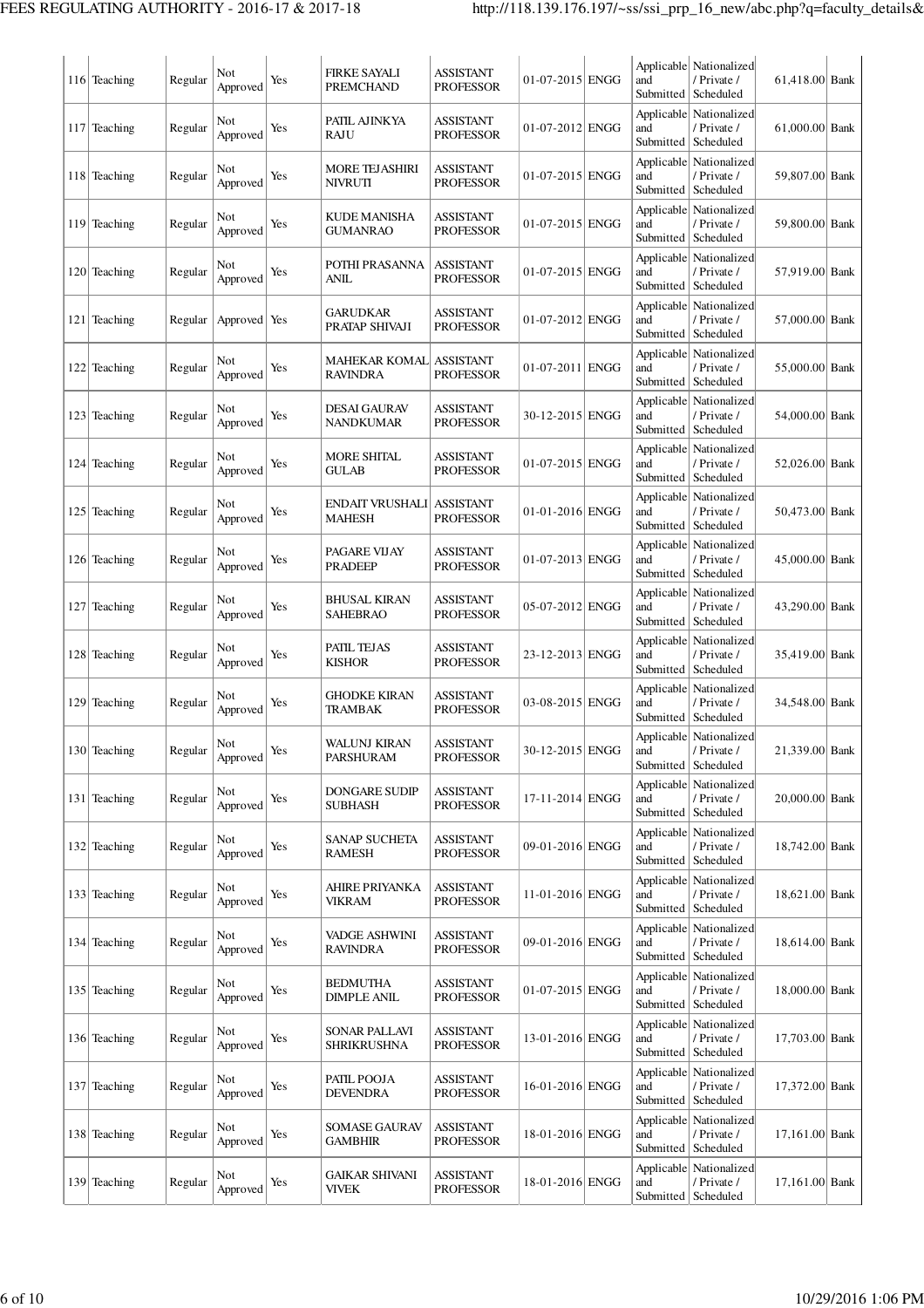| 140 Teaching               | Regular | Not<br>Approved | Yes | BIRARI PRASAD<br>SANJAY                             | ASSISTANT<br><b>PROFESSOR</b>        | 08-01-2016 ENGG | and                            | Applicable Nationalized<br>/ Private /<br>Submitted   Scheduled | 17,083.00 Bank   |  |
|----------------------------|---------|-----------------|-----|-----------------------------------------------------|--------------------------------------|-----------------|--------------------------------|-----------------------------------------------------------------|------------------|--|
| 141 Teaching               | Regular | Not<br>Approved | Yes | <b>AHER</b><br><b>BHAGYASHREE</b><br>ARUN           | ASSISTANT<br><b>PROFESSOR</b>        | 11-01-2016 ENGG | Applicable<br>and              | Nationalized<br>/ Private /<br>Submitted   Scheduled            | 17,052.00 Bank   |  |
| 142 Teaching               | Regular | Not<br>Approved | Yes | DEVARE RUPALI<br><b>RAJENDRA</b>                    | ASSISTANT<br><b>PROFESSOR</b>        | 16-01-2016 ENGG | Applicable<br>and<br>Submitted | Nationalized<br>/ Private /<br>Scheduled                        | 16,935.00 Bank   |  |
| 143 Teaching               | Regular | Not<br>Approved | Yes | CHAVAN HARSHA<br><b>ANANDA</b>                      | ASSISTANT<br><b>PROFESSOR</b>        | 18-01-2016 ENGG | and<br>Submitted               | Applicable   Nationalized<br>/ Private /<br>Scheduled           | 16,709.00 Bank   |  |
| 144 Teaching               | Regular | Not<br>Approved | Yes | LOKHANDE<br>PRAJAKTA<br>PADMAKAR                    | <b>ASSISTANT</b><br><b>PROFESSOR</b> | 18-01-2016 ENGG | and<br>Submitted               | Applicable Nationalized<br>/ Private /<br>Scheduled             | 16,452.00 Bank   |  |
| 145 Teaching               | Regular | Not<br>Approved | Yes | <b>NAWALE JYOTI</b><br><b>BHIMA</b>                 | <b>ASSISTANT</b><br><b>PROFESSOR</b> | 16-01-2016 ENGG | and<br>Submitted               | Applicable   Nationalized<br>/ Private /<br>Scheduled           | 15,970.00 Bank   |  |
| 146 Teaching               | Regular | Not<br>Approved | Yes | SHAH SHWETA<br><b>SHIRISH</b>                       | ASSISTANT<br><b>PROFESSOR</b>        | 18-01-2016 ENGG | and                            | Applicable   Nationalized<br>/ Private /<br>Submitted Scheduled | 15,759.00 Bank   |  |
| 147 Teaching               | Regular | Not<br>Approved | Yes | PATIL GITANJALI<br><b>PRAKASH</b>                   | ASSISTANT<br><b>PROFESSOR</b>        | 25-01-2016 ENGG | Applicable<br>and              | Nationalized<br>/ Private /<br>Submitted   Scheduled            | 15,581.00 Bank   |  |
| 148 Teaching               | Regular | Not<br>Approved | Yes | YADAV JAYAWANT<br><b>NAMDEV</b>                     | ASSISTANT<br><b>PROFESSOR</b>        | 24-11-2015 ENGG | Applicable<br>and              | Nationalized<br>/ Private /<br>Submitted   Scheduled            | 15,167.00 Bank   |  |
| 149 Teaching               | Regular | Not<br>Approved | Yes | SHINDE ASHWINI<br>SOMNATH                           | <b>ASSISTANT</b><br><b>PROFESSOR</b> | 30-01-2016 ENGG | and                            | Applicable Nationalized<br>/ Private /<br>Submitted   Scheduled | 14,226.00 Bank   |  |
| 150 Teaching               | Regular | Not<br>Approved | Yes | LACHAKE GAYATRI<br><b>NANDKUMAR</b>                 | <b>ASSISTANT</b><br><b>PROFESSOR</b> | 30-01-2016 ENGG | and<br>Submitted               | Applicable   Nationalized<br>/ Private /<br>Scheduled           | 13,759.00 Bank   |  |
| 151 Teaching               | Regular | Not<br>Approved | Yes | <b>HALWAR SWATI</b><br><b>DNYANDEO</b>              | <b>ASSISTANT</b><br><b>PROFESSOR</b> | 25-01-2016 ENGG | and<br>Submitted               | Applicable Nationalized<br>/ Private /<br>Scheduled             | 13,117.00 Bank   |  |
| 152 Teaching               | Regular | Not<br>Approved | Yes | <b>JADHAV</b><br>PARIKSHIT SUNIL                    | <b>ASSISTANT</b><br><b>PROFESSOR</b> | 04-02-2016 ENGG | and<br>Submitted               | Applicable Nationalized<br>/ Private /<br>Scheduled             | 12,341.00 Bank   |  |
| 153 Teaching               | Regular | Not<br>Approved | Yes | <b>CHAURE PRAMOD</b><br>KASHINATH                   | <b>ASSISTANT</b><br><b>PROFESSOR</b> | 12-02-2016 ENGG | and<br>Submitted               | Applicable Nationalized<br>/ Private /<br>Scheduled             | 11,345.00 Bank   |  |
| 154 Teaching               | Regular | Not<br>Approved | Yes | <b>BARE REVANNATH   ASSISTANT</b><br>RAJARAM        | <b>PROFESSOR</b>                     | 20-01-2016 ENGG | and                            | Applicable Nationalized<br>/ Private /<br>Submitted   Scheduled | 5,003.00 Bank    |  |
| 155 Administration Regular |         | Not<br>Approved | Yes | <b>JADHAV</b><br><b>SUDHAKAR</b><br><b>PUNDALIK</b> | <b>REGISTRAR</b>                     | 01-09-2015 ENGG | and                            | Applicable Nationalized<br>/ Private /<br>Submitted Scheduled   | 4,55,000.00 Bank |  |
| 156 Administration Regular |         | Not<br>Approved | Yes | BAKARE HEMANT<br><b>MADHUKAR</b>                    | <b>ACCOUNTANT</b>                    | 01-08-2010 ENGG | and                            | Applicable Nationalized<br>/ Private /<br>Submitted Scheduled   | 3,77,085.00 Bank |  |
| 157 Administration Regular |         | Not<br>Approved | Yes | PHAD<br><b>PANDURANG</b><br><b>SUDAM</b>            | JR.<br><b>ACCOUNTANT</b>             | 24-07-2010 ENGG | and                            | Applicable Nationalized<br>/ Private /<br>Submitted   Scheduled | 2,78,871.00 Bank |  |
| 158 Administration Regular |         | Not<br>Approved | Yes | AHER ARUNA<br><b>ASHOK</b>                          | <b>REGISTRAR</b>                     | 01-07-2010 ENGG | and                            | Applicable Nationalized<br>/ Private /<br>Submitted   Scheduled | 2,47,786.00 Bank |  |
| 159 Administration Regular |         | Not<br>Approved | Yes | NIKAM<br>MADHUKAR<br>BHAUSINGH                      | <b>SECURITY</b><br><b>OFFICER</b>    | 19-03-2015 ENGG | and                            | Applicable Nationalized<br>/ Private /<br>Submitted   Scheduled | 2,46,906.00 Bank |  |
| 160 Administration Regular |         | Approved Yes    |     | <b>SHELKE GORAKH</b><br><b>BALU</b>                 | LIBRARIAN                            | 23-10-2013 ENGG | and                            | Applicable Nationalized<br>/ Private /<br>Submitted   Scheduled | 2,02,274.00 Bank |  |
| 161 Administration Regular |         | Not<br>Approved | Yes | GHEWARE<br>YOGESH DILIP                             | <b>CLERK</b>                         | 16-09-2010 ENGG | and                            | Applicable Nationalized<br>/ Private /<br>Submitted   Scheduled | 1,98,209.00 Bank |  |
| 162 Administration Regular |         | Not<br>Approved | Yes | ABHANG GORAKH<br><b>HARIKISAN</b>                   | TECHNICAL<br><b>ASSISTANT</b>        | 17-09-2010 ENGG | and                            | Applicable Nationalized<br>/ Private /<br>Submitted   Scheduled | 1,73,850.00 Bank |  |
| 163 Administration Regular |         | Not<br>Approved | Yes | RAJGIRE DHIRAJ<br>CHANDRAKANT                       | TECHNICAL<br><b>ASSISTANT</b>        | 07-07-2010 ENGG | and                            | Applicable Nationalized<br>/ Private /<br>Submitted   Scheduled | 1,73,550.00 Bank |  |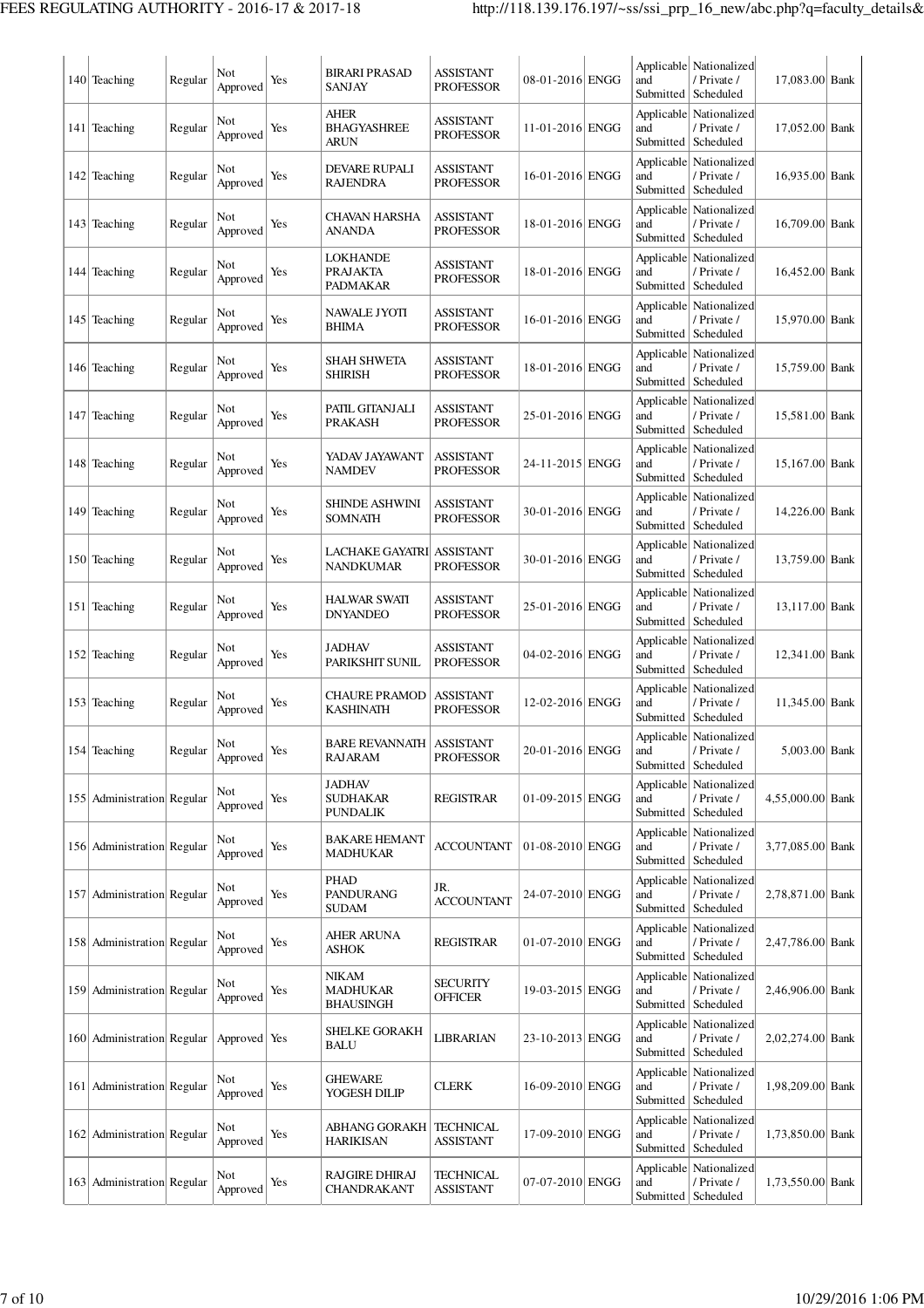| 164   Administration   Regular | Not<br>Approved | Yes | <b>SONAWANE</b><br>YOGESH<br><b>UDDHAVRAO</b>            | TECHNICAL<br><b>ASSISTANT</b>        | 01-07-2011 ENGG   | and<br>Submitted  | Applicable Nationalized<br>/ Private /<br>Scheduled               | 1,71,900.00 Bank |  |
|--------------------------------|-----------------|-----|----------------------------------------------------------|--------------------------------------|-------------------|-------------------|-------------------------------------------------------------------|------------------|--|
| 165 Administration Regular     | Not<br>Approved | Yes | <b>JAGZAP SACHIN</b><br>NIVRUTTI                         | STORE KEEPER 02-08-2010 ENGG         |                   | and               | Applicable Nationalized<br>/ Private /<br>Submitted   Scheduled   | 1,69,650.00 Bank |  |
| 166   Administration   Regular | Not<br>Approved | Yes | LAD AKHILESH<br><b>KRISHNADAS</b>                        | <b>CLERK</b>                         | 07-09-2010 ENGG   | and               | Applicable Nationalized<br>/ Private /<br>Submitted   Scheduled   | 1,62,500.00 Bank |  |
| 167 Administration Regular     | Not<br>Approved | Yes | <b>LOKHANDE</b><br><b>DEEPAK</b><br><b>LILADHAR</b>      | <b>CLERK</b>                         | 28-08-2010 ENGG   | and               | Applicable   Nationalized<br>/ Private /<br>Submitted   Scheduled | 1,59,200.00 Bank |  |
| 168 Administration Regular     | Not<br>Approved | Yes | PATIL AVINASH<br><b>BHAGWAN</b>                          | <b>CLERK</b>                         | 01-07-2013 ENGG   | and               | Applicable Nationalized<br>/ Private /<br>Submitted   Scheduled   | 1,54,250.00 Bank |  |
| 169 Administration Regular     | Not<br>Approved | No  | <b>BHAGAT</b><br>SAHEBRAO<br><b>SHANKARRAO</b>           | TECHNICAL<br>ASSISTANT               | 04-08-2011 ENGG   | and               | Applicable Nationalized<br>/ Private /<br>Submitted   Scheduled   | 1,48,250.00 Bank |  |
| 170 Administration Regular     | Not<br>Approved | Yes | <b>GAIKWAD</b><br><b>SANDEEP</b><br><b>NIVRUTTI</b>      | WORKSHOP<br>INSTRUCTOR               | 01-07-2010 ENGG   | Applicable<br>and | Nationalized<br>/ Private /<br>Submitted   Scheduled              | 1,44,629.00 Bank |  |
| 171 Administration Regular     | Not<br>Approved | Yes | <b>BASTE SANDIP</b><br>PANDURANG                         | <b>ASSISTANT</b><br>LIBRARIAN        | 03-03-2014 ENGG   | and               | Applicable Nationalized<br>/ Private /<br>Submitted   Scheduled   | 1,44,569.00 Bank |  |
| 172 Administration Regular     | Not<br>Approved | Yes | JOSHI PRASHANT<br>CHANDRAKANT                            | JR.<br><b>ACCOUNTANT</b>             | 23-07-2012 ENGG   | and               | Applicable Nationalized<br>/ Private /<br>Submitted   Scheduled   | 1,40,172.00 Bank |  |
| 173 Administration Regular     | Not<br>Approved | Yes | <b>SONAWANE</b><br><b>SACHIN</b><br><b>BALASAHEB</b>     | <b>CLERK</b>                         | 10-03-2014 ENGG   | and               | Applicable Nationalized<br>/ Private /<br>Submitted   Scheduled   | 1,35,850.00 Bank |  |
| 174 Administration Regular     | Not<br>Approved | Yes | <b>NANNAWARE</b><br><b>MAHENDRA</b><br><b>GAMBHIR</b>    | <b>CLERK</b>                         | 05-09-2014 ENGG   | and               | Applicable Nationalized<br>/ Private /<br>Submitted   Scheduled   | 1,35,850.00 Bank |  |
| 175 Administration Regular     | Not<br>Approved | Yes | <b>ENDAIT VRUSHALI</b><br><b>MAHESH</b>                  | <b>TECHNICAL</b><br><b>ASSISTANT</b> | 03-12-2012 ENGG   | and               | Applicable   Nationalized<br>/ Private /<br>Submitted   Scheduled | 1,30,996.00 Bank |  |
| 176 Administration Regular     | Not<br>Approved | Yes | PATIL RUPESH<br>SHRIKRISHNA                              | MAINTENANCE<br><b>ASSISTANT</b>      | $01-02-2014$ ENGG | and               | Applicable Nationalized<br>/ Private /<br>Submitted   Scheduled   | 1,28,520.00 Bank |  |
| 177 Administration Regular     | Not<br>Approved | Yes | <b>JAWALE LALIT</b><br><b>GHANASHYAM</b>                 | TECHNICAL<br>ASSISTANT               | 29-08-2011 ENGG   | Applicable<br>and | Nationalized<br>/ Private /<br>Submitted   Scheduled              | 1,27,537.00 Bank |  |
| 178 Administration Regular     | Not<br>Approved | Yes | GHODKE CHETAN<br><b>SATISH</b>                           | <b>WORKSHOP</b><br><b>INSTRUCTOR</b> | 01-07-2011 ENGG   | and               | Applicable Nationalized<br>/ Private /<br>Submitted   Scheduled   | 1,27,400.00 Bank |  |
| 179 Administration Regular     | Not<br>Approved | Yes | WAGHALE UMESH<br><b>RAMNATH</b>                          | <b>WORKSHOP</b><br>INSTRUCTOR        | 25-08-2011 ENGG   | Applicable<br>and | Nationalized<br>/ Private /<br>Submitted   Scheduled              | 1,26,109.00 Bank |  |
| 180 Administration Regular     | Not<br>Approved | Yes | <b>GAIKWAD SANDIP</b><br>ASHOK                           | TECHNICAL<br><b>ASSISTANT</b>        | 16-12-2013 ENGG   | and               | Applicable Nationalized<br>/ Private /<br>Submitted   Scheduled   | 1,21,518.00 Bank |  |
| 181 Administration Regular     | Not<br>Approved | Yes | <b>DHOBALE SUNIL</b><br>AMBADAS                          | <b>DRIVER</b>                        | 01-09-2014 ENGG   | and               | Applicable Nationalized<br>/ Private /<br>Submitted   Scheduled   | 1,19,903.00 Bank |  |
| 182 Administration Regular     | Not<br>Approved | Yes | <b>JADHAV DARSHAN</b><br><b>KESHAV</b>                   | <b>TECHNICAL</b><br>ASSISTANT        | 12-12-2015 ENGG   | and               | Applicable   Nationalized<br>/ Private /<br>Submitted   Scheduled | 1,09,355.00 Bank |  |
| 183 Administration Regular     | Not<br>Approved | Yes | GORALE<br><b>MANOHAR</b><br>PARSHURAM                    | <b>PEON</b>                          | 20-09-2010 ENGG   | and               | Applicable Nationalized<br>/ Private /<br>Submitted   Scheduled   | 1,06,581.00 Bank |  |
| 184 Administration Regular     | Not<br>Approved | Yes | PRAJAPATI RAHUL<br>RAMKRISHNA                            | TECHNICAL<br>ASSISTANT               | 20-08-2010 ENGG   | Applicable<br>and | Nationalized<br>/ Private /<br>Submitted   Scheduled              | 99,000.00 Bank   |  |
| 185 Administration Regular     | Not<br>Approved | Yes | THOMBARE AMOL<br>JAGANNATH                               | TECHNICAL<br>ASSISTANT               | $01-08-2011$ ENGG | and               | Applicable Nationalized<br>/ Private /<br>Submitted   Scheduled   | 95,680.00 Bank   |  |
| 186 Administration Regular     | Not<br>Approved | Yes | <b>MUNDHE</b><br><b>DNYANESHWAR</b><br><b>VITTHALRAO</b> | TECHNICAL<br>ASSISTANT               | 01-07-2013 ENGG   | Applicable<br>and | Nationalized<br>/ Private /<br>Submitted   Scheduled              | 95,615.00 Bank   |  |
| 187 Administration Regular     | Not<br>Approved | Yes | CHAVAN VINOD<br>JAGANNATH                                | <b>CLERK</b>                         | 01-09-2014 ENGG   | and               | Applicable   Nationalized<br>/ Private /<br>Submitted   Scheduled | 91,850.00 Bank   |  |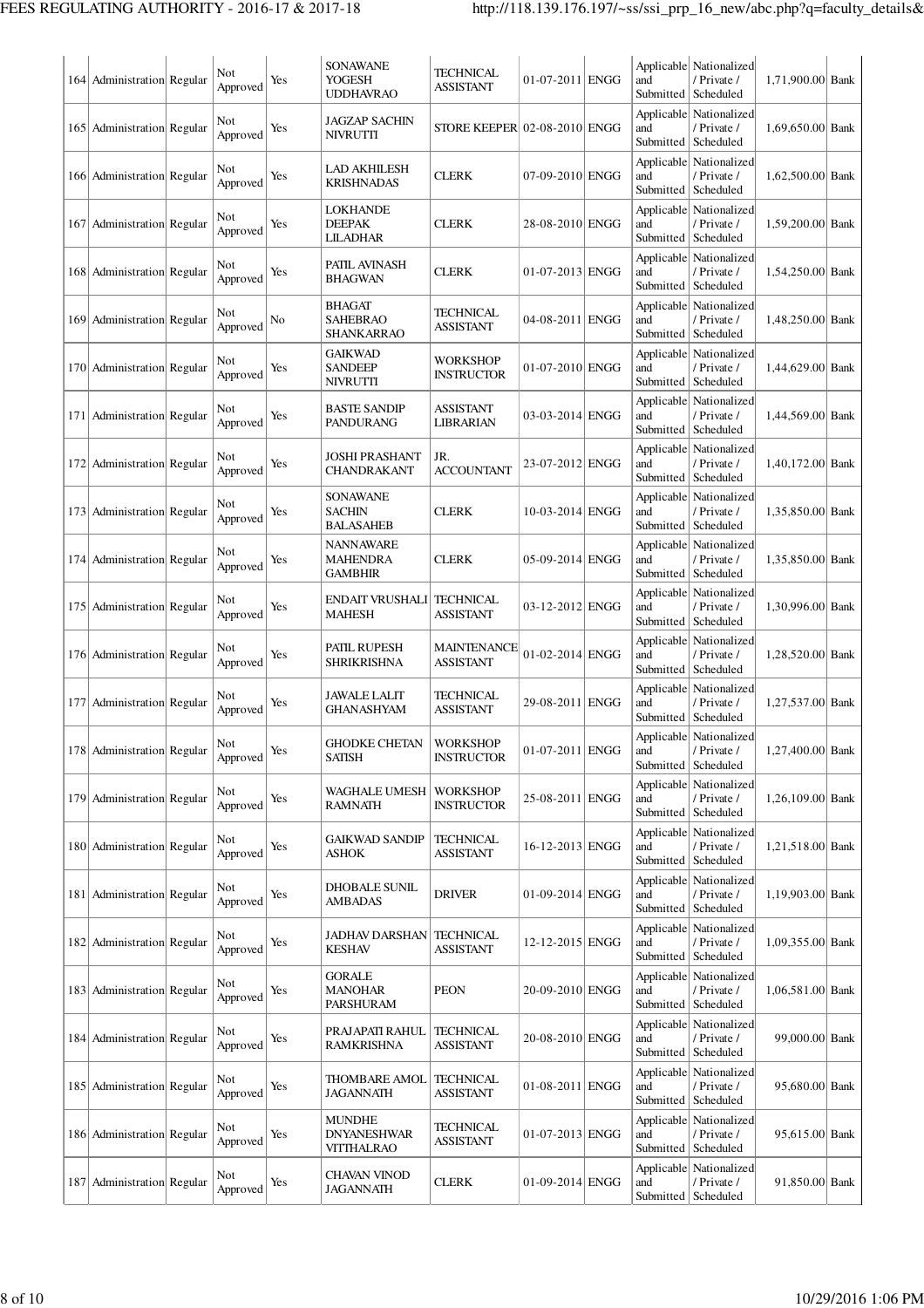| 188 Administration Regular     | Not<br>Approved | Yes | <b>GAIKWAD</b><br><b>SUSHANK ASHOK</b>                | <b>TECHNICAL</b><br><b>ASSISTANT</b> | 11-02-2014 ENGG   | and<br>Submitted               | Applicable Nationalized<br>/ Private /<br>Scheduled             | 87,098.00 Bank |                          |
|--------------------------------|-----------------|-----|-------------------------------------------------------|--------------------------------------|-------------------|--------------------------------|-----------------------------------------------------------------|----------------|--------------------------|
| 189 Administration Regular     | Not<br>Approved | Yes | PRAJAPATI RAHUL<br><b>RAMKRISHNA</b>                  | <b>SYSTEM</b><br><b>ANALYST</b>      | 04-01-2016 ENGG   | and<br>Submitted               | Applicable Nationalized<br>/ Private /<br>Scheduled             | 87,097.00 Bank |                          |
| 190 Administration Regular     | Not<br>Approved | Yes | <b>BHAVSAR SARIKA</b><br>SHAILESH                     | TECHNICAL<br><b>ASSISTANT</b>        | 16-07-2014 ENGG   | Applicable<br>and<br>Submitted | Nationalized<br>/ Private /<br>Scheduled                        | 87,020.00 Bank |                          |
| 191   Administration   Regular | Not<br>Approved | Yes | <b>DHANDRE</b><br><b>MANISHA DILIP</b>                | TECHNICAL<br><b>ASSISTANT</b>        | $01-01-2015$ ENGG | Applicable<br>and<br>Submitted | Nationalized<br>/ Private /<br>Scheduled                        | 87,014.00 Bank |                          |
| 192 Administration Regular     | Not<br>Approved | Yes | <b>MADABHAVI</b><br><b>SIDDHARTH</b><br><b>RAMESH</b> | <b>TECHNICAL</b><br><b>ASSISTANT</b> | 01-09-2014 ENGG   | Applicable<br>and              | Nationalized<br>/ Private /<br>Submitted   Scheduled            | 86,703.00 Bank |                          |
| 193 Administration Regular     | Not<br>Approved | Yes | <b>RAJGURU</b><br><b>SHAILESH</b><br><b>RAMESH</b>    | TECHNICAL<br>ASSISTANT               | $01-07-2012$ ENGG | and                            | Applicable Nationalized<br>/ Private /<br>Submitted   Scheduled | 81,388.00 Bank |                          |
| 194 Administration Regular     | Not<br>Approved | Yes | <b>MAHAJAN AMOL</b><br><b>SHIVNATH</b>                | <b>TECHNICAL</b><br><b>ASSISTANT</b> | 22-03-2013 ENGG   | and<br>Submitted               | Applicable Nationalized<br>/ Private /<br>Scheduled             | 73,848.00 Bank |                          |
| 195 Administration Regular     | Not<br>Approved | Yes | <b>LABHANE RUPESH</b><br><b>RAMESH</b>                | <b>TECHNICAL</b><br><b>ASSISTANT</b> | 20-08-2015 ENGG   | and<br>Submitted               | Applicable Nationalized<br>/ Private /<br>Scheduled             | 59,097.00 Bank |                          |
| 196 Administration Regular     | Not<br>Approved | Yes | <b>RAJULE KIRTI</b><br><b>RAMESH</b>                  | TECHNICAL<br><b>ASSISTANT</b>        | 11-05-2015 ENGG   | and                            | Applicable Nationalized<br>/ Private /<br>Submitted   Scheduled | 28,636.00 Bank |                          |
| 197 Administration Regular     | Not<br>Approved | Yes | MAHAJAN YOGITA<br>VASANT                              | <b>TECHNICAL</b><br><b>ASSISTANT</b> | 20-05-2013 ENGG   | Applicable<br>and<br>Submitted | Nationalized<br>/ Private /<br>Scheduled                        | 20,835.00 Bank |                          |
| 198 Administration Regular     | Not<br>Approved | Yes | <b>WARE ASHISH</b><br><b>PANJABRAO</b>                | TECHNICAL<br><b>ASSISTANT</b>        | 22-01-2016 ENGG   | Applicable<br>and<br>Submitted | Nationalized<br>/ Private /<br>Scheduled                        | 15,413.00 Bank |                          |
| 199 Administration Regular     | Not<br>Approved | Yes | <b>MONDHE SOPAN</b><br><b>SANTU</b>                   | TECHNICAL<br><b>ASSISTANT</b>        | 15-09-2014 ENGG   | Applicable<br>and<br>Submitted | Nationalized<br>/ Private /<br>Scheduled                        | 13,650.00 Bank |                          |
| 200 Administration Regular     | Not<br>Approved | Yes | <b>SALVE SATISH</b><br>PANDURANG                      | TECHNICAL<br><b>ASSISTANT</b>        | 15-07-2013 ENGG   | Not<br>Applicable              | Nationalized<br>/ Private /<br>Scheduled                        | 4,613.00 Bank  |                          |
|                                |                 |     |                                                       |                                      |                   |                                | Total Annual Salary - Teaching                                  | 4,99,74,267.00 | (89%)                    |
|                                |                 |     |                                                       |                                      |                   |                                | Total Annual Salary - Administration                            |                | 62,32,827.00<br>$(11\%)$ |
|                                |                 |     |                                                       |                                      |                   |                                | Total Annual Salary                                             | 5,62,07,094.00 |                          |
|                                |                 |     |                                                       |                                      |                   |                                | <b>Total Basic Pay</b><br>Total Grade Pay                       | 3,70,44,806.00 |                          |
|                                |                 |     |                                                       |                                      |                   |                                | <b>Total HRA Pay</b>                                            |                | 0.00<br>29,04,855.00     |
|                                |                 |     |                                                       |                                      |                   |                                | <b>Total DA Pay</b>                                             | 1,31,31,247.00 |                          |
|                                |                 |     |                                                       |                                      |                   |                                | Total TA Pay                                                    |                | 31,26,186.00             |
|                                |                 |     |                                                       |                                      |                   |                                | Total IT Pay                                                    |                | 24,50,800.00             |
|                                |                 |     |                                                       |                                      |                   |                                | Total Institute PT/PF Pay                                       |                | 26,21,601.00             |

### **FOR OFFICE USE ONLY**

Received the fee approval proposal for academic year 2016-17 & 2017-18

Proposal for Academic Year 2016-17 & 2017-18

Accepted

or

 Returned as Deficient Proposal. Deficiencies mentioned as per the Checklist  $Sr. No.$ 

Date: / /2016 Verified by (Name of the Clerk & its Signature)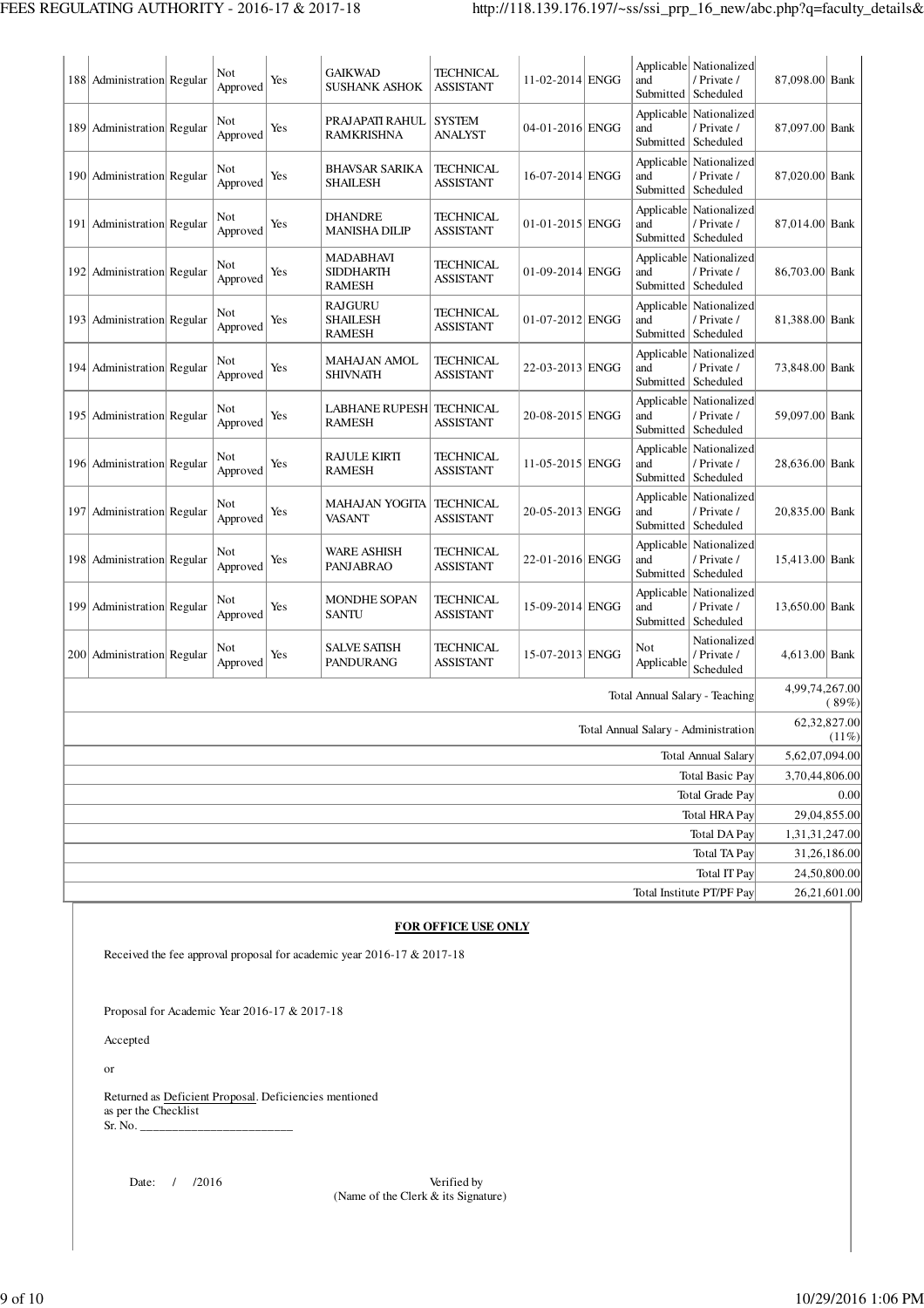Signature of Section Officer FEES REGULATING AUTHORITY - 2016-17 & 2017-18